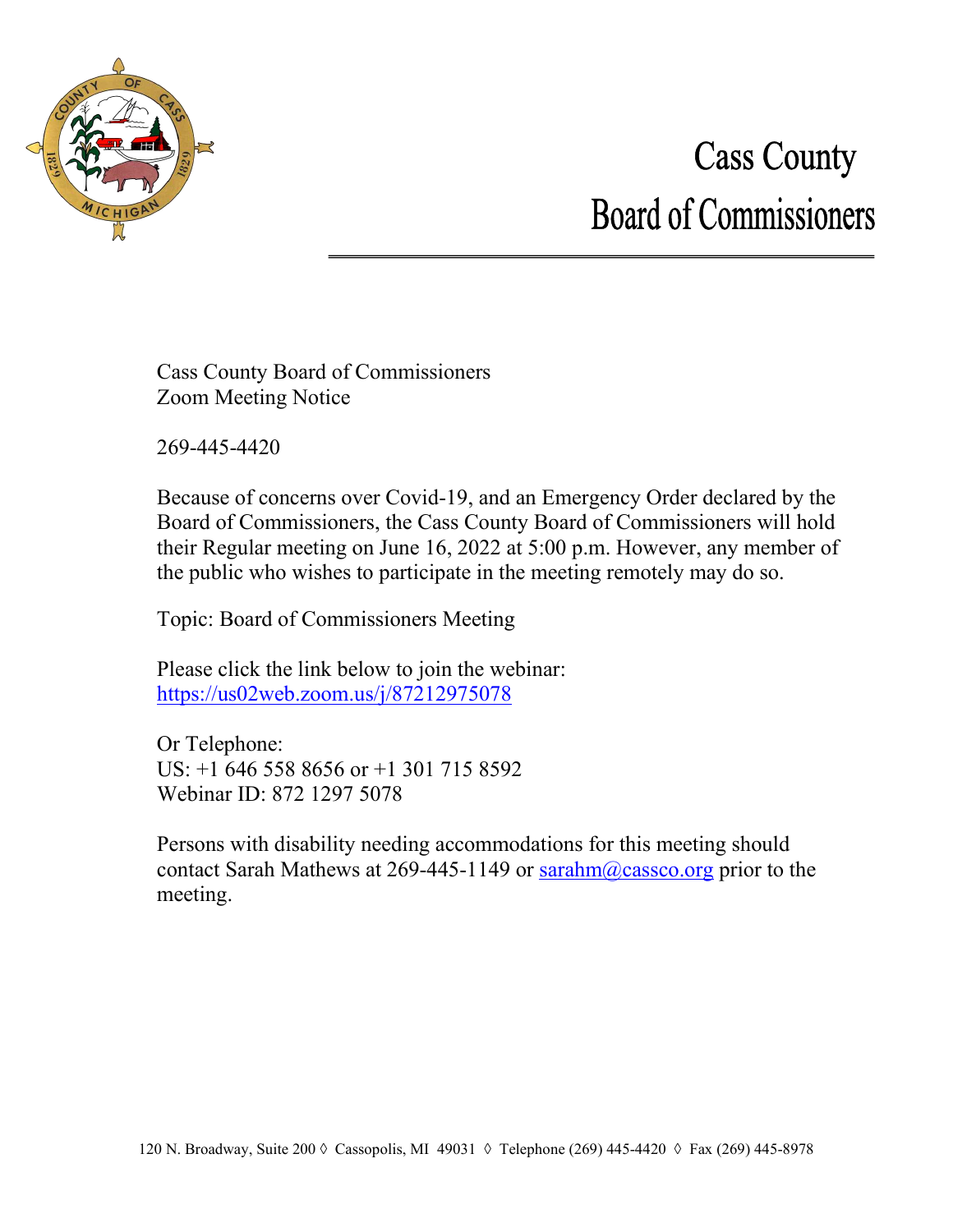

## **CASS COUNTY BOARD OF COMMISSIONERS**

## **REGULAR MEETING OF THE CASS COUNTY BOARD OF COMMISSIONERS**

**June 16, 2022**

**5:00 PM**

**CALL TO ORDER -** *Chair Dyes*

**INVOCATION –** *Commissioner File*

**PLEDGE OF ALLEGIANCE –** *Commissioner Jones*

**ROLL CALL -** *Clerk/Register Monica McMichael*

**INTRODUCTION OF VISITORS –** *Chair Dyes*

**PUBLIC COMMENTS** (limit 3 minutes/person)

**APPROVAL OF THE AGENDA –** *Commissioner Laylin*

**RECOGNITIONS**

**PRESENTATIONS (**Limit to 10 minutes)

#### **PROPOSED CONSENT AGENDA** - *Vice-Chair Grice*

- **1. M-124-22** Motion to approve Claims dated June 10, 2022
- **2. M-125-22** Motion to approve the June 2, 2022 Board of Commissioners Regular meeting minutes

**[MOTION:** I move the above listed items be voted on at one time by a roll call vote and be considered as the consent agenda by the Board of Commissioners]

#### **COMMITTEE REPORTS**

- District 1 Commissioner Laylin
- District 2 Commissioner File
- District 3 Commissioner Dyes
- District 4 Commissioner Marchetti
- District 5 Commissioner Benjamin
- District 6 Commissioner Grice
- District 7 Commissioner Jones

Capital Project Committee Report

## **APPOINTMENTS COMMITTEE REPORT**

#### **ADMINISTRATOR'S REPORT**

**FINANCE REPORT**

**PUBLIC SAFETY REPORT**

**COUNTY PARTNERS** (Limit to 5 minutes)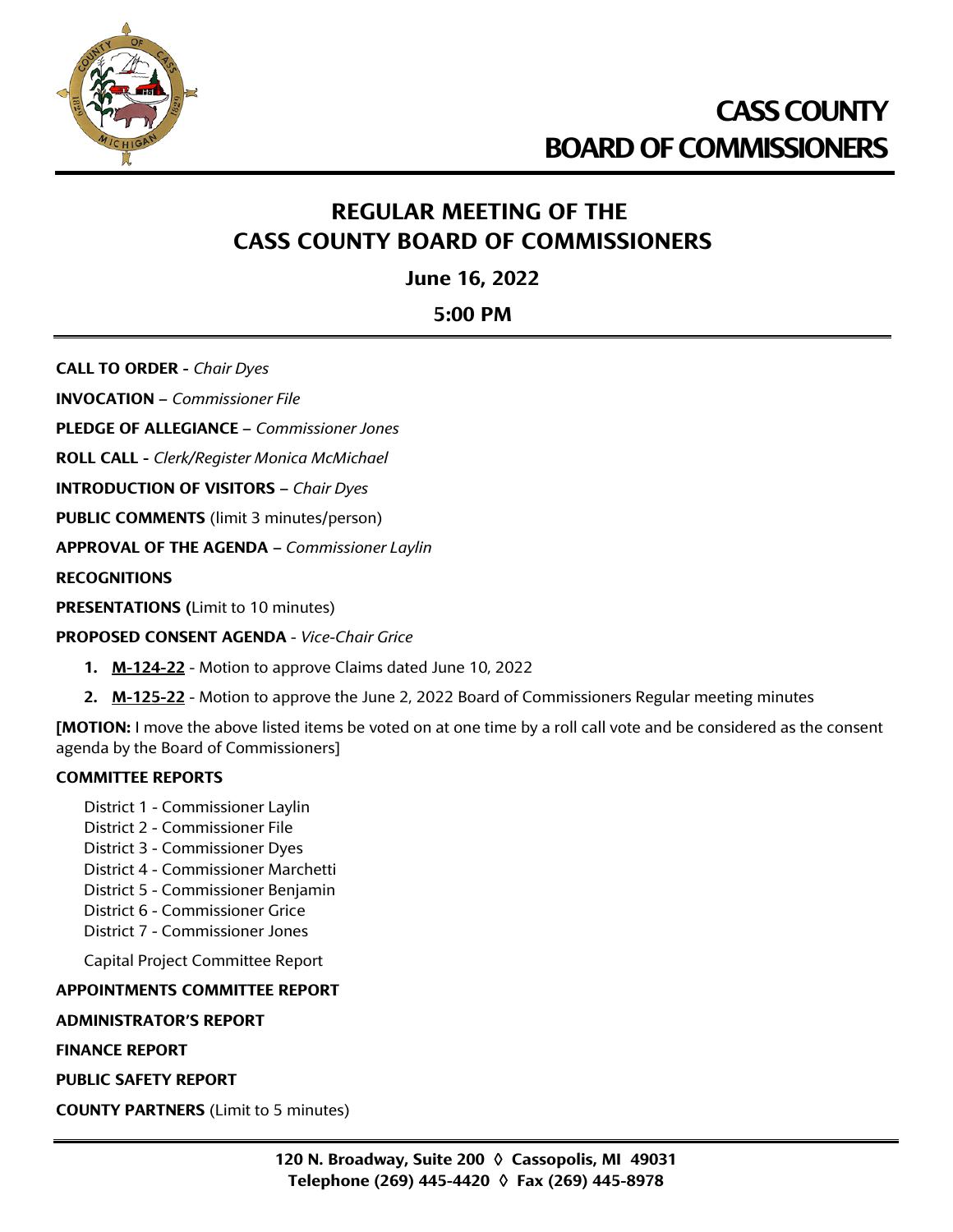

## **CASS COUNTY BOARD OF COMMISSIONERS**

#### **ELECTED OFFICIALS**

#### **UNFINISHED BUSINESS**

#### **NEW BUSINESS**

- **1. M-126-22** Motion to appoint Dr. Ed Donoghue as Deputy Medical Examiner. *Commissioner File*
- **2. M-127-22 –** Motion to appoint Dr. Anna Tart as Deputy Medical Examiner. *Commissioner Jones*
- **3. M-128-22** Motion to approve Budget Amendments as presented. *Commissioner Marchetti*
- **4. M-129-22** Motion to hold a Special Meeting of the Board of Commissioners on June 23, 2022, at 5:00 PM to receive and consider Administration, Elected Department Leaders, and Chief Judge's recommendation for Non-Union MERS plan. – *Commissioner Benjamin*

#### **CLOSED SESSION**

#### **BOARD MEMBER COMMENTS/ANNOUNCEMENTS**

#### **ADJOURNMENT**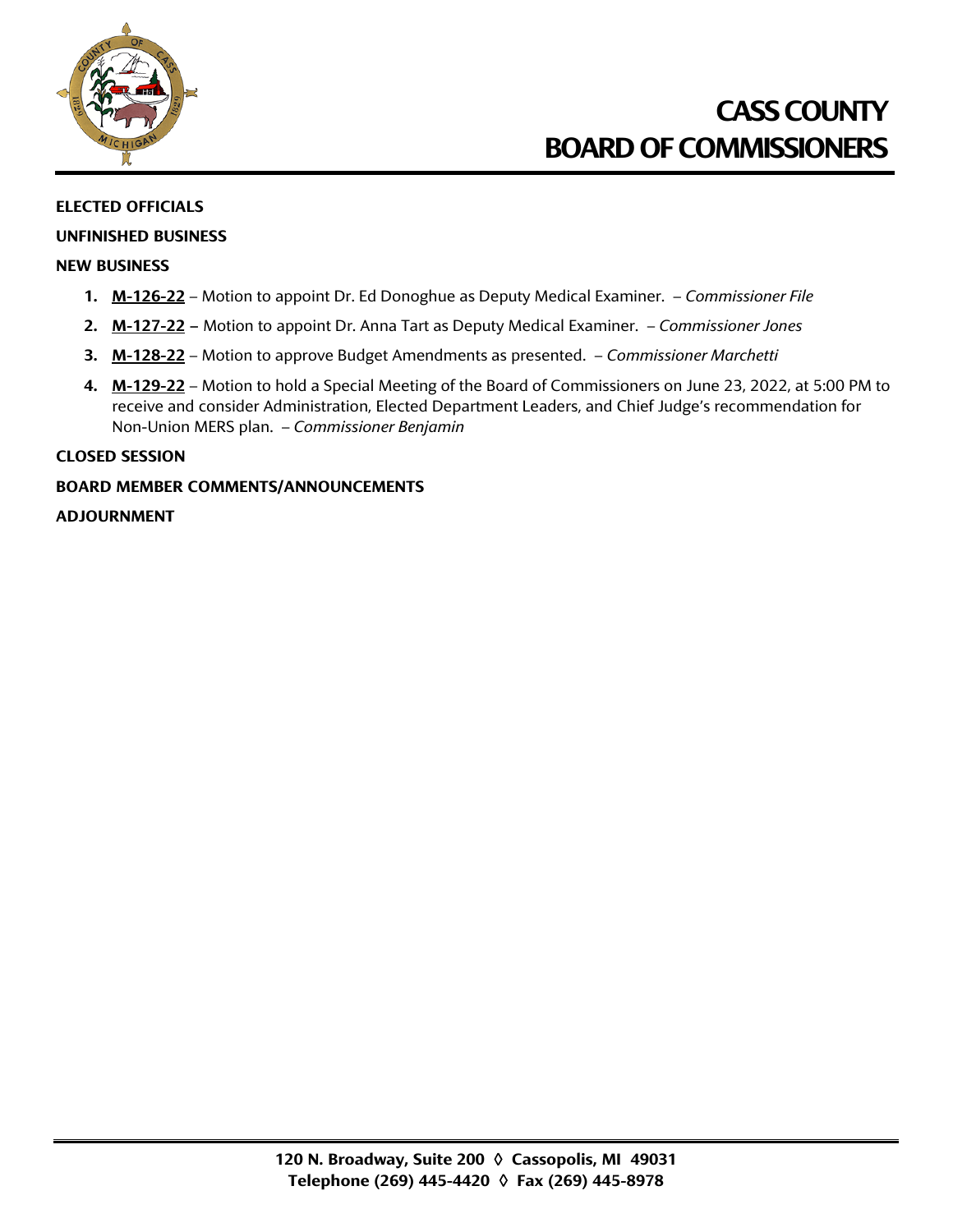#### 06/08/2022 09:19 AM INVOICE GL DISTRIBUTION REPORT FOR CASS COUNTY Page: 1/14 POST DATES 05/30/2022 - 06/10/2022 JOURNALIZED

| GL Number                       | GL Desc               | Vendor              | Invoice Desc.                                                                     | Invoice     | Chk Date |                  | Amountheck #   |
|---------------------------------|-----------------------|---------------------|-----------------------------------------------------------------------------------|-------------|----------|------------------|----------------|
| Fund 101 GENERAL FUND           |                       |                     |                                                                                   |             |          |                  |                |
| Dept 101 BOARD OF COMMISSIONERS |                       |                     |                                                                                   |             |          |                  |                |
| 101-101-806.000                 | AUDIT SERVICES        | YEO & YEO           | FINAL BILLING FOR ANNUAL AUDIT ENDI 553332                                        |             | 06/10/22 | 4,000.00         | 20935          |
| 101-101-967.000                 | EQUIPMENT < $$20,000$ |                     | SHI INTERNATIONAL CORP NEW SURFACE LAPTOPS FOR BOARD OF CO B15285591              |             | 06/10/22 | 8,073.86 1192822 |                |
|                                 |                       |                     | Total For Dept 101 BOARD OF COMMISSIONERS                                         |             |          | 12,073.86        |                |
| Dept 172 ADMINISTRATOR          |                       |                     |                                                                                   |             |          |                  |                |
| 101-172-801.000                 | PROFESSIONAL SERVICES |                     | ROSE STREET ADVISORS L POSITION REVIEW - SHERIFF'S DEPT OP.1719                   |             | 06/10/22 |                  | 200.00 1192818 |
|                                 |                       |                     | Total For Dept 172 ADMINISTRATOR                                                  |             |          | 200.00           |                |
| Dept 191 ACCOUNTING DEPT        |                       |                     |                                                                                   |             |          |                  |                |
| 101-191-801.000                 | PROFESSIONAL SERVICES |                     | MICHIANA DRUG TESTING PRE-EMPLOYMENT TESTING - MAINT/PROS 2299                    |             | 06/10/22 | 148.00           | 20902          |
| 101-191-801.000                 | PROFESSIONAL SERVICES | REBECCA MOORE       | CONTRACTUAL ACCOUNTING SERVICES - M.05312022                                      |             | 06/10/22 | 2,060.00         | 20906          |
| 101-191-955.000                 |                       |                     | DUES / MEMBERSHIP / SUBSCF FLEX ADMINISTRATORS, I COBRA ADMINISTRATION FEES - MAY | 266217      | 06/10/22 |                  | 84.10 1192789  |
|                                 |                       |                     | Total For Dept 191 ACCOUNTING DEPT                                                |             |          | 2,292.10         |                |
| Dept 215 CLERK                  |                       |                     |                                                                                   |             |          |                  |                |
| 101-215-811.000                 | JUROR FEES            | AMBER MILLER        | Juror Payment May 2022                                                            | Juror 10004 | 06/06/22 |                  | 30.70 1192635  |
| 101-215-811.000                 | JUROR FEES            | ASHLEY KOVALCIK     | Juror Payment May 2022                                                            | Juror 10020 | 06/06/22 |                  | 36.41 1192636  |
| 101-215-811.000                 | <b>JUROR FEES</b>     | ASHLEY THOMPSON     | Juror Payment May 2022                                                            | Juror 10119 | 06/06/22 |                  | 29.39 1192637  |
| 101-215-811.000                 | JUROR FEES            | ASHLY GALLOWAY      | Juror Payment May 2022                                                            | Juror 10109 | 06/06/22 |                  | 27.82 1192638  |
| 101-215-811.000                 | JUROR FEES            | AUSTIN RACE         | Juror Payment May 2022                                                            | Juror 10107 | 06/06/22 |                  | 26.98 1192639  |
| 101-215-811.000                 | JUROR FEES            | BARBARA TYSZKA      | Juror Payment May 2022                                                            | Juror 10067 | 06/06/22 |                  | 34.52 1192640  |
| 101-215-811.000                 | JUROR FEES            | BECKY PETERS        | Juror Payment May 2022                                                            | Juror 10042 | 06/06/22 |                  | 24.01 1192641  |
| 101-215-811.000                 | JUROR FEES            | BELINDA KENDALL     | Juror Payment May 2022                                                            | Juror 10134 | 06/06/22 |                  | 24.01 1192642  |
| 101-215-811.000                 | JUROR FEES            | BRENDA HAKALA       | Juror Payment May 2022                                                            | Juror 10044 | 06/06/22 |                  | 24.17 1192643  |
| 101-215-811.000                 | JUROR FEES            | BRENDA ROTH         | Juror Payment May 2022                                                            | Juror 10082 | 06/06/22 |                  | 24.17 1192644  |
| 101-215-811.000                 | JUROR FEES            | BRIAN HARRISON      | Juror Payment May 2022                                                            | Juror 10024 | 06/06/22 |                  | 58.34 1192645  |
| 101-215-811.000                 | JUROR FEES            | BRIAN STOUT         | Juror Payment May 2022                                                            | Juror 10012 | 06/06/22 |                  | 104.86 1192646 |
| 101-215-811.000                 | JUROR FEES            | BRIANA TAGGART      | Juror Payment May 2022                                                            | Juror 10081 | 06/06/22 |                  | 26.42 1192647  |
| 101-215-811.000                 | JUROR FEES            | CARA PLOMIN         | Juror Payment May 2022                                                            | Juror 10031 | 06/06/22 |                  | 82.56 1192648  |
| 101-215-811.000                 | JUROR FEES            | CAROLE CLENDENIN    | Juror Payment May 2022                                                            | Juror 10021 | 06/06/22 |                  | 24.20 1192649  |
| 101-215-811.000                 | JUROR FEES            | CECILIA GARRELTS    | Juror Payment May 2022                                                            | Juror 10046 | 06/06/22 |                  | 24.54 1192650  |
| 101-215-811.000                 | <b>JUROR FEES</b>     | CHARLES LARSON      | Juror Payment May 2022                                                            | Juror 10050 | 06/06/22 |                  | 28.44 1192651  |
| 101-215-811.000                 | JUROR FEES            | CHARLES NOLKE       | Juror Payment May 2022                                                            | Juror 10076 | 06/06/22 |                  | 26.90 1192652  |
| 101-215-811.000                 | JUROR FEES            | CHRISTOPHER HARDING | Juror Payment May 2022                                                            | Juror 10132 | 06/06/22 |                  | 18.64 1192653  |
| 101-215-811.000                 | JUROR FEES            | CODY ARMSTRONG      | Juror Payment May 2022                                                            | Juror 10047 | 06/06/22 |                  | 21.88 1192654  |
| 101-215-811.000                 | JUROR FEES            | CODY MORRIS         | Juror Payment May 2022                                                            | Juror 10005 | 06/06/22 |                  | 29.92 1192655  |
| 101-215-811.000                 | JUROR FEES            | CONNOR RIFENBERG    | Juror Payment May 2022                                                            | Juror 10027 | 06/06/22 |                  | 71.52 1192656  |
| 101-215-811.000                 | JUROR FEES            | CRAIG ANDREWS       | Juror Payment May 2022                                                            | Juror 10060 | 06/06/22 |                  | 31.85 1192657  |
| 101-215-811.000                 | JUROR FEES            | CURT SZACHTA        | Juror Payment May 2022                                                            | Juror 10116 | 06/06/22 |                  | 55.38 1192658  |
| 101-215-811.000                 | JUROR FEES            | DALE SATTLER        | Juror Payment May 2022                                                            | Juror 10092 | 06/06/22 |                  | 31.46 1192659  |
| 101-215-811.000                 | JUROR FEES            | DANIEL HOOLEY       | Juror Payment May 2022                                                            | Juror 10113 | 06/06/22 |                  | 99.52 1192660  |
| 101-215-811.000                 | JUROR FEES            | DANIEL MCINTYRE     | Juror Payment May 2022                                                            | Juror 10128 | 06/06/22 |                  | 30.07 1192661  |
| 101-215-811.000                 | JUROR FEES            | DANIEL SANDBERG     | Juror Payment May 2022                                                            | Juror 10009 | 06/06/22 |                  | 91.16 1192662  |
| 101-215-811.000                 | JUROR FEES            | DANNY JOHNSON       | Juror Payment May 2022                                                            | Juror 10008 | 06/06/22 |                  | 26.93 1192663  |
| 101-215-811.000                 | <b>JUROR FEES</b>     | DAVID HOFFMAN       | Juror Payment May 2022                                                            | Juror 10106 | 06/06/22 |                  | 69.70 1192664  |
| 101-215-811.000                 | JUROR FEES            | DAVID MAJEWSKI      | Juror Payment May 2022                                                            | Juror 10023 | 06/06/22 |                  | 49.06 1192665  |
| 101-215-811.000                 | JUROR FEES            | DAVID VANLUE        | Juror Payment May 2022                                                            | Juror 10025 | 06/06/22 |                  | 30.48 1192666  |
| 101-215-811.000                 | JUROR FEES            | DAWN CARR           | Juror Payment May 2022                                                            | Juror 10111 | 06/06/22 |                  | 28.09 1192667  |
| 101-215-811.000                 | JUROR FEES            | DAYLE DODSON        | Juror Payment May 2022                                                            | Juror 10090 | 06/06/22 |                  | 49.72 1192668  |
| 101-215-811.000                 | JUROR FEES            | DEBBIE SPRAGUE      | Juror Payment May 2022                                                            | Juror 10086 | 06/06/22 |                  | 26.12 1192669  |
| 101-215-811.000                 | JUROR FEES            | DEIRDRE MAKIELSKI   | Juror Payment May 2022                                                            | Juror 10126 | 06/06/22 |                  | 26.23 1192670  |
| 101-215-811.000                 | JUROR FEES            | DENNIS TURAY        | Juror Payment May 2022                                                            | Juror 10053 | 06/06/22 |                  | 25.81 1192671  |
| 101-215-811.000                 | JUROR FEES            | DIANE RAU           | Juror Payment May 2022                                                            | Juror 10125 | 06/06/22 |                  | 16.68 1192672  |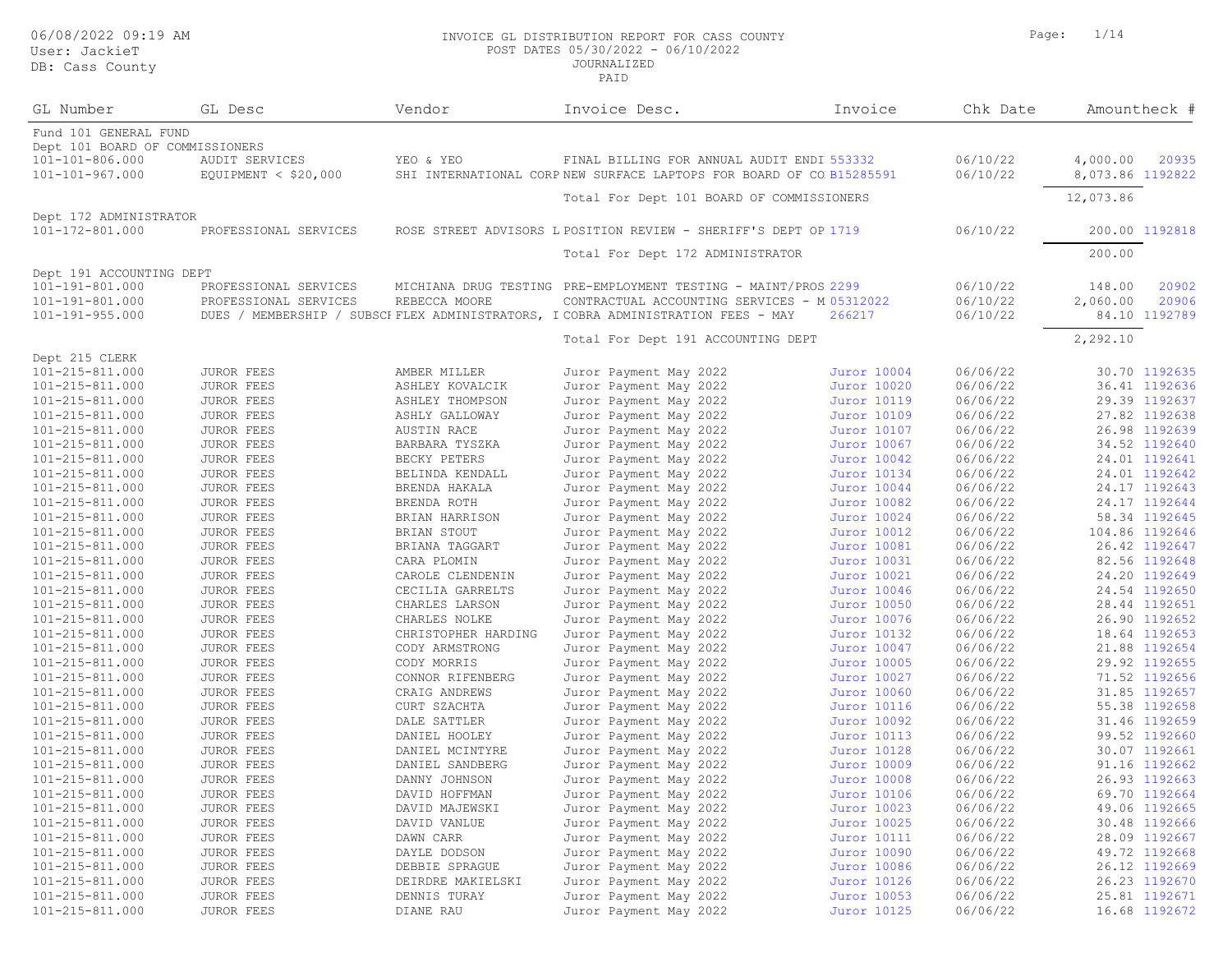06/08/2022 09:19 AM INVOICE GL DISTRIBUTION REPORT FOR CASS COUNTY Page: 2/14 POST DATES 05/30/2022 - 06/10/2022 JOURNALIZED

| GL Number                               | GL Desc                         | Vendor                             | Invoice Desc.                                 | Invoice                    | Chk Date             | Amountheck #   |
|-----------------------------------------|---------------------------------|------------------------------------|-----------------------------------------------|----------------------------|----------------------|----------------|
| Fund 101 GENERAL FUND<br>Dept 215 CLERK |                                 |                                    |                                               |                            |                      |                |
| 101-215-811.000                         | <b>JUROR FEES</b>               | DIANN LINBACK                      | Juror Payment May 2022                        | Juror 10041                | 06/06/22             | 33.87 1192673  |
| 101-215-811.000                         | JUROR FEES                      | DOREEN ESCOVEDO                    | Juror Payment May 2022                        | Juror 10114                | 06/06/22             | 61.78 1192674  |
| 101-215-811.000                         | JUROR FEES                      | DOREENE MITCHELL                   | Juror Payment May 2022                        | Juror 10073                | 06/06/22             | 40.96 1192675  |
| 101-215-811.000                         | <b>JUROR FEES</b>               | ELIZABETH GANGER                   | Juror Payment May 2022                        | Juror 10105                | 06/06/22             | 80.76 1192676  |
| 101-215-811.000                         | <b>JUROR FEES</b>               | EMILY ANDRZEJEWSKI                 | Juror Payment May 2022                        | Juror 10057                | 06/06/22             | 24.27 1192677  |
| 101-215-811.000                         | <b>JUROR FEES</b>               |                                    | ERNESTA SCHMIDTENDORFF Juror Payment May 2022 | Juror 10069                | 06/06/22             | 20.90 1192678  |
| 101-215-811.000                         | <b>JUROR FEES</b>               | FAITH BROWN                        | Juror Payment May 2022                        | Juror 10003                | 06/06/22             | 28.09 1192679  |
| 101-215-811.000                         | <b>JUROR FEES</b>               | FARRAH WENTWORTH                   | Juror Payment May 2022                        | Juror 10130                | 06/06/22             | 32.15 1192680  |
| 101-215-811.000                         | <b>JUROR FEES</b>               | GAY DRESSLER                       | Juror Payment May 2022                        | Juror 10084                | 06/06/22             | 107.54 1192681 |
| 101-215-811.000                         | <b>JUROR FEES</b>               | GEORGE KRENK                       | Juror Payment May 2022                        | Juror 10062                | 06/06/22             | 36.01 1192682  |
| 101-215-811.000                         | JUROR FEES                      | GERALD HALEY                       | Juror Payment May 2022                        | Juror 10058                | 06/06/22             | 31.71 1192683  |
| 101-215-811.000                         | JUROR FEES                      | GUY BRADEN                         | Juror Payment May 2022                        | Juror 10098                | 06/06/22             | 31.22 1192684  |
| 101-215-811.000                         | <b>JUROR FEES</b>               | HEATHER LEER                       | Juror Payment May 2022                        | Juror 10104                | 06/06/22             | 29.33 1192685  |
| 101-215-811.000                         | JUROR FEES                      | HOLLI MOORE                        | Juror Payment May 2022                        | Juror 10013                | 06/06/22             | 93.74 1192686  |
| 101-215-811.000                         | JUROR FEES                      | JACOB WILLIAMS                     | Juror Payment May 2022                        | Juror 10011                | 06/06/22             | 31.56 1192687  |
| 101-215-811.000                         | JUROR FEES                      | JAMES HAASE                        | Juror Payment May 2022                        | Juror 10063                | 06/06/22             | 27.19 1192688  |
| 101-215-811.000                         | <b>JUROR FEES</b>               | JAMES HUMPHREYS                    | Juror Payment May 2022                        | Juror 10036                | 06/06/22             | 26.99 1192689  |
| 101-215-811.000                         | <b>JUROR FEES</b>               | JANET DONATH                       | Juror Payment May 2022                        | Juror 10010                | 06/06/22             | 30.17 1192690  |
| 101-215-811.000                         | JUROR FEES                      | JEFRY PERSONETTE                   | Juror Payment May 2022                        | Juror 10094                | 06/06/22             | 28.35 1192691  |
| 101-215-811.000                         | JUROR FEES                      | JILL AMBROSE                       | Juror Payment May 2022                        | Juror 10117                | 06/06/22             | 89.58 1192693  |
| 101-215-811.000                         | <b>JUROR FEES</b>               | JOAN NORTH                         | Juror Payment May 2022                        | Juror 10115                | 06/06/22             | 35.53 1192694  |
| 101-215-811.000                         | JUROR FEES                      | JOHN ADAMS                         | Juror Payment May 2022                        | Juror 10043                | 06/06/22             | 22.30 1192695  |
| 101-215-811.000                         | JUROR FEES                      | JON WITMER                         | Juror Payment May 2022                        | Juror 10101                | 06/06/22             | 25.31 1192696  |
| 101-215-811.000                         | JUROR FEES                      | JOSEPH MATER                       | Juror Payment May 2022                        | Juror 10070                | 06/06/22             | 36.38 1192697  |
| 101-215-811.000                         | <b>JUROR FEES</b>               | JUDITH WEEKS                       | Juror Payment May 2022                        | Juror 10054                | 06/06/22             | 85.30 1192698  |
| 101-215-811.000                         | JUROR FEES                      | <b>JUSTIN DAVIS</b>                | Juror Payment May 2022                        | Juror 10120                | 06/06/22             | 30.30 1192699  |
| 101-215-811.000                         | JUROR FEES                      | KAREN RAPPELLI                     | Juror Payment May 2022                        | Juror 10059                | 06/06/22             | 24.37 1192700  |
| 101-215-811.000                         | <b>JUROR FEES</b>               | KARLA DENNIS                       | Juror Payment May 2022                        | Juror 10034                | 06/06/22             | 86.88 1192701  |
| 101-215-811.000                         | JUROR FEES                      | KATHLEEN WISHART                   | Juror Payment May 2022                        | Juror 10079                | 06/06/22             | 63.36 1192702  |
| 101-215-811.000                         | JUROR FEES                      | KATHY MOORE                        | Juror Payment May 2022                        | Juror 10035                | 06/06/22             | 26.38 1192703  |
| 101-215-811.000                         |                                 |                                    |                                               |                            | 06/06/22             | 62.56 1192704  |
| 101-215-811.000                         | JUROR FEES                      | KELLY MCDONALD                     | Juror Payment May 2022                        | Juror 10127                | 06/06/22             | 32.41 1192705  |
| 101-215-811.000                         | JUROR FEES<br><b>JUROR FEES</b> | KENNETH BOHN<br>KENNETH OVERHOLSER | Juror Payment May 2022                        | Juror 10091                | 06/06/22             | 24.06 1192706  |
| 101-215-811.000                         | JUROR FEES                      | KENT CLARK                         | Juror Payment May 2022                        | Juror 10015<br>Juror 10071 | 06/06/22             | 21.58 1192707  |
| 101-215-811.000                         | JUROR FEES                      | KIM HENRITZY                       | Juror Payment May 2022                        | Juror 10078                | 06/06/22             | 36.65 1192708  |
| 101-215-811.000                         |                                 |                                    | Juror Payment May 2022                        |                            | 06/06/22             | 28.47 1192709  |
| 101-215-811.000                         | JUROR FEES                      | LARINDA ALLEN                      | Juror Payment May 2022                        | Juror 10118                | 06/06/22             | 29.70 1192710  |
|                                         | JUROR FEES                      | LAUREN LAIRD                       | Juror Payment May 2022                        | Juror 10110                |                      | 27.21 1192711  |
| 101-215-811.000                         | <b>JUROR FEES</b>               | LAUREN THURSTON                    | Juror Payment May 2022                        | Juror 10095                | 06/06/22<br>06/06/22 | 88.58 1192712  |
| 101-215-811.000                         | <b>JUROR FEES</b>               | LEOBARDO RUIZ                      | Juror Payment May 2022                        | Juror 10048                | 06/06/22             |                |
| 101-215-811.000                         | JUROR FEES                      | LEONARD SMITH                      | Juror Payment May 2022                        | Juror 10097                | 06/06/22             | 85.02 1192713  |
| 101-215-811.000                         | JUROR FEES                      | LESLIE BURKETT                     | Juror Payment May 2022                        | Juror 10072                |                      | 23.87 1192714  |
| 101-215-811.000                         | JUROR FEES                      | LINCOLN CLARK                      | Juror Payment May 2022                        | Juror 10022                | 06/06/22             | 20.85 1192715  |
| 101-215-811.000                         | <b>JUROR FEES</b>               | LISA PULLING                       | Juror Payment May 2022                        | Juror 10066                | 06/06/22             | 24.17 1192716  |
| 101-215-811.000                         | JUROR FEES                      | LISA WAALKES                       | Juror Payment May 2022                        | Juror 10100                | 06/06/22             | 27.05 1192717  |
| 101-215-811.000                         | JUROR FEES                      | MARK LEWANDOWSKI                   | Juror Payment May 2022                        | Juror 10124                | 06/06/22             | 32.15 1192718  |
| 101-215-811.000                         | JUROR FEES                      | MARY COZZOLINO                     | Juror Payment May 2022                        | Juror 10006                | 06/06/22             | 26.29 1192719  |
| 101-215-811.000                         | <b>JUROR FEES</b>               | MARY CRAMER                        | Juror Payment May 2022                        | Juror 10112                | 06/06/22             | 31.58 1192720  |
| 101-215-811.000                         | JUROR FEES                      | MARY MERRICK                       | Juror Payment May 2022                        | Juror 10030                | 06/06/22             | 29.05 1192721  |
| 101-215-811.000                         | <b>JUROR FEES</b>               | MATTHEW WARES                      | Juror Payment May 2022                        | Juror 10033                | 06/06/22             | 26.12 1192722  |
| 101-215-811.000                         | JUROR FEES                      | MELINDA YAKIM                      | Juror Payment May 2022                        | Juror 10083                | 06/06/22             | 113.70 1192723 |
| 101-215-811.000                         | JUROR FEES                      | MICHAEL EISENHART                  | Juror Payment May 2022                        | Juror 10002                | 06/06/22             | 27.60 1192724  |
| 101-215-811.000                         | JUROR FEES                      | MICHAEL HARASICK                   | Juror Payment May 2022                        | Juror 10074                | 06/06/22             | 30.99 1192725  |
| 101-215-811.000                         | JUROR FEES                      | MICHAEL HOLDEMAN                   | Juror Payment May 2022                        | Juror 10077                | 06/06/22             | 34.48 1192726  |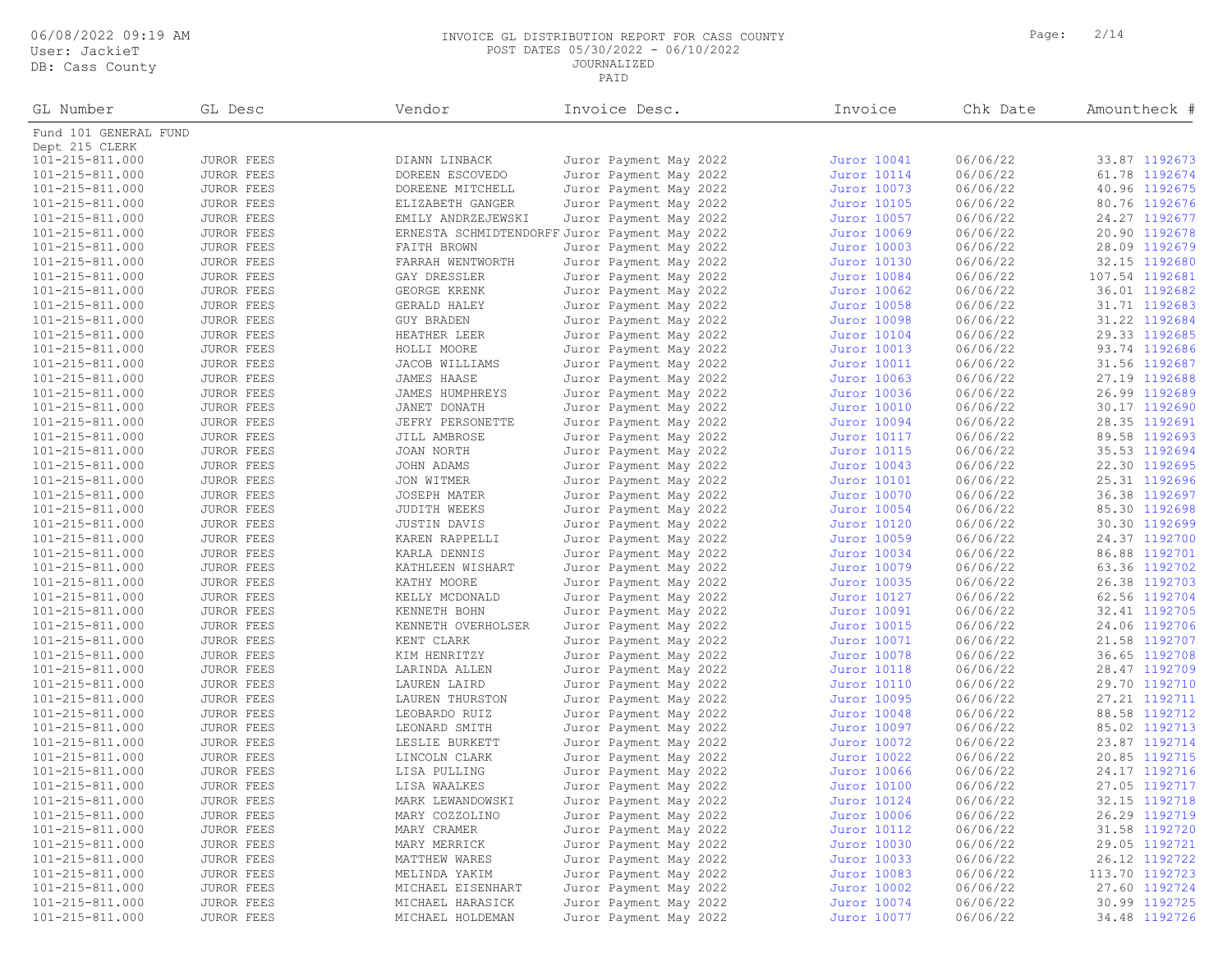#### 06/08/2022 09:19 AM INVOICE GL DISTRIBUTION REPORT FOR CASS COUNTY Page: 3/14 POST DATES 05/30/2022 - 06/10/2022 JOURNALIZED

PAID

| GL Number                               | GL Desc                | Vendor                                     | Invoice Desc.                                        | Invoice                    | Chk Date | Amountheck #     |
|-----------------------------------------|------------------------|--------------------------------------------|------------------------------------------------------|----------------------------|----------|------------------|
| Fund 101 GENERAL FUND<br>Dept 215 CLERK |                        |                                            |                                                      |                            |          |                  |
| 101-215-811.000                         | <b>JUROR FEES</b>      | MICHAEL OTTMAN                             | Juror Payment May 2022                               | Juror 10121                | 06/06/22 | 35.14 1192727    |
| 101-215-811.000                         | <b>JUROR FEES</b>      | MICHELLE SMITH                             | Juror Payment May 2022                               | Juror 10061                | 06/06/22 | 24.35 1192728    |
| 101-215-811.000                         | JUROR FEES             | MICKEY RAUCH                               | Juror Payment May 2022                               | Juror 10032                | 06/06/22 | 80.26 1192729    |
| 101-215-811.000                         | <b>JUROR FEES</b>      | NATHAN ZOLMAN                              | Juror Payment May 2022                               | Juror 10133                | 06/06/22 | 96.78 1192730    |
| 101-215-811.000                         | JUROR FEES             | NATTALEE SMITH                             | Juror Payment May 2022                               | Juror 10108                | 06/06/22 | 69.14 1192731    |
| 101-215-811.000                         | JUROR FEES             | PAMELA EMRICK                              | Juror Payment May 2022                               | Juror 10088                | 06/06/22 | 47.08 1192732    |
| 101-215-811.000                         | JUROR FEES             | PAMELA KIRKDORFER                          | Juror Payment May 2022                               | Juror 10016                | 06/06/22 | 28.44 1192733    |
| 101-215-811.000                         | JUROR FEES             | PATRICIA SEARLES                           | Juror Payment May 2022                               | Juror 10085                | 06/06/22 | 115.70 1192734   |
| 101-215-811.000                         | JUROR FEES             | PAUL SHINGLEDECKER                         | Juror Payment May 2022                               | Juror 10038                | 06/06/22 | 33.92 1192735    |
| 101-215-811.000                         | JUROR FEES             | PEGGY BURACZEWSKI                          | Juror Payment May 2022                               | Juror 10102                | 06/06/22 | 79.38 1192736    |
| 101-215-811.000                         | JUROR FEES             | PHILLIP GREENLEE                           | Juror Payment May 2022                               | Juror 10123                | 06/06/22 | 36.05 1192737    |
| 101-215-811.000                         | <b>JUROR FEES</b>      | RANDALL GROSS                              | Juror Payment May 2022                               | Juror 10051                | 06/06/22 | 23.40 1192738    |
| 101-215-811.000                         | JUROR FEES             | REBECCA CORRENTE                           | Juror Payment May 2022                               | Juror 10039                | 06/06/22 | 30.90 1192739    |
| 101-215-811.000                         | <b>JUROR FEES</b>      | RENE PATURALSKI                            | Juror Payment May 2022                               | Juror 10045                | 06/06/22 | 27.73 1192740    |
| 101-215-811.000                         | JUROR FEES             | RESSIE PHILLIPS                            | Juror Payment May 2022                               | Juror 10131                | 06/06/22 | 64.98 1192741    |
| 101-215-811.000                         | JUROR FEES             | ROGER MORSE                                | Juror Payment May 2022                               | Juror 10049                | 06/06/22 | 26.12 1192742    |
| 101-215-811.000                         | JUROR FEES             | ROXAN GUGGENMOS                            | Juror Payment May 2022                               | Juror 10040                | 06/06/22 | 93.06 1192743    |
| 101-215-811.000                         | JUROR FEES             | RYAN KENNEDY                               |                                                      | Juror 10103                | 06/06/22 | 67.70 1192744    |
|                                         |                        |                                            | Juror Payment May 2022                               | Juror 10056                | 06/06/22 | 29.84 1192745    |
| 101-215-811.000                         | JUROR FEES             | SAMUEL REIHL                               | Juror Payment May 2022                               |                            | 06/06/22 | 24.27 1192746    |
| 101-215-811.000<br>101-215-811.000      | JUROR FEES             | SARA LAWRENCE                              | Juror Payment May 2022                               | Juror 10068<br>Juror 10007 | 06/06/22 | 79.94 1192747    |
|                                         | <b>JUROR FEES</b>      | SARAH SOSSOMAN                             | Juror Payment May 2022                               |                            |          | 22.66 1192748    |
| 101-215-811.000                         | JUROR FEES             | SHANNON STOPPENBACH                        | Juror Payment May 2022                               | Juror 10099                | 06/06/22 |                  |
| 101-215-811.000                         | <b>JUROR FEES</b>      | SHERYL SMITH                               | Juror Payment May 2022                               | Juror 10052                | 06/06/22 | 117.70 1192749   |
| 101-215-811.000                         | <b>JUROR FEES</b>      | SIERRA SMITH                               | Juror Payment May 2022                               | Juror 10129                | 06/06/22 | 23.95 1192750    |
| 101-215-811.000                         | JUROR FEES             | STEPHANIE HILL                             | Juror Payment May 2022                               | Juror 10014                | 06/06/22 | 34.63 1192751    |
| 101-215-811.000                         | <b>JUROR FEES</b>      | STEVEN PRINDEVILLE                         | Juror Payment May 2022                               | Juror 10122                | 06/06/22 | 122.94 1192752   |
| 101-215-811.000                         | JUROR FEES             | STEVEN SCHMITT                             | Juror Payment May 2022                               | Juror 10064                | 06/06/22 | 32.04 1192753    |
| 101-215-811.000                         | JUROR FEES             | SUN LEMUNYON                               | Juror Payment May 2022                               | Juror 10093                | 06/06/22 | 29.10 1192754    |
| 101-215-811.000                         | <b>JUROR FEES</b>      | SUSAN MOLER                                | Juror Payment May 2022                               | Juror 10026                | 06/06/22 | 27.50 1192755    |
| 101-215-811.000                         | JUROR FEES             | SUSAN MORENO                               | Juror Payment May 2022                               | Juror 10019                | 06/06/22 | 31.13 1192756    |
| 101-215-811.000                         | JUROR FEES             | TARA FOSDICK                               | Juror Payment May 2022                               | Juror 10029                | 06/06/22 | 16.65 1192757    |
| 101-215-811.000                         | JUROR FEES             | TERRI MCMANN                               | Juror Payment May 2022                               | Juror 10037                | 06/06/22 | 21.00 1192758    |
| 101-215-811.000                         | JUROR FEES             | THOMAS HANSTRA                             | Juror Payment May 2022                               | Juror 10017                | 06/06/22 | 72.00 1192759    |
| 101-215-811.000                         | <b>JUROR FEES</b>      | THOMAS HOUSER                              | Juror Payment May 2022                               | Juror 10089                | 06/06/22 | 72.54 1192760    |
| 101-215-811.000                         | JUROR FEES             | THOMAS KIEHL                               | Juror Payment May 2022                               | Juror 10028                | 06/06/22 | 81.28 1192761    |
| 101-215-811.000                         | JUROR FEES             | TIMOTHY BORN                               | Juror Payment May 2022                               | Juror 10075                | 06/06/22 | 62.66 1192762    |
| 101-215-811.000                         | JUROR FEES             | TIMOTHY PURUCKER                           | Juror Payment May 2022                               | Juror 10096                | 06/06/22 | 63.40 1192763    |
| 101-215-811.000                         | <b>JUROR FEES</b>      | TODD ADAMS                                 | Juror Payment May 2022                               | Juror 10018                | 06/06/22 | 30.17 1192764    |
| 101-215-811.000                         | <b>JUROR FEES</b>      | WHITNEY MCCULLOUGH                         | Juror Payment May 2022                               | Juror 10065                | 06/06/22 | 29.36 1192765    |
| 101-215-811.000                         | JUROR FEES             | WILLARD FENTON-MILLER                      | Juror Payment May 2022                               | Juror 10055                | 06/06/22 | 39.21 1192766    |
| 101-215-811.000                         | <b>JUROR FEES</b>      | WILLIAM FROEHLICH                          | Juror Payment May 2022                               | Juror 10087                | 06/06/22 | 55.80 1192767    |
| 101-215-811.000                         | JUROR FEES             | ZACHARY DEUBNER                            | Juror Payment May 2022                               | Juror 10080                | 06/06/22 | 33.81 1192768    |
| 101-215-811.000                         | JUROR FEES             | ZACHARY PIERCE                             | Juror Payment May 2022                               | Juror 10001                | 06/06/22 | 110.92 1192769   |
| 101-215-811.000                         | <b>JUROR FEES</b>      | AMANDA LINDLEY                             | REIMBURSE LUNCH FOR GOINS TRIAL MAY JUNE 500005      |                            | 06/10/22 | 46.40 1192771    |
|                                         |                        |                                            | Total For Dept 215 CLERK                             |                            |          | 5,986.11         |
| Dept 228 INFORMATION TECHNOLOGY         |                        |                                            |                                                      |                            |          |                  |
| 101-228-855.000                         | SOFTWARE SUBSCRIPTIONS |                                            | ZOOM VIDEO COMMUNICATI ZOOM WEBINAR FOR BOC MEETINGS | 142332817                  | 06/10/22 | 1,149.50 1192839 |
| $101 - 228 - 855.000$                   | SOFTWARE SUBSCRIPTIONS | JODI NESTICH                               | REIMBURSEMENT FOR IT PRODUCTS                        | 060722                     | 06/10/22 | 180.00<br>20908  |
| $101 - 228 - 855.000$                   | SOFTWARE SUBSCRIPTIONS | JODI NESTICH                               | REIMBURSEMENT FOR IT PRODUCTS                        | 060722                     | 06/10/22 | 20908<br>396.00  |
| 101-228-901.001                         | COPIER CHARGES         | MACQUARIE EQUIPMENT CA COPY MACHINE LEASES |                                                      | 33390                      | 06/10/22 | 1,776.24 1192806 |

Total For Dept 228 INFORMATION TECHNOLOGY 3,501.74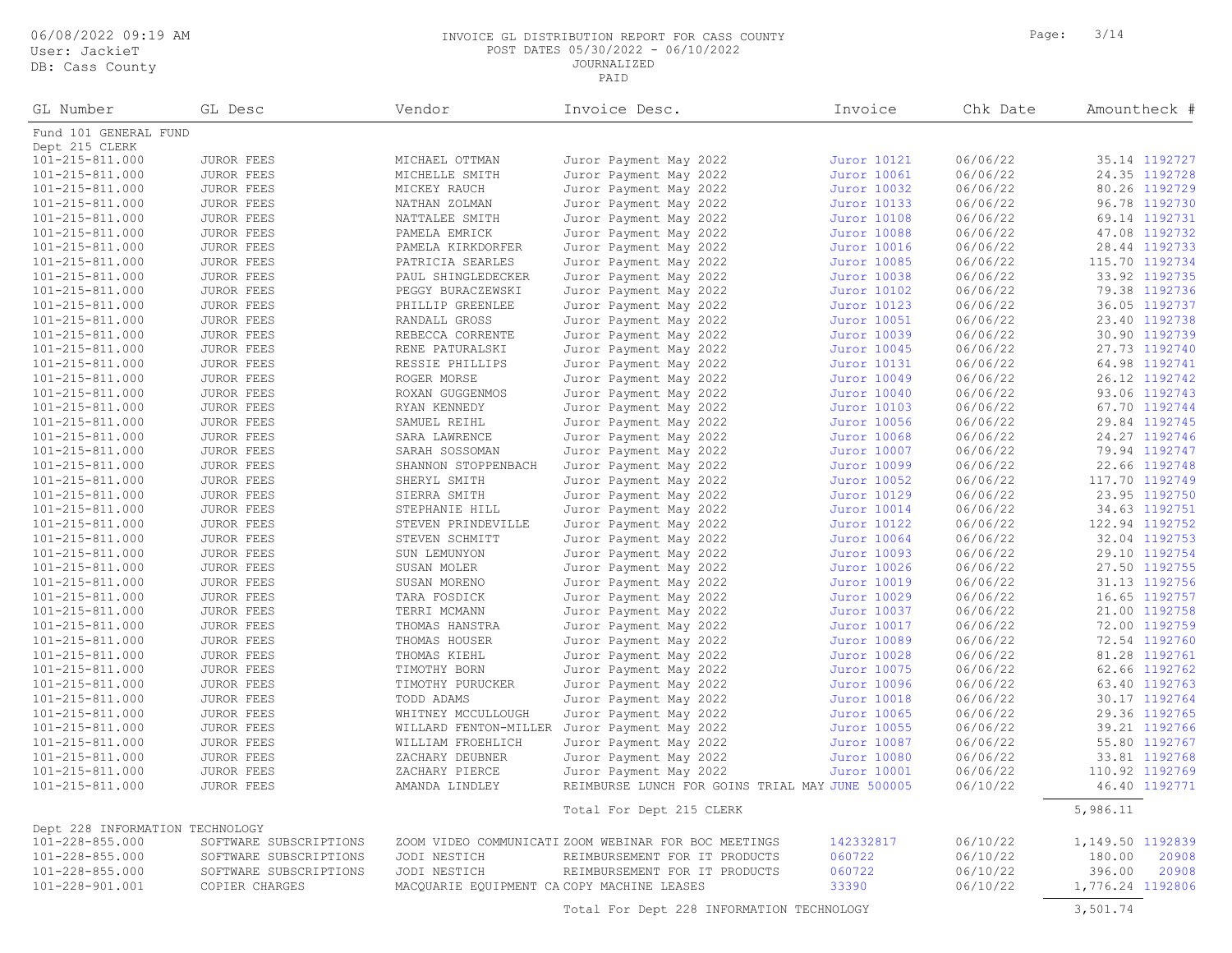#### 06/08/2022 09:19 AM INVOICE GL DISTRIBUTION REPORT FOR CASS COUNTY Page: 4/14 POST DATES 05/30/2022 - 06/10/2022

JOURNALIZED

| GL Number                             | GL Desc                                       | Vendor                                | Invoice Desc.                                                                                     | Invoice     | Chk Date |          | Amountheck #   |
|---------------------------------------|-----------------------------------------------|---------------------------------------|---------------------------------------------------------------------------------------------------|-------------|----------|----------|----------------|
| Fund 101 GENERAL FUND                 |                                               |                                       |                                                                                                   |             |          |          |                |
| Dept 233 PURCHASING                   |                                               |                                       |                                                                                                   |             |          |          |                |
| 101-233-727.901                       |                                               |                                       | OFFICE SUPPLIES - CIRCUIT GLOBAL OFFICE SOLUTION PAPER TOWELS/CAN LINERS/BATTERIES/O CSUM-103254  |             | 06/10/22 | 107.03   | 20888          |
| 101-233-727.902                       |                                               |                                       | OFFICE SUPPLIES - DISTRICIGLOBAL OFFICE SOLUTION PAPER TOWELS/CAN LINERS/BATTERIES/O CSUM-103254  |             | 06/10/22 | 104.81   | 20888          |
| 101-233-727.902                       | OFFICE SUPPLIES - DISTRICT JONI PATZER        |                                       | CALENDAR REIMBURSEMENT FOR FAMILY/P 61022                                                         |             | 06/10/22 | 74.45    | 20909          |
| 101-233-727.904                       |                                               |                                       | OFFICE SUPPLIES - FAMILY (GLOBAL OFFICE SOLUTION PAPER TOWELS/CAN LINERS/BATTERIES/O CSUM-103254  |             | 06/10/22 | 124.02   | 20888          |
| 101-233-727.904                       |                                               |                                       | OFFICE SUPPLIES - FAMILY (PREFERRED PRINTING, IN INVOICE 34128 FROM CASS COUNTY FAM 61022         |             | 06/10/22 | 273.20   | 20913          |
| 101-233-727.905                       |                                               |                                       | OFFICE SUPPLIES - CLERK / GLOBAL OFFICE SOLUTION PAPER TOWELS/CAN LINERS/BATTERIES/O CSUM-103254  |             | 06/10/22 | 142.06   | 20888          |
| 101-233-727.907                       |                                               |                                       | OFFICE SUPPLIES - EQUALIZIGLOBAL OFFICE SOLUTION PAPER TOWELS/CAN LINERS/BATTERIES/O CSUM-103254  |             | 06/10/22 | 786.78   | 20888          |
| 101-233-727.908                       |                                               |                                       | OFFICE SUPPLIES - PROSECUIGLOBAL OFFICE SOLUTION PAPER TOWELS/CAN LINERS/BATTERIES/O CSUM-103254  |             | 06/10/22 | 600.84   | 20888          |
| 101-233-727.911                       |                                               |                                       | OFFICE SUPPLIES - SHERIFF GLOBAL OFFICE SOLUTION PAPER TOWELS/CAN LINERS/BATTERIES/O CSUM-103254  |             | 06/10/22 | 14.69    | 20888          |
| 101-233-729.000                       | POSTAGE                                       | UPS                                   | UPS CHARGES                                                                                       | 565222      | 06/10/22 |          | 107.83 1192830 |
| 101-233-733.000                       |                                               |                                       | COMPUTER / COPIER SUPPLIES GLOBAL OFFICE SOLUTION PAPER TOWELS/CAN LINERS/BATTERIES/O CSUM-103254 |             | 06/10/22 | 1,557.59 | 20888          |
| 101-233-801.000                       | PROFESSIONAL SERVICES                         | RAPID SHRED                           | MAY SHREDDING SERVICES                                                                            | 89055       | 06/10/22 | 270.00   | 20927          |
| 101-233-850.000                       | TELEPHONE / INTERNET                          | FRONTIER                              | TELEPHONE - COUNTY BUILDINGS                                                                      | 052622      | 06/01/22 |          | 105.45 1192626 |
| 101-233-850.000                       | TELEPHONE / INTERNET                          | FRONTIER                              | TELEPHONE - COUNTY BUILDINGS                                                                      | 052622      | 06/01/22 |          | 50.03 1192626  |
| 101-233-850.000                       | TELEPHONE / INTERNET                          | FRONTIER                              | TELEPHONE - COUNTY BUILDINGS                                                                      | 052622      | 06/01/22 |          | 49.52 1192626  |
| 101-233-850.000                       | TELEPHONE / INTERNET                          | FRONTIER                              | TELEPHONE - COUNTY BUILDINGS                                                                      | 052622      | 06/01/22 |          | 356.28 1192626 |
| 101-233-850.000                       | TELEPHONE / INTERNET                          | FRONTIER                              | TELEPHONE - COUNTY BUILDINGS                                                                      | 052622      | 06/01/22 |          | 53.98 1192626  |
| 101-233-850.000                       | TELEPHONE / INTERNET                          | FRONTIER                              | TELEPHONE - COUNTY BUILDINGS                                                                      | 052622      | 06/01/22 |          | 26.18 1192626  |
| 101-233-850.973                       | TELEPHONE / INTERNET - MDC FRONTIER           |                                       | TELEPHONE - COUNTY BUILDINGS                                                                      | 052622      | 06/01/22 |          | 35.64 1192626  |
|                                       |                                               |                                       | Total For Dept 233 PURCHASING                                                                     |             |          | 4,840.38 |                |
| Dept 243 PROPERTY DESCRIPTION DEPT    |                                               |                                       |                                                                                                   |             |          |          |                |
| $101 - 243 - 855.000$                 | SOFTWARE SUBSCRIPTIONS                        | SCHNEIDER GEOSPATIAL                  | SOFTWARE                                                                                          | 10669       | 06/10/22 | 1,875.00 | 20919          |
|                                       |                                               |                                       | Total For Dept 243 PROPERTY DESCRIPTION DEPT                                                      |             |          | 1,875.00 |                |
| Dept 253 TREASURER                    |                                               |                                       |                                                                                                   |             |          |          |                |
| 101-253-801.000                       | PROFESSIONAL SERVICES                         | POINT AND PAY LLC                     | MONTHLY SERVICE FEE                                                                               | PNP-APR     | 06/10/22 |          | 50.00 1192814  |
|                                       |                                               |                                       | Total For Dept 253 TREASURER                                                                      |             |          | 50.00    |                |
| Dept 257 ASSESSOR / EQUALIZATION DEPT |                                               |                                       |                                                                                                   |             |          |          |                |
| 101-257-801.000                       | PROFESSIONAL SERVICES                         | ANTHONY MEYAARD                       | CONTRACTUAL EQUALIZATION SERVICES - CASS017                                                       |             | 06/10/22 | 5,509.33 | 20878          |
| 101-257-865.000                       | CONFERENCES / MEETINGS / TTAMI STEWART        |                                       | REIMBURSMENT FOR CONFERENCE REGISTR 060622                                                        |             | 06/10/22 |          | 275.00 1192826 |
| 101-257-865.000                       | CONFERENCES / MEETINGS / TTAMI STEWART        |                                       | REIMBURSMENT FOR CONFERENCE REGISTR 060622                                                        |             | 06/10/22 |          | 175.00 1192826 |
|                                       |                                               |                                       | Total For Dept 257 ASSESSOR / EQUALIZATION DEPT                                                   |             |          | 5,959.33 |                |
| Dept 262 ELECTIONS                    |                                               |                                       |                                                                                                   |             |          |          |                |
| 101-262-956.000                       | ADVERTISING                                   |                                       | LEADER PUBLICATIONS LL PUBLIC HEARING ADVERTISMENT - PROPE 162222                                 |             | 06/10/22 | 152.50   | 20896          |
| $101 - 262 - 956.000$                 | ADVERTISING                                   |                                       | LEADER PUBLICATIONS LL PUBLIC HEARING ADVERTISMENT - PROPE 162222                                 |             | 06/10/22 | 295.00   | 20896          |
| $101 - 262 - 956.000$                 | ADVERTISING                                   |                                       | LEADER PUBLICATIONS LL PUBLIC HEARING ADVERTISMENT - PROPE 162222                                 |             | 06/10/22 | 5.00     | 20896          |
|                                       |                                               |                                       | Total For Dept 262 ELECTIONS                                                                      |             |          | 452.50   |                |
| Dept 265 BUILDINGS & GROUNDS          |                                               |                                       |                                                                                                   |             |          |          |                |
| 101-265-735.000                       | MAINTENANCE SUPPLIES                          | COMMUNITY MILLS, INC. MAINT SUPPLIES  |                                                                                                   | 00488460    | 06/10/22 |          | 84.82 1192783  |
| 101-265-735.000                       | MAINTENANCE SUPPLIES                          | W. B. HAYDEN & SONS CO MAINT SUPPLIES |                                                                                                   | 229783      | 06/10/22 |          | 569.50 1192832 |
| 101-265-735.000                       |                                               | YOUNG SUPPLY CO.                      |                                                                                                   | 80262186-00 | 06/10/22 |          | 45.00 1192837  |
|                                       | MAINTENANCE SUPPLIES                          |                                       | MAINT SUPPLIES                                                                                    |             |          |          |                |
| 101-265-735.000                       | MAINTENANCE SUPPLIES                          | BEHLER-YOUNG COMPANY                  | MAINTENANCE SUPPLIES-REFRIGERANT/GA 13629827/1362384:06/10/22                                     |             |          | 178.56   | 20880          |
| 101-265-735.000                       | MAINTENANCE SUPPLIES                          | BEHLER-YOUNG COMPANY                  | MAINTENANCE SUPPLIES-REFRIGERANT/GA 13629827/1362384(06/10/22                                     |             |          | 498.04   | 20880          |
| 101-265-801.000                       | PROFESSIONAL SERVICES                         | TENURGY LLC                           | CONTRACTUAL ENERGY AUDIT SAVINGS                                                                  | CASSCO-116  | 06/10/22 | 133.40   | 20925          |
| 101-265-825.970                       | CLEANING SERVICES - L&C BUTHE CLEANEST CO LLC |                                       | CONTRACUTAL CLEANING - COUNTY BUILD 18                                                            |             | 06/10/22 | 5,146.51 | 20926          |
| 101-265-825.971                       | CLEANING SERVICES - COUNTITHE CLEANEST CO LLC |                                       | CONTRACUTAL CLEANING - COUNTY BUILD 18                                                            |             | 06/10/22 | 3,798.61 | 20926          |
| 101-265-825.972                       | CLEANING SERVICES - ANIMAITHE CLEANEST CO LLC |                                       | CONTRACUTAL CLEANING - COUNTY BUILD 18                                                            |             | 06/10/22 | 122.54   | 20926          |
| 101-265-825.974                       | CLEANING SERVICES - SHERIFTHE CLEANEST CO LLC |                                       | CONTRACUTAL CLEANING - COUNTY BUILD 18                                                            |             | 06/10/22 | 306.34   | 20926          |
| 101-265-920.980                       | ELECTRICITY - PARKS                           | MIDWEST ENERGY COOPERA ELECTRIC (8)   |                                                                                                   | 60722       | 06/10/22 | 77.09    | 20903          |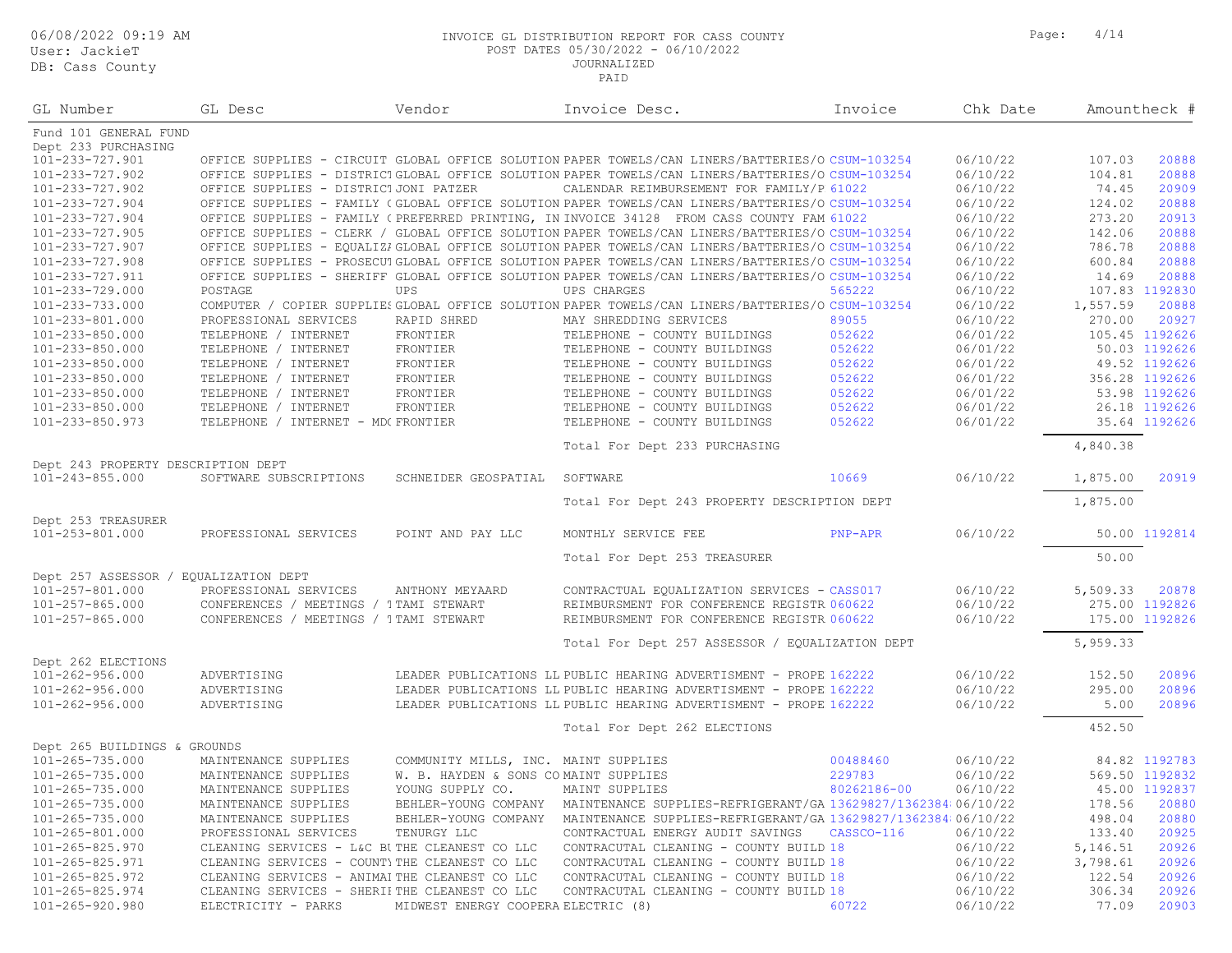#### 06/08/2022 09:19 AM INVOICE GL DISTRIBUTION REPORT FOR CASS COUNTY Page: 5/14 POST DATES 05/30/2022 - 06/10/2022 JOURNALIZED

| GL Number                    | GL Desc                                                               | Vendor                                                                 | Invoice Desc.                                                             | Invoice      | Chk Date |                  | Amountheck #   |
|------------------------------|-----------------------------------------------------------------------|------------------------------------------------------------------------|---------------------------------------------------------------------------|--------------|----------|------------------|----------------|
| Fund 101 GENERAL FUND        |                                                                       |                                                                        |                                                                           |              |          |                  |                |
| Dept 265 BUILDINGS & GROUNDS |                                                                       |                                                                        |                                                                           |              |          |                  |                |
| 101-265-920.980              | ELECTRICITY - PARKS                                                   | MIDWEST ENERGY COOPERA ELECTRIC (8)                                    |                                                                           | 60722        | 06/10/22 | 40.12            | 20903          |
| 101-265-920.980              | ELECTRICITY - PARKS                                                   | MIDWEST ENERGY COOPERA ELECTRIC (8)                                    |                                                                           | 60722        | 06/10/22 | 58.86            | 20903          |
| 101-265-920.980              | ELECTRICITY - PARKS                                                   | MIDWEST ENERGY COOPERA ELECTRIC (8)                                    |                                                                           | 60722        | 06/10/22 | 118.66           | 20903          |
| 101-265-920.980              | ELECTRICITY - PARKS                                                   | MIDWEST ENERGY COOPERA ELECTRIC (8)                                    |                                                                           | 60722        | 06/10/22 | 70.17            | 20903          |
| 101-265-920.980              | ELECTRICITY - PARKS                                                   | MIDWEST ENERGY COOPERA ELECTRIC (8)                                    |                                                                           | 60722        | 06/10/22 | 14.16            | 20903          |
| 101-265-920.980              | ELECTRICITY - PARKS                                                   | MIDWEST ENERGY COOPERA ELECTRIC (8)                                    |                                                                           | 60722        | 06/10/22 | 11.49            | 20903          |
| 101-265-920.980              | ELECTRICITY - PARKS                                                   | MIDWEST ENERGY COOPERA ELECTRIC (8)                                    |                                                                           | 60722        | 06/10/22 | 96.49            | 20903          |
| 101-265-922.970              | WATER / SEWER - L&C BUILDIVILLAGE OF CASSOPOLIS WATER/SEWER (6)       |                                                                        |                                                                           | 06062022     | 06/10/22 |                  | 189.81 1192831 |
| 101-265-922.971              | WATER / SEWER - COUNTY BUIVILLAGE OF CASSOPOLIS WATER/SEWER (6)       |                                                                        |                                                                           | 06062022     | 06/10/22 |                  | 245.38 1192831 |
| 101-265-922.972              | WATER / SEWER - ANIMAL CONVILLAGE OF CASSOPOLIS WATER/SEWER (6)       |                                                                        |                                                                           | 06062022     | 06/10/22 |                  | 455.81 1192831 |
| 101-265-922.974              | WATER / SEWER - SHERIFF JIVILLAGE OF CASSOPOLIS WATER/SEWER (6)       |                                                                        |                                                                           | 06062022     | 06/10/22 | 4,178.40 1192831 |                |
| 101-265-922.974              | WATER / SEWER - SHERIFF JIVILLAGE OF CASSOPOLIS WATER/SEWER (6)       |                                                                        |                                                                           | 06062022     | 06/10/22 |                  | 12.74 1192831  |
| 101-265-922.975              | WATER / SEWER - MAINTENAN(VILLAGE OF CASSOPOLIS WATER/SEWER (6)       |                                                                        |                                                                           | 06062022     | 06/10/22 |                  | 96.88 1192831  |
| 101-265-924.974              | PEST CONTROL - SHERIFF JAIROSE PEST SOLUTIONS                         |                                                                        | PEST CONTROL CONTRACT                                                     | 150557241    | 06/10/22 | 50.00            | 20917          |
| $101 - 265 - 925.000$        | SECURITY                                                              | HAAS SYSTEMS, INC.                                                     | JAIL FIRE SYSTEM                                                          | 16840        | 06/10/22 |                  | 324.38 1192795 |
| 101-265-926.000              | PROPANE                                                               | MARATHON OIL COMPANY FUEL - MAINTENANCE                                |                                                                           | 81292091     | 06/10/22 | 1,091.41         | 20898          |
| 101-265-936.000              | BUILDING & GROUNDS REPAIRS CASS AUTO SUPPLY CO, I MAINTENANCE REPAIRS |                                                                        |                                                                           | 125921       | 06/10/22 |                  | 148.63 1192779 |
| 101-265-936.000              |                                                                       | BUILDING & GROUNDS REPAIRS CASS OUTDOOR POWER EQUIMAINTENANCE REPAIRS  |                                                                           | 152450       | 06/10/22 |                  | 21.99 1192780  |
| 101-265-936.000              | BUILDING & GROUNDS REPAIRS RANDY EASTON                               |                                                                        | LOCK REPAIRS                                                              | 10045        | 06/10/22 |                  | 109.00 1192784 |
| 101-265-936.000              |                                                                       | BUILDING & GROUNDS REPAIRS FERGUSON ENTERPRISES L MAINTENANCE SUPPLIES |                                                                           | 6487659      | 06/10/22 |                  | 158.92 1192786 |
| 101-265-936.000              | BUILDING & GROUNDS REPAIRS FERGUSON ENTERPRISES L MAINTENANCE REPAIRS |                                                                        |                                                                           | 6487639      | 06/10/22 | 1,468.14 1192786 |                |
| 101-265-936.000              |                                                                       |                                                                        | BUILDING & GROUNDS REPAIRS FOOD EQUIPMENT SOLUTIO STEAMER REPAIRS AT JAIL | QB161141     | 06/10/22 | 1,130.06 1192790 |                |
| 101-265-936.000              | BUILDING & GROUNDS REPAIRS GRAINGER, INC.                             |                                                                        | STORAGE STEP LADDER                                                       | 9318636819   | 06/10/22 |                  | 496.35 1192793 |
| 101-265-936.000              | BUILDING & GROUNDS REPAIRSUNITED STATES LUMBER C JAIL ROOF REPAIR     |                                                                        |                                                                           | 2206-168866  | 06/10/22 |                  | 73.07 1192800  |
| 101-265-936.000              | BUILDING & GROUNDS REPAIRS MACALLISTER RENTALS                        |                                                                        | LIFT RENTAL                                                               | R82464344801 | 06/10/22 |                  | 263.94 1192805 |
|                              |                                                                       |                                                                        |                                                                           |              |          |                  |                |
|                              |                                                                       |                                                                        | Total For Dept 265 BUILDINGS & GROUNDS                                    |              |          | 21,885.27        |                |
| Dept 276 COURT GRANTS        |                                                                       |                                                                        |                                                                           |              |          |                  |                |
| 101-276-801.205              | PROFESSIONAL SERVICES                                                 | HEATHER BANGSTON                                                       | ATC/SC 5/19/22 THRU 6/1/22                                                | 060122       | 06/10/22 | 67.50            | 20879          |
| 101-276-801.205              | PROFESSIONAL SERVICES                                                 | BRANDY JONES                                                           | ATC/SC 5/19/22 THRU 6/1/22                                                | 060122       | 06/10/22 | 68.33            | 20894          |
| 101-276-801.205              | PROFESSIONAL SERVICES                                                 | THOMAS MONDSCHEIN                                                      | ATC/SC 5/19/22 THRU 6/1/22                                                | 060122       | 06/10/22 | 189.29           | 20904          |
| 101-276-801.205              | PROFESSIONAL SERVICES                                                 | TIFFANY MONDSCHEIN                                                     | ATC/SC 5/19/22 THRU 6/1/22                                                | 060122       | 06/10/22 | 177.56           | 20905          |
| 101-276-801.205              | PROFESSIONAL SERVICES                                                 | HEATHER PAULEY                                                         | ATC/SC 5/19/22 THRU 6/1/22                                                | 060122       | 06/10/22 | 660.99           | 20910          |
| 101-276-801.205              | PROFESSIONAL SERVICES                                                 | KIMBERLY PEET                                                          | ATC/SC 5/19/22 THRU 6/1/22                                                | 060122       | 06/10/22 | 75.00            | 20911          |
| 101-276-801.205              | PROFESSIONAL SERVICES                                                 | JOHN PILLOW                                                            | ATC/SC 5/19/22 THRU 6/1/22                                                | 060122       | 06/10/22 | 508.50           | 20912          |
| 101-276-801.205              | PROFESSIONAL SERVICES                                                 | CHELSEA SCHOETZOW                                                      | ATC/SC 5/19/22 THRU 6/1/22                                                | 060122       | 06/10/22 | 720.00           | 20920          |
| 101-276-801.205              | PROFESSIONAL SERVICES                                                 | REDDEN TODD                                                            | ATC/SC 5/19/22 THRU 6/1/22                                                | 060122       | 06/10/22 | 258.98           | 20929          |
| 101-276-801.205              | PROFESSIONAL SERVICES                                                 | BRADLEY WEST                                                           | ATC/SC 5/19/22 THRU 6/1/22                                                | 060122       | 06/10/22 | 422.70           | 20930          |
| 101-276-801.214              | PROFESSIONAL SERVICES                                                 | PRESTON COLLETT                                                        | ATC/SC 5/19/22 THRU 6/1/22                                                | 060122       | 06/10/22 | 702.00           | 20885          |
| 101-276-801.214              | PROFESSIONAL SERVICES                                                 | MONIQUE DORTCH                                                         | ATC/SC 5/19/22 THRU 6/1/22                                                | 060122       | 06/10/22 | 696.00           | 20887          |
| 101-276-801.214              | PROFESSIONAL SERVICES                                                 | BARBARA M. HOWES                                                       | ATC/SC 5/19/22 THRU 6/1/22                                                | 060122       | 06/10/22 | 300.00           | 20890          |
| 101-276-801.214              | PROFESSIONAL SERVICES                                                 | CLARENCE JAMES                                                         | ATC/SC 5/19/22 THRU 6/1/22                                                | 060122       | 06/10/22 | 518.00           | 20893          |
| 101-276-801.214              | PROFESSIONAL SERVICES                                                 | KIMBERLY PEET                                                          | ATC/SC 5/19/22 THRU 6/1/22                                                | 060122       | 06/10/22 | 60.00            | 20911          |
| 101-276-801.214              | PROFESSIONAL SERVICES                                                 | TASIA ROBERTS                                                          | ATC/SC 5/19/22 THRU 6/1/22                                                | 060122       | 06/10/22 | 860.00           | 20916          |
| 101-276-801.309              | PROFESSIONAL SERVICES                                                 | HEATHER BANGSTON                                                       | PROBLEM-SOLVING COURTS $5/19/22 - 6/61022$                                |              | 06/10/22 | 18.00            | 20879          |
| 101-276-801.309              | PROFESSIONAL SERVICES                                                 | PRESTON COLLETT                                                        | PROBLEM-SOLVING COURTS $5/19/22 - 6/61022$                                |              | 06/10/22 | 236.00           | 20885          |
| 101-276-801.309              | PROFESSIONAL SERVICES                                                 | MONIQUE DORTCH                                                         | PROBLEM-SOLVING COURTS $5/19/22 - 6/61022$                                |              | 06/10/22 | 75.00            | 20887          |
| 101-276-801.309              | PROFESSIONAL SERVICES                                                 | BRANDY JONES                                                           | PROBLEM-SOLVING COURTS $5/19/22 - 6/61022$                                |              | 06/10/22 | 83.06            | 20894          |
| 101-276-801.309              | PROFESSIONAL SERVICES                                                 | THOMAS MONDSCHEIN                                                      | PROBLEM-SOLVING COURTS $5/19/22 - 6/61022$                                |              | 06/10/22 | 30.36            | 20904          |
| 101-276-801.309              | PROFESSIONAL SERVICES                                                 | TIFFANY MONDSCHEIN                                                     | PROBLEM-SOLVING COURTS $5/19/22 - 6/61022$                                |              | 06/10/22 | 136.65           | 20905          |
| 101-276-801.309              | PROFESSIONAL SERVICES                                                 | GRACE MULLER                                                           | PROBLEM-SOLVING COURTS $5/19/22 - 6/61022$                                |              | 06/10/22 | 400.00           | 20907          |
| 101-276-801.309              | PROFESSIONAL SERVICES                                                 | HEATHER PAULEY                                                         | PROBLEM-SOLVING COURTS $5/19/22 - 6/61022$                                |              | 06/10/22 | 773.24           | 20910          |
| 101-276-801.309              | PROFESSIONAL SERVICES                                                 | KIMBERLY PEET                                                          | PROBLEM-SOLVING COURTS 5/19/22 - 6/ 61022                                 |              | 06/10/22 | 980.00           | 20911          |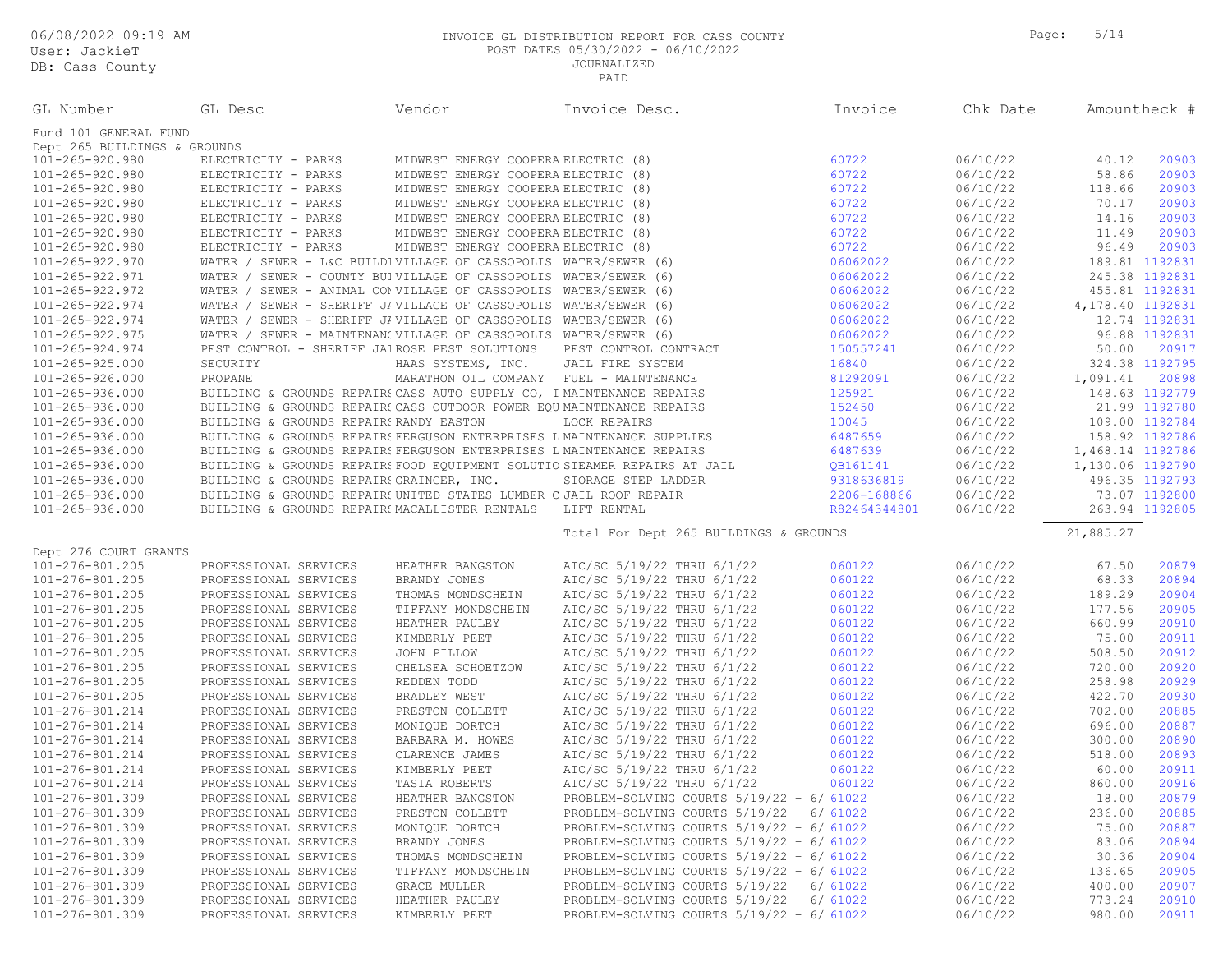#### 06/08/2022 09:19 AM **INVOICE GL DISTRIBUTION REPORT FOR CASS COUNTY P** POST DATES 05/30/2022 - 06/10/2022 JOURNALIZED

PAID

| Page: | 6/14 |  |
|-------|------|--|
|       |      |  |

| GL Number             | GL Desc               | Vendor            | Invoice Desc.                              | Invoice | Chk Date | Amountheck # |       |
|-----------------------|-----------------------|-------------------|--------------------------------------------|---------|----------|--------------|-------|
| Fund 101 GENERAL FUND |                       |                   |                                            |         |          |              |       |
| Dept 276 COURT GRANTS |                       |                   |                                            |         |          |              |       |
| 101-276-801.309       | PROFESSIONAL SERVICES | JOHN PILLOW       | PROBLEM-SOLVING COURTS $5/19/22 - 6/61022$ |         | 06/10/22 | 54.93        | 20912 |
| 101-276-801.309       | PROFESSIONAL SERVICES | REDDEN TODD       | PROBLEM-SOLVING COURTS $5/19/22 - 6/61022$ |         | 06/10/22 | 277.43       | 20929 |
| 101-276-801.309       | PROFESSIONAL SERVICES | BRADLEY WEST      | PROBLEM-SOLVING COURTS $5/19/22 - 6/61022$ |         | 06/10/22 | 174.66       | 20930 |
| 101-276-801.310       | PROFESSIONAL SERVICES | HEATHER BANGSTON  | PROBLEM-SOLVING COURTS $5/19/22 - 6/61022$ |         | 06/10/22 | 13.50        | 20879 |
| 101-276-801.310       | PROFESSIONAL SERVICES | PRESTON COLLETT   | PROBLEM-SOLVING COURTS $5/19/22 - 6/61022$ |         | 06/10/22 | 297.00       | 20885 |
| 101-276-801.310       | PROFESSIONAL SERVICES | BARBARA M. HOWES  | PROBLEM-SOLVING COURTS $5/19/22 - 6/61022$ |         | 06/10/22 | 300.00       | 20890 |
| 101-276-801.310       | PROFESSIONAL SERVICES | CLARENCE JAMES    | PROBLEM-SOLVING COURTS $5/19/22 - 6/61022$ |         | 06/10/22 | 790.00       | 20893 |
| 101-276-801.310       | PROFESSIONAL SERVICES | THOMAS MONDSCHEIN | PROBLEM-SOLVING COURTS $5/19/22 - 6/61022$ |         | 06/10/22 | 175.95       | 20904 |
| 101-276-801.310       | PROFESSIONAL SERVICES | JONI PATZER       | SWIFT AND SURE FINANCIAL                   | 61022   | 06/10/22 | 390.00       | 20909 |
| 101-276-801.310       | PROFESSIONAL SERVICES | KIMBERLY PEET     | PROBLEM-SOLVING COURTS $5/19/22 - 6/61022$ |         | 06/10/22 | 285.00       | 20911 |
| 101-276-801.310       | PROFESSIONAL SERVICES | JOHN PILLOW       | PROBLEM-SOLVING COURTS $5/19/22 - 6/61022$ |         | 06/10/22 | 870.08       | 20912 |
| 101-276-801.310       | PROFESSIONAL SERVICES | TASIA ROBERTS     | PROBLEM-SOLVING COURTS $5/19/22 - 6/61022$ |         | 06/10/22 | 940.00       | 20916 |
| 101-276-801.310       | PROFESSIONAL SERVICES | JESSEE SCHOETZOW  | PROBLEM-SOLVING COURTS $5/19/22 - 6/61022$ |         | 06/10/22 | 524.97       | 20921 |
| 101-276-801.310       | PROFESSIONAL SERVICES | REDDEN TODD       | PROBLEM-SOLVING COURTS $5/19/22 - 6/61022$ |         | 06/10/22 | 200.48       | 20929 |
| 101-276-801.310       | PROFESSIONAL SERVICES | BRADLEY WEST      | PROBLEM-SOLVING COURTS $5/19/22 - 6/61022$ |         | 06/10/22 | 45.50        | 20930 |
| 101-276-801.311       | PROFESSIONAL SERVICES | PRESTON COLLETT   | PROBLEM-SOLVING COURTS $5/19/22 - 6/61022$ |         | 06/10/22 | 414.00       | 20885 |
| 101-276-801.311       | PROFESSIONAL SERVICES | BARBARA M. HOWES  | PROBLEM-SOLVING COURTS $5/19/22 - 6/61022$ |         | 06/10/22 | 2,050.00     | 20890 |

Total For Dept 276 COURT GRANTS 17,892.66

| Dept 279 FAMILY / JUVENILE COURT |                         |                       |                                                                                               |        |          |                |                |
|----------------------------------|-------------------------|-----------------------|-----------------------------------------------------------------------------------------------|--------|----------|----------------|----------------|
| 101-279-728.000                  | DEPARTMENTAL SUPPLIES   | JONI PATZER           | CALENDAR REIMBURSEMENT FOR FAMILY/P 61022                                                     |        | 06/10/22 | 74.47          | 20909          |
| 101-279-805.000                  | LEGAL SERVICES          |                       | ELIZABETH RAPALEE LYO NEGLECT/ABUSE - INDIGENT DEFENSE                                        | 61022  | 06/10/22 | 515.00         | 20897          |
| 101-279-805.000                  | LEGAL SERVICES          | MAY OBERFELL & LORBER | NEGLECT/ABUSE - INDIGENT DEFENSE                                                              | 61022  | 06/10/22 | 90.00          | 20900          |
| 101-279-805.000                  | LEGAL SERVICES          | ELIZABETH MCCREE      | NEGLECT/ABUSE - INDIGENT DEFENSE                                                              | 61022  | 06/10/22 | 2,085.00       | 20901          |
| 101-279-805.000                  | LEGAL SERVICES          | SARAH SCOGGIN         | NEGLECT/ABUSE - INDIGENT DEFENSE                                                              | 61022  | 06/10/22 | 2,705.62       | 20922          |
| 101-279-805.000                  | LEGAL SERVICES          |                       | STEPHEN K. WOODS. P.C. NEGLECT/ABUSE - INDIGENT DEFENSE                                       | 61022  | 06/10/22 | 890.00         | 20931          |
| $101 - 279 - 956.000$            | ADVERTISING             |                       | LEADER PUBLICATIONS LL ACCT. 144446; AD # 1449152 FOR CASS 61022                              |        | 06/10/22 | 53.10          | 20896          |
|                                  |                         |                       | Total For Dept 279 FAMILY / JUVENILE COURT                                                    |        |          | 6,413.19       |                |
| Dept 283 CIRCUIT COURT           |                         |                       |                                                                                               |        |          |                |                |
| $101 - 283 - 955.000$            | MEMBERSHIP /<br>DUES    | SUBSCF AMANDA LINDLEY | REIMBURSEMENT - CER CLASS AND TEST 52522                                                      |        | 06/10/22 |                | 300.00 1192771 |
|                                  |                         |                       | Total For Dept 283 CIRCUIT COURT                                                              |        |          | 300.00         |                |
| Dept 286 DISTRICT COURT          |                         |                       |                                                                                               |        |          |                |                |
| 101-286-801.902                  | PROFESSIONAL SERVICES   | CLARENCE JAMES        | ATC/SC 5/19/22 THRU 6/1/22                                                                    | 060122 | 06/10/22 | 50.00          | 20893          |
|                                  |                         |                       | Total For Dept 286 DISTRICT COURT                                                             |        |          | 50.00          |                |
| Dept 289 FRIEND OF THE COURT     |                         |                       |                                                                                               |        |          |                |                |
| 101-289-727.000                  | OFFICE SUPPLIES         |                       | GLOBAL OFFICE SOLUTION PAPER TOWELS/CAN LINERS/BATTERIES/O CSUM-103254                        |        | 06/10/22 | 99.37          | 20888          |
| 101-289-730.000                  | MOTOR FUEL / LUBRICANTS | J & H OIL COMPANY     | FUEL ON 5/16/22, 5/20/22, AND 5/26/8CFSI-8921                                                 |        | 06/10/22 | 151.35         | 20892          |
| 101-289-801.000                  | PROFESSIONAL SERVICES   |                       | SHEPARD HOUSE COUN. & SHEPARD HOUSE COUNSELING SERVICES F 11365-FOC                           |        | 06/10/22 | 725.00 1192821 |                |
| 101-289-801.000                  | PROFESSIONAL SERVICES   |                       | WEST GROUP PAYMENT CTRONLINE/SOFTWARE SUBSCRIPTION CHARGE 846436189                           |        | 06/10/22 | 583.50 1192834 |                |
|                                  |                         |                       | Total For Dept 289 FRIEND OF THE COURT                                                        |        |          | 1,559.22       |                |
| Dept 294 PROBATE COURT           |                         |                       |                                                                                               |        |          |                |                |
| 101-294-728.000                  | DEPARTMENTAL SUPPLIES   | JONI PATZER           | CALENDAR REIMBURSEMENT FOR FAMILY/P 61022                                                     |        | 06/10/22 | 74.45          | 20909          |
| 101-294-817.000                  |                         |                       | TRIAL COURT APPOINTED ATT(ESCAMILLA & SALISBURY COURT APPOINTED ATTY. FEE IN 2022-1:6.2.2022  |        | 06/10/22 |                | 175.00 1192785 |
| 101-294-817.000                  |                         |                       | TRIAL COURT APPOINTED ATT(STEPHEN K. WOODS. P.C. COURT APPOINTED GAL FEE IN #2011-05 6.1.2022 |        | 06/10/22 | 100.00         | 20931          |
| $101 - 294 - 823.000$            | INTERPRETER FEES        |                       | LANGUAGE LINE SERVICES INTERPRETER FEES FOR CASS COUNTY CO 10554524                           |        | 06/10/22 |                | 16.80 1192804  |

101-276-801.311 PROFESSIONAL SERVICES CLARENCE JAMES PROBLEM-SOLVING COURTS 5/19/22 – 6/1/22 61022 06/10/22 592.00 20893 101-276-801.311 PROFESSIONAL SERVICES KIMBERLY PEET PROBLEM-SOLVING COURTS 5/19/22 – 6/1/22 61022 06/10/22 480.00 20911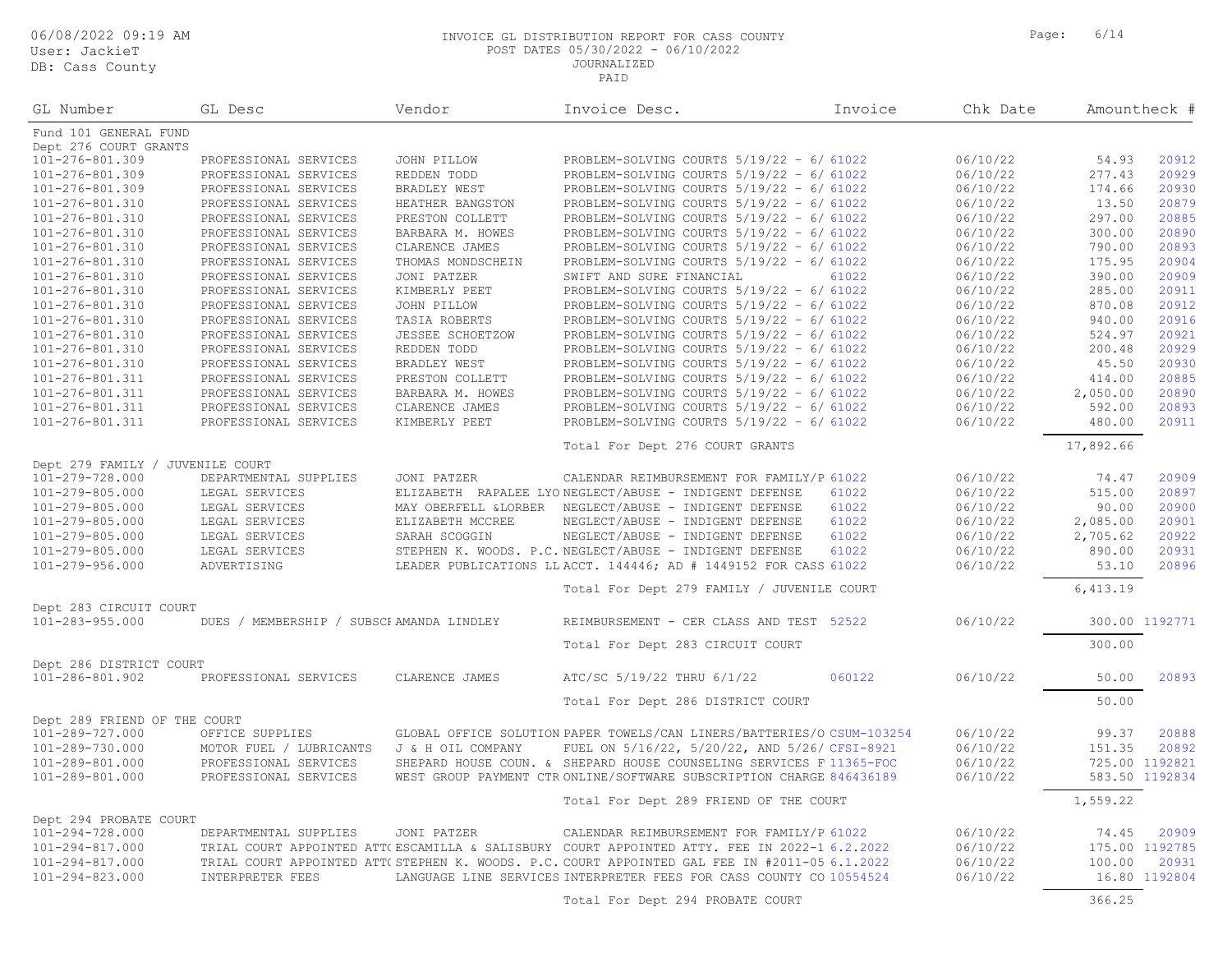DB: Cass County

#### 06/08/2022 09:19 AM **INVOICE GL DISTRIBUTION REPORT FOR CASS COUNTY** Page: 7/14 Page: 7/14 Page: 7/14 Page: 7/14 POST DATES 05/30/2022 - 06/10/2022 JOURNALIZED

PAID

| aqe: |  |  | 7/14 |
|------|--|--|------|
|      |  |  |      |

| GL Number                       | GL Desc                                                            | Vendor                          | Invoice Desc.                                | Invoice      | Chk Date |           | Amountheck #       |
|---------------------------------|--------------------------------------------------------------------|---------------------------------|----------------------------------------------|--------------|----------|-----------|--------------------|
| Fund 101 GENERAL FUND           |                                                                    |                                 |                                              |              |          |           |                    |
| Dept 296 PROSECUTING ATTORNEY   |                                                                    |                                 |                                              |              |          |           |                    |
| 101-296-728.000                 | DEPARTMENTAL SUPPLIES                                              | MARIE ANDERSON                  | REIMBURSEMENT FOR VICTIM RIGHTS WEE 06062022 |              | 06/10/22 | 394.04    | 20877              |
| 101-296-900.000                 | PRINTING & BINDING                                                 | MARIE ANDERSON                  | REIMBURSEMENT FOR BINDING MACHINE 06072022   |              | 06/10/22 | 420.86    | 20877              |
|                                 |                                                                    |                                 | Total For Dept 296 PROSECUTING ATTORNEY      |              |          | 814.90    |                    |
| Dept 301 SHERIFF                |                                                                    |                                 |                                              |              |          |           |                    |
| 101-301-728.000                 | DEPARTMENTAL SUPPLIES                                              | PRO SAFETY INNOVATIONS AED PADS |                                              | 2222         | 06/10/22 |           | 75.00 1192816      |
| 101-301-728.000                 | DEPARTMENTAL SUPPLIES                                              | W. B. HAYDEN & SONS CO SUPPLIES |                                              | 229904       | 06/10/22 |           | 25.92 1192832      |
| 101-301-730.000                 | MOTOR FUEL / LUBRICANTS                                            | J & H OIL COMPANY               | FUEL                                         | CFSI-8915    | 06/10/22 | 349.11    | 20892              |
| 101-301-730.000                 | MOTOR FUEL / LUBRICANTS                                            | WRIGHT EXPRESS                  | FUEL 05/2022                                 | 81296384     | 06/10/22 | 7,041.29  | 20932              |
| 101-301-741.000                 | UNIFORMS                                                           | NEXTHILL CAPITAL PARTN UNIFORMS |                                              | $18551 - 2$  | 06/10/22 |           | $(313.46)$ 1192811 |
| 101-301-741.000                 | UNIFORMS                                                           | NYE UNIFORM CO.                 | UNIFORMS                                     | 817502       | 06/10/22 |           | 56.50 1192812      |
| 101-301-741.000                 | UNIFORMS                                                           | NYE UNIFORM CO.                 | UNIFORMS                                     | 817647       | 06/10/22 |           | 589.49 1192812     |
| 101-301-741.000                 | UNIFORMS                                                           | NYE UNIFORM CO.                 | UNIFORMS                                     | 817653       | 06/10/22 |           | 175.50 1192812     |
| 101-301-741.000                 | UNIFORMS                                                           | NYE UNIFORM CO.                 | UNIFORMS                                     | 815931       | 06/10/22 |           | 256.49 1192812     |
| 101-301-819.000                 | LAUNDRY / DRY CLEANING                                             | ZIKER CLEANERS INC              | DRY CLEANING 04/2022                         | ZA2905       | 06/10/22 | 468.52    | 20936              |
| 101-301-819.000                 | LAUNDRY / DRY CLEANING                                             | ZIKER CLEANERS INC              | DRY CLEANING 05/2022                         | ZA2905       | 06/10/22 | 542.09    | 20936              |
| $101 - 301 - 850.000$           | TELEPHONE / INTERNET                                               | FRONTIER                        | TELEPHONE - COUNTY BUILDINGS                 | 052622       | 06/01/22 |           | 303.52 1192626     |
| $101 - 301 - 850.000$           | TELEPHONE / INTERNET                                               | FRONTIER                        | TELEPHONE - COUNTY BUILDINGS                 | 052622       | 06/01/22 |           | 101.43 1192626     |
| 101-301-935.000                 | VEHICLE & EQUIPMENT REPAIFC. WIMBERLEY FORD-MERC VEH MAINT         |                                 |                                              | 67946        | 06/10/22 |           | 40.20 1192778      |
| 101-301-935.000                 | VEHICLE & EQUIPMENT REPAIF CASS AUTO SUPPLY CO, I VEH MAINT        |                                 |                                              | $1 - 126087$ | 06/10/22 |           | 36.12 1192779      |
| 101-301-935.000                 | VEHICLE & EQUIPMENT REPAIF CASS AUTO SUPPLY CO, IVEH MAINT         |                                 |                                              | 1-126180     | 06/10/22 |           | 21.91 1192779      |
| 101-301-935.000                 | VEHICLE & EQUIPMENT REPAIF CASS AUTO SUPPLY CO, IVEH MAINT         |                                 |                                              | 1-126342     | 06/10/22 |           | 74.82 1192779      |
| $101 - 301 - 935.000$           | VEHICLE & EQUIPMENT REPAIF FIRST CHOICE AUTO                       |                                 | VEH MAINT                                    | 0020236      | 06/10/22 |           | 968.26 1192788     |
| 101-301-935.000                 | VEHICLE & EQUIPMENT REPAIF SAFELITE FULFILLMENT, WINDSHIELD REPAIR |                                 |                                              | 319849       | 06/10/22 |           | 92.98 1192819      |
| 101-301-935.000                 | VEHICLE & EQUIPMENT REPAIFW. B. HAYDEN & SONS COVEH MAINT          |                                 |                                              | 229884       | 06/10/22 |           | 19.99 1192832      |
| 101-301-935.000                 | VEHICLE & EQUIPMENT REPAIF GRAMES TIRE & BATTTERY TIRES            |                                 |                                              | 18792        | 06/10/22 | 176.00    | 20889              |
| 101-301-935.000                 | VEHICLE & EQUIPMENT REPAIF GRAMES TIRE & BATTTERY TIRES            |                                 |                                              | 18809        | 06/10/22 | 804.00    | 20889              |
| 101-301-935.000                 | VEHICLE & EOUIPMENT REPAIF GRAMES TIRE & BATTTERY TIRE REPAIR      |                                 |                                              | 18818        | 06/10/22 | 27.00     | 20889              |
|                                 |                                                                    |                                 | Total For Dept 301 SHERIFF                   |              |          | 11,932.68 |                    |
| Dept 304 LAW & COURTS SECURITY  |                                                                    |                                 |                                              |              |          |           |                    |
| $101 - 304 - 741.000$           | UNIFORMS                                                           | ZIKER CLEANERS INC              | DRY CLEANING 04/2022                         | ZA2905       | 06/10/22 | 8.25      | 20936              |
|                                 |                                                                    |                                 | Total For Dept 304 LAW & COURTS SECURITY     |              |          | 8.25      |                    |
| Dept 316 SECONDARY ROAD PATROL  |                                                                    |                                 |                                              |              |          |           |                    |
| 101-316-730.000                 | MOTOR FUEL / LUBRICANTS                                            | WRIGHT EXPRESS                  | FUEL 05/2022                                 | 81296384     | 06/10/22 | 597.14    | 20932              |
| 101-316-741.000                 | UNIFORMS                                                           | ZIKER CLEANERS INC              | DRY CLEANING 05/2022                         | ZA2905       | 06/10/22 | 26.37     | 20936              |
|                                 |                                                                    |                                 | Total For Dept 316 SECONDARY ROAD PATROL     |              |          | 623.51    |                    |
| Dept 331 MARINE LAW ENFORCEMENT |                                                                    |                                 |                                              |              |          |           |                    |
| 101-331-730.000                 | MOTOR FUEL / LUBRICANTS                                            | WRIGHT EXPRESS                  | FUEL 05/2022                                 | 81296384     | 06/10/22 | 589.08    | 20932              |
|                                 |                                                                    |                                 | Total For Dept 331 MARINE LAW ENFORCEMENT    |              |          | 589.08    |                    |
| Dept 345 PUBLIC SAFETY DEPT     |                                                                    |                                 |                                              |              |          |           |                    |
| 101-345-730.403                 | MOTOR FUEL / LUBRICANTS                                            | WRIGHT EXPRESS                  | FUEL 05/2022                                 | 81296384     | 06/10/22 | 424.77    | 20932              |

101-345-730.405 MOTOR FUEL / LUBRICANTS WRIGHT EXPRESS FUEL 05/2022 81296384 06/10/22 15.15 20932 10100 MOTOR FUEL / LUBRICANTS WRIGHT EXPRESS FUEL 05/2022 81296384 81296384 06/10/22 Total For Dept 345 PUBLIC SAFETY DEPT 816.68 Dept 351 JAIL OPERATION 101-351-730.000 MOTOR FUEL / LUBRICANTS WRIGHT EXPRESS FUEL 05/2022 81296384 06/10/22 613.54 20932 101-351-734.000 CLEANING SUPPLIES GREAT LAKES TISSUE INMATE TP 0052708-IN 06/10/22 831.25 1192794 101-31-351.000 CLEANING SUPPLIES KSS ENTERPRISES SUPPLIES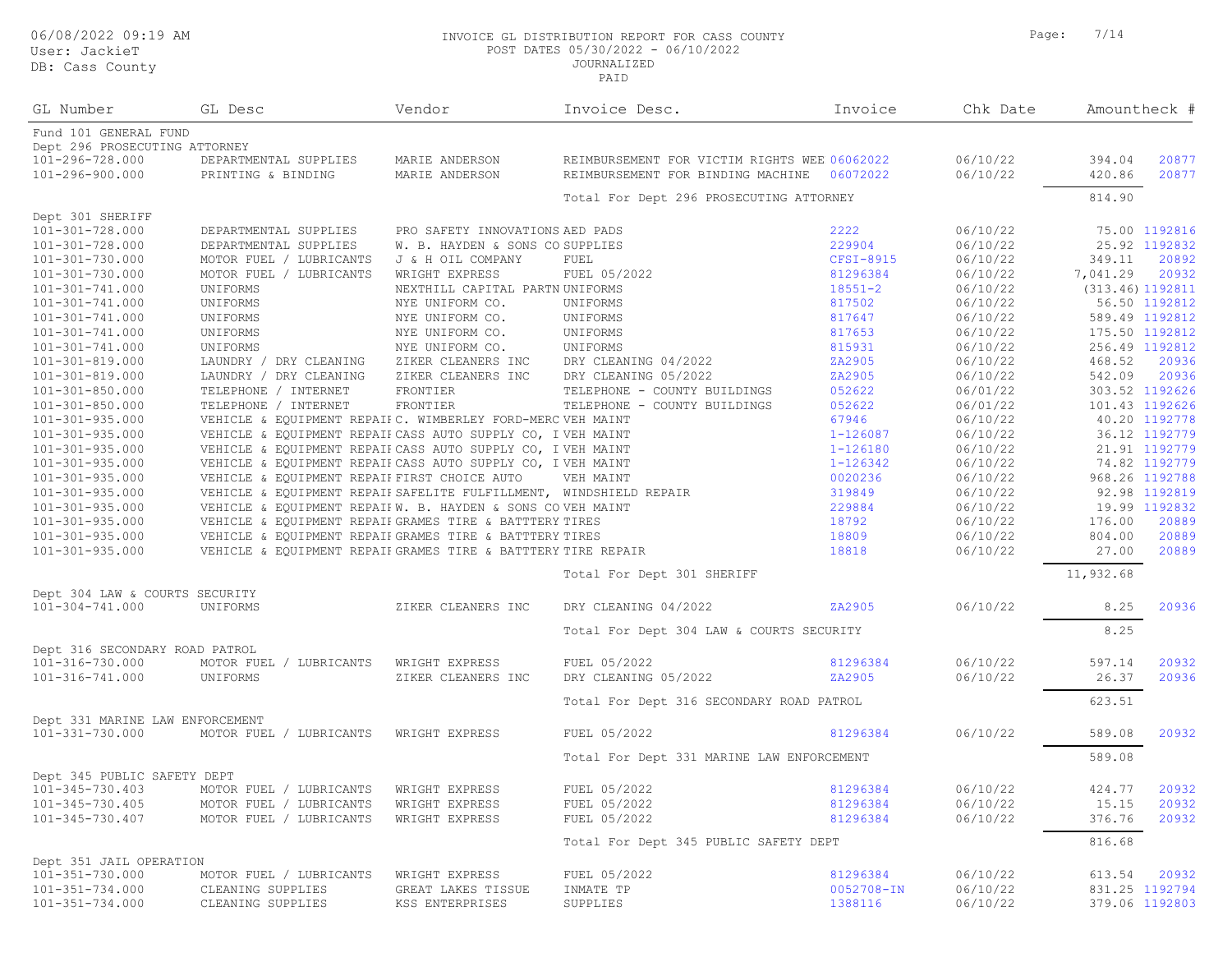06/08/2022 09:19 AM INVOICE GL DISTRIBUTION REPORT FOR CASS COUNTY Page: 8/14 POST DATES 05/30/2022 - 06/10/2022 JOURNALIZED

| 8/14<br>Paqe: |  |
|---------------|--|
|---------------|--|

| GL Number                    | GL Desc                                                            | Vendor                            | Invoice Desc.                                                                            | Invoice              | Chk Date |                  | Amountheck #   |
|------------------------------|--------------------------------------------------------------------|-----------------------------------|------------------------------------------------------------------------------------------|----------------------|----------|------------------|----------------|
| Fund 101 GENERAL FUND        |                                                                    |                                   |                                                                                          |                      |          |                  |                |
| Dept 351 JAIL OPERATION      |                                                                    |                                   |                                                                                          |                      |          |                  |                |
| 101-351-734.000              | CLEANING SUPPLIES                                                  | KSS ENTERPRISES                   | CLEANING SUPPLIES                                                                        | 1381049              | 06/10/22 |                  | 492.40 1192803 |
| 101-351-734.000              | CLEANING SUPPLIES                                                  | UNIFIRST CORPORATION              | <b>RUGS</b>                                                                              | 099 0333537          | 06/10/22 |                  | 52.95 1192829  |
| 101-351-738.000              | CLOTHING / BEDDING / TOILF BOB BARKER CO., INC.                    |                                   | INMATE SUPPLIES                                                                          | INV1768209           | 06/10/22 |                  | 116.31 1192777 |
| 101-351-738.000              | CLOTHING / BEDDING / TOILF BOB BARKER CO., INC.                    |                                   | INMATE SUPPLIES                                                                          | INV1768624           | 06/10/22 |                  | 656.80 1192777 |
| 101-351-738.000              | CLOTHING / BEDDING / TOILF BOB BARKER CO., INC.                    |                                   | INMATE SUPPLIES                                                                          | INV1771500           | 06/10/22 |                  | 200.28 1192777 |
| 101-351-741.000              | UNIFORMS                                                           | NYE UNIFORM CO.                   | UNIFORMS                                                                                 | 816620               | 06/10/22 |                  | 90.30 1192812  |
| 101-351-741.000              | UNIFORMS                                                           | KIMBERLY JOHNSON                  | JAIL SHIRT                                                                               | 57                   | 06/10/22 |                  | 29.00 1192827  |
| 101-351-742.000              | PRISONER MEALS                                                     |                                   | CANTEEN SERVICES, INC. INMATE MEALS WEEK OF 05/15/22-05/21 116566                        |                      | 06/10/22 | 2,933.96         | 20882          |
| 101-351-742.000              | PRISONER MEALS                                                     |                                   | CANTEEN SERVICES, INC. INMATE MEALS WEEK OF 05/22/22-05/28 116751                        |                      | 06/10/22 | 2,880.76         | 20882          |
| 101-351-819.000              | LAUNDRY / DRY CLEANING                                             | ZIKER CLEANERS INC                | DRY CLEANING 04/2022                                                                     | ZA2905               | 06/10/22 | 230.91           | 20936          |
| 101-351-819.000              | LAUNDRY / DRY CLEANING                                             | ZIKER CLEANERS INC                | DRY CLEANING 05/2022                                                                     | ZA2905               | 06/10/22 | 78.30            | 20936          |
| 101-351-967.000              | EQUIPMENT < $$20,000$                                              | OFFICE INTERIORS                  | JAIL CAPTAIN CHAIR                                                                       | 20452                | 06/10/22 |                  | 911.82 1192813 |
|                              |                                                                    |                                   | Total For Dept 351 JAIL OPERATION                                                        |                      |          | 10,497.64        |                |
|                              | Dept 426 EMERGENCY MGMT / HOMELAND SECURITY                        |                                   |                                                                                          |                      |          |                  |                |
| 101-426-730.000              | MOTOR FUEL / LUBRICANTS                                            | WRIGHT EXPRESS                    | FUEL 05/2022                                                                             | 81296384             | 06/10/22 | 198.44           | 20932          |
|                              |                                                                    |                                   | Total For Dept 426 EMERGENCY MGMT / HOMELAND SECUI                                       |                      |          | 198.44           |                |
| Dept 430 ANIMAL CONTROL      |                                                                    |                                   |                                                                                          |                      |          |                  |                |
| 101-430-728.000              | DEPARTMENTAL SUPPLIES                                              | COMMUNITY MILLS, INC. RABBIT FEED |                                                                                          | 00490527             | 06/10/22 |                  | 9.91 1192783   |
| 101-430-728.000              | DEPARTMENTAL SUPPLIES                                              |                                   | GLOBAL OFFICE SOLUTION PAPER TOWELS/CAN LINERS/BATTERIES/O CSUM-103254                   |                      | 06/10/22 | 159.65           | 20888          |
| 101-430-730.000              | MOTOR FUEL / LUBRICANTS                                            | J & H OIL COMPANY                 | FUEL                                                                                     | CFSI-8919            | 06/10/22 | 546.24           | 20892          |
| 101-430-734.000              | CLEANING SUPPLIES                                                  |                                   | CASS AUTO SUPPLY CO, I KITTY LITTER/OIL DRY                                              | 1-126360             | 06/10/22 |                  | 240.00 1192779 |
| 101-430-801.000              | PROFESSIONAL SERVICES                                              | SAMANTHA PUTNAM                   | SPAY/NEUTER DEPOSIT REIMBURSEMENT                                                        | $05 - 02 - 2022 - 1$ | 06/10/22 |                  | 10.00 1192820  |
| 101-430-816.000              | VETERINARY / K-9 COSTS                                             | ZOETIS US LLC                     | KETASET INJECTIBLE                                                                       | 9016859741           | 06/10/22 |                  | 113.60 1192838 |
|                              |                                                                    |                                   | Total For Dept 430 ANIMAL CONTROL                                                        |                      |          | 1,079.40         |                |
| Dept 648 MEDICAL EXAMINER    |                                                                    |                                   |                                                                                          |                      |          |                  |                |
| 101-648-820.000              | MEDICAL EXAMINER FEES                                              |                                   | WMU HOMER STRYKER MD S MEDICAL EXAMINER FEES/AUTOPSY FEES 4562                           |                      | 06/10/22 | 4,909.92 1192836 |                |
| 101-648-822.000              | AUTOPSIES                                                          |                                   | WMU HOMER STRYKER MD S MEDICAL EXAMINER FEES/AUTOPSY FEES 4562                           |                      | 06/10/22 | 8,622.00 1192836 |                |
|                              |                                                                    |                                   | Total For Dept 648 MEDICAL EXAMINER                                                      |                      |          | 13,531.92        |                |
| Dept 682 VETERANS' COUNSELOR |                                                                    |                                   |                                                                                          |                      |          |                  |                |
| 101-682-835.301              | HEALTH SERVICES                                                    | CASSOPOLIS DENTAL                 | CASS DENTAL - MAY X 11                                                                   | 6/1/2022             | 06/10/22 | 3,862.75         | 20884          |
| 101-682-860.301              |                                                                    |                                   | TRAVEL / TRANSPORTATION / CASS COUNTY PUBLIC TRA TRANSPORT WALTER D, - MISHAWAKA VA 3164 |                      | 06/10/22 | 312.00           | 20883          |
|                              |                                                                    |                                   | Total For Dept 682 VETERANS' COUNSELOR                                                   |                      |          | 4,174.75         |                |
| Dept 751 PARKS & RECREATION  |                                                                    |                                   |                                                                                          |                      |          |                  |                |
| 101-751-728.000              | DEPARTMENTAL SUPPLIES                                              | W. B. HAYDEN & SONS CO SUPPLIES   |                                                                                          | 229697               | 06/10/22 |                  | 5.55 1192832   |
| 101-751-728.000              | DEPARTMENTAL SUPPLIES                                              | SCOTT WYMAN                       | TANK SPRAYER                                                                             | 38807                | 06/10/22 | 269.99           | 20934          |
| 101-751-730.000              | MOTOR FUEL / LUBRICANTS                                            | J & H OIL COMPANY                 | FUEL                                                                                     | 4567                 | 06/10/22 | 1,111.06         | 20892          |
| 101-751-935.000              | VEHICLE & EQUIPMENT REPAIF CASS AUTO SUPPLY CO, I BRAKES FOR TRUCK |                                   |                                                                                          | 4567                 | 06/10/22 |                  | 48.82 1192779  |
| 101-751-935.000              | VEHICLE & EQUIPMENT REPAIF JODY WADE                               |                                   | MAINTENANCE REPAIRS                                                                      | 151142               | 06/10/22 |                  | 132.95 1192833 |
| 101-751-936.000              | BUILDING & GROUNDS REPAIRS UNITED STATES LUMBER C PARK REPAIRS     |                                   |                                                                                          | 2205                 | 06/10/22 |                  | 120.50 1192800 |
|                              |                                                                    |                                   | Total For Dept 751 PARKS & RECREATION                                                    |                      |          | 1,688.87         |                |
|                              |                                                                    |                                   | Total For Fund 101 GENERAL FUND                                                          |                      |          | 131,653.73       |                |
|                              | Fund 213 ANIMAL CONTROL DONATION FUND                              |                                   |                                                                                          |                      |          |                  |                |
| Dept 430 ANIMAL CONTROL      |                                                                    |                                   |                                                                                          |                      |          |                  |                |
| 213-430-801.000              | PROFESSIONAL SERVICES                                              |                                   | BERGMAN SMALL ANIMAL P SPAY/NEUTER ASSISTANCE REIMBURSEMEN' 486874                       |                      | 06/10/22 |                  | 150.00 1192776 |
| 213-430-801.000              | PROFESSIONAL SERVICES                                              |                                   | KALAMAZOO HUMANE SOCIE SPAY/NEUTER ASSISTANCE REIMBURSEMEN' 409258                       |                      | 06/10/22 |                  | 40.00 1192801  |
| 213-430-801.000              | PROFESSIONAL SERVICES                                              |                                   | KALAMAZOO HUMANE SOCIE SPAY/NEUTER ASSISTANCE REIMBURSEMEN' 409317                       |                      | 06/10/22 |                  | 40.00 1192801  |
| 213-430-801.000              | PROFESSIONAL SERVICES                                              |                                   | KALAMAZOO HUMANE SOCIE SPAY/NEUTER ASSISTANCE REIMBURSEMEN' 409309                       |                      | 06/10/22 |                  | 40.00 1192801  |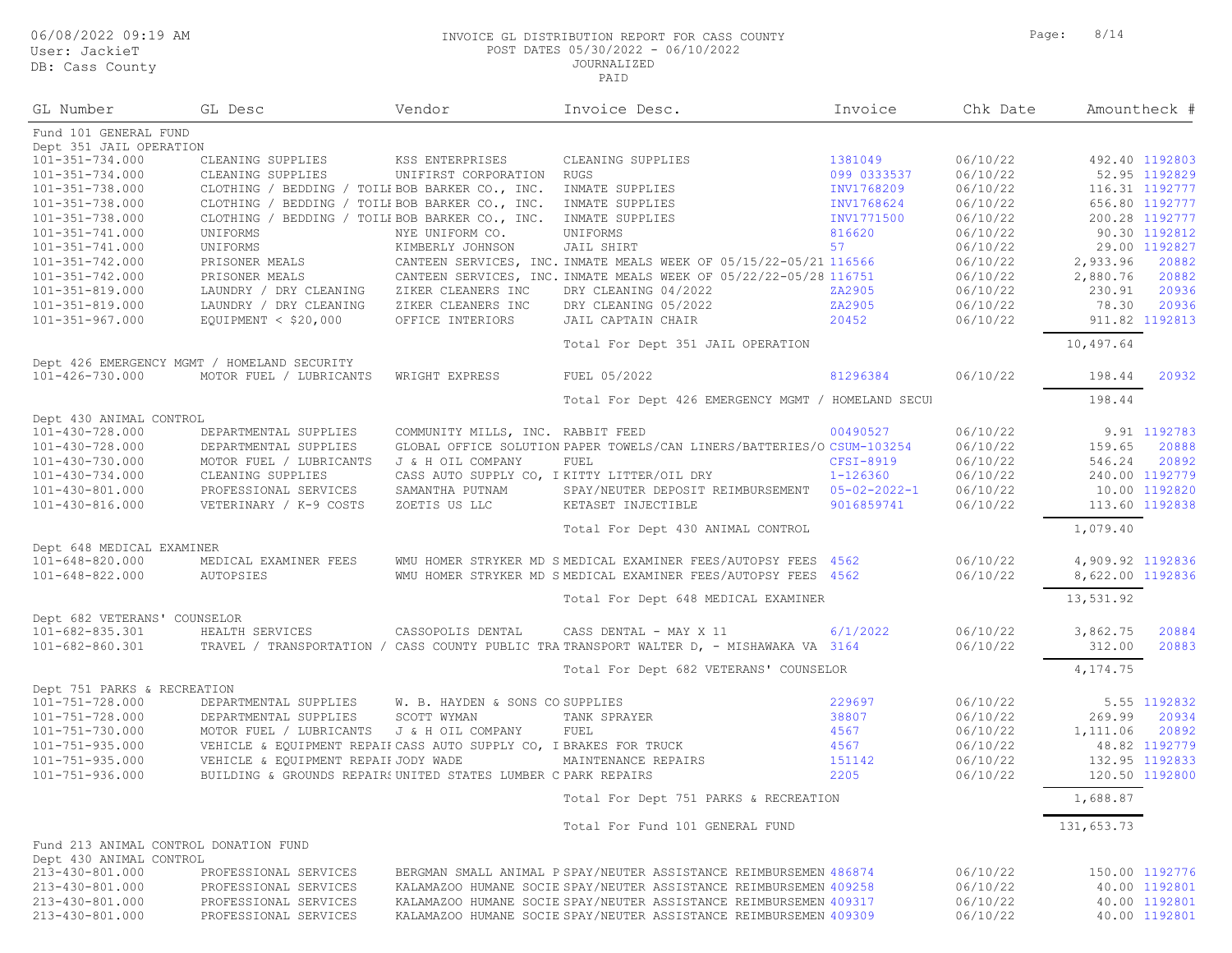#### User: Ja DB: Cass

06/08/2022 09:19 AM INVOICE GL DISTRIBUTION REPORT FOR CASS COUNTY Page: 9/14 POST DATES 05/30/2022 - 06/10/2022

| User: JackieT<br>DB: Cass County                         |                        |                     | POST DATES 05/30/2022 - 06/10/2022<br><b>JOURNALIZED</b><br>PAID   |          |              |                |
|----------------------------------------------------------|------------------------|---------------------|--------------------------------------------------------------------|----------|--------------|----------------|
| GL Number                                                | GL Desc                | Vendor              | Invoice Desc.<br>Invoice                                           | Chk Date | Amountheck # |                |
| Fund 213 ANIMAL CONTROL DONATION FUND                    |                        |                     |                                                                    |          |              |                |
| Dept 430 ANIMAL CONTROL<br>213-430-816.000               | VETERINARY / K-9 COSTS |                     | BERGMAN SMALL ANIMAL P SPAY/NEUTER ASSISTANCE REIMBURSEMEN' 486874 | 06/10/22 |              | 385.55 1192776 |
|                                                          |                        |                     |                                                                    |          |              |                |
|                                                          |                        |                     | Total For Dept 430 ANIMAL CONTROL                                  |          | 655.55       |                |
|                                                          |                        |                     | Total For Fund 213 ANIMAL CONTROL DONATION FUND                    |          | 655.55       |                |
| Fund 216 DRUG COURT GRANTS FUND<br>Dept 276 COURT GRANTS |                        |                     |                                                                    |          |              |                |
| 216-276-801.203                                          | PROFESSIONAL SERVICES  | PRESTON COLLETT     | PROBLEM-SOLVING COURTS $5/19/22 - 6/61022$                         | 06/10/22 | 954.00       | 20885          |
| 216-276-801.203                                          | PROFESSIONAL SERVICES  | MONIOUE DORTCH      | PROBLEM-SOLVING COURTS $5/19/22 - 6/61022$                         | 06/10/22 | 783.00       | 20887          |
| 216-276-801.203                                          | PROFESSIONAL SERVICES  | BARBARA M. HOWES    | PROBLEM-SOLVING COURTS $5/19/22 - 6/61022$                         | 06/10/22 | 2,100.00     | 20890          |
| 216-276-801.203                                          | PROFESSIONAL SERVICES  | CLARENCE JAMES      | PROBLEM-SOLVING COURTS $5/19/22 - 6/61022$                         | 06/10/22 | 1,460.00     | 20893          |
| 216-276-801.203                                          | PROFESSIONAL SERVICES  | BRANDY JONES        | PROBLEM-SOLVING COURTS $5/19/22 - 6/61022$                         | 06/10/22 | 122.32       | 20894          |
| 216-276-801.203                                          | PROFESSIONAL SERVICES  | <b>GRACE MULLER</b> | PROBLEM-SOLVING COURTS $5/19/22 - 6/61022$                         | 06/10/22 | 400.00       | 20907          |
| 216-276-801.203                                          | PROFESSIONAL SERVICES  | KIMBERLY PEET       | PROBLEM-SOLVING COURTS $5/19/22 - 6/61022$                         | 06/10/22 | 255.00       | 20911          |
| 216-276-801.203                                          | PROFESSIONAL SERVICES  | JOHN PILLOW         | PROBLEM-SOLVING COURTS $5/19/22 - 6/61022$                         | 06/10/22 | 141.75       | 20912          |
| 216-276-801.203                                          | PROFESSIONAL SERVICES  | SARAH WEBB          | PROBLEM-SOLVING COURTS $5/19/22 - 6/61022$                         | 06/10/22 | 225.00       | 20918          |
| 216-276-801.203                                          | PROFESSIONAL SERVICES  | CHELSEA SCHOETZOW   | PROBLEM-SOLVING COURTS $5/19/22 - 6/61022$                         | 06/10/22 | 815.94       | 20920          |
| 216-276-801.203                                          | PROFESSIONAL SERVICES  | JESSEE SCHOETZOW    | PROBLEM-SOLVING COURTS $5/19/22 - 6/61022$                         | 06/10/22 | 438.98       | 20921          |
| 216-276-801.203                                          | PROFESSIONAL SERVICES  | REDDEN TODD         | PROBLEM-SOLVING COURTS $5/19/22 - 6/61022$                         | 06/10/22 | 123.11       | 20929          |
| 216-276-801.317                                          | PROFESSIONAL SERVICES  | HEATHER BANGSTON    | PROBLEM-SOLVING COURTS $5/19/22 - 6/61022$                         | 06/10/22 | 18.00        | 20879          |
| 216-276-801.317                                          | PROFESSIONAL SERVICES  | MONIQUE DORTCH      | PROBLEM-SOLVING COURTS $5/19/22 - 6/61022$                         | 06/10/22 | 1,510.00     | 20887          |
| 216-276-801.317                                          | PROFESSIONAL SERVICES  | TIFFANY MONDSCHEIN  | PROBLEM-SOLVING COURTS $5/19/22 - 6/61022$                         | 06/10/22 | 49.31        | 20905          |
| 216-276-801.317                                          | PROFESSIONAL SERVICES  | <b>GRACE MULLER</b> | PROBLEM-SOLVING COURTS $5/19/22 - 6/61022$                         | 06/10/22 | 800.00       | 20907          |
| 216-276-801.317                                          | PROFESSIONAL SERVICES  | HEATHER PAULEY      | PROBLEM-SOLVING COURTS $5/19/22 - 6/61022$                         | 06/10/22 | 179.21       | 20910          |
| 216-276-801.317                                          | PROFESSIONAL SERVICES  | REDDEN TODD         | PROBLEM-SOLVING COURTS $5/19/22 - 6/61022$                         | 06/10/22 | 272.70       | 20929          |
|                                                          |                        |                     | Total For Dept 276 COURT GRANTS                                    |          | 10,648.32    |                |

#### Total For Fund 216 DRUG COURT GRANTS FUND 10,648.32 Fund 244 ECONOMIC DEVELOPMENT FUND Dept 728 ECONOMIC DEVELOPMENT

| 244-728-880.000                                                   | PROMOTION / MARKETING | MARKET VAN BUREN     | ECONOMIC DEVELOPMENT SERVICES FOR C.MVB-CC-07 |             | 06/10/22 | 7,916.67 | 20899          |
|-------------------------------------------------------------------|-----------------------|----------------------|-----------------------------------------------|-------------|----------|----------|----------------|
|                                                                   |                       |                      | Total For Dept 728 ECONOMIC DEVELOPMENT       |             |          | 7,916.67 |                |
|                                                                   |                       |                      | Total For Fund 244 ECONOMIC DEVELOPMENT FUND  |             |          | 7,916.67 |                |
| Fund 260 INDIGENT DEFENSE FUND<br>Dept 228 INFORMATION TECHNOLOGY |                       |                      |                                               |             |          |          |                |
| 260-228-801.000                                                   | PROFESSIONAL SERVICES |                      | BATTLE CREEK COUNSELIN PROFESSIONAL TESTIMONY | MAY 11 2022 | 06/10/22 |          | 350.00 1192773 |
| 260-228-801.000                                                   | PROFESSIONAL SERVICES |                      | RADDE INVESTIGATIVE&SE INVESTIGATOR SERVICES  | JUNE/JULY   | 06/10/22 | 2,574.43 | 20914          |
|                                                                   |                       |                      | Total For Dept 228 INFORMATION TECHNOLOGY     |             |          | 2,924.43 |                |
|                                                                   |                       |                      | Total For Fund 260 INDIGENT DEFENSE FUND      |             |          | 2,924.43 |                |
| Fund 261 911 SERVICE FUND                                         |                       |                      |                                               |             |          |          |                |
| Dept 325 COMMUNICATIONS / DISPATCH                                |                       |                      |                                               |             |          |          |                |
| 261-325-734.000                                                   | CLEANING SUPPLIES     | UNIFIRST CORPORATION | RUGS                                          | 099 0332752 | 06/10/22 |          | 39.48 1192829  |
| 261-325-825.000                                                   | CLEANING SERVICES     | THE CLEANEST CO LLC  | CONTRACUTAL CLEANING - COUNTY BUILD 18        |             | 06/10/22 | 285.50   | 20926          |

| ----------------      |                          |                        |                                                                    | .                        | 001 TUI 55 |                  | <u>33.10 1132023</u> |
|-----------------------|--------------------------|------------------------|--------------------------------------------------------------------|--------------------------|------------|------------------|----------------------|
| $261 - 325 - 825.000$ | CLEANING SERVICES        | THE CLEANEST CO LLC    | CONTRACUTAL CLEANING - COUNTY BUILD 18                             |                          | 06/10/22   | 285.50           | 20926                |
| 261-325-850.000       | TELEPHONE / INTERNET     | FRONTIER               | TELEPHONE - COUNTY BUILDINGS                                       | 052622                   | 06/01/22   | 1,072.10 1192626 |                      |
| 261-325-850.000       | TELEPHONE / INTERNET     | FRONTIER               | TELEPHONE - COUNTY BUILDINGS                                       | 052622                   | 06/01/22   |                  | 125.46 1192626       |
| $261 - 325 - 850.000$ | TELEPHONE / INTERNET     | TELEGRATION            | MAY 2022                                                           | 0000009953-0000 06/10/22 |            | 55.80            | 20924                |
| $261 - 325 - 865.000$ | CONFERENCES / MEETINGS / | <b>IWRIGHT EXPRESS</b> | FUEL 05/2022                                                       | 81296384                 | 06/10/22   | 163.73           | 20932                |
| 261-325-922.000       | WATER / SEWER            |                        | CASSOPOLIS VILLAGE TRE DISPATCH WATER/SEWER 04/19/22-05/16 1VC1209 |                          | 06/10/22   |                  | 96.24 1192781        |
|                       |                          |                        |                                                                    |                          |            |                  |                      |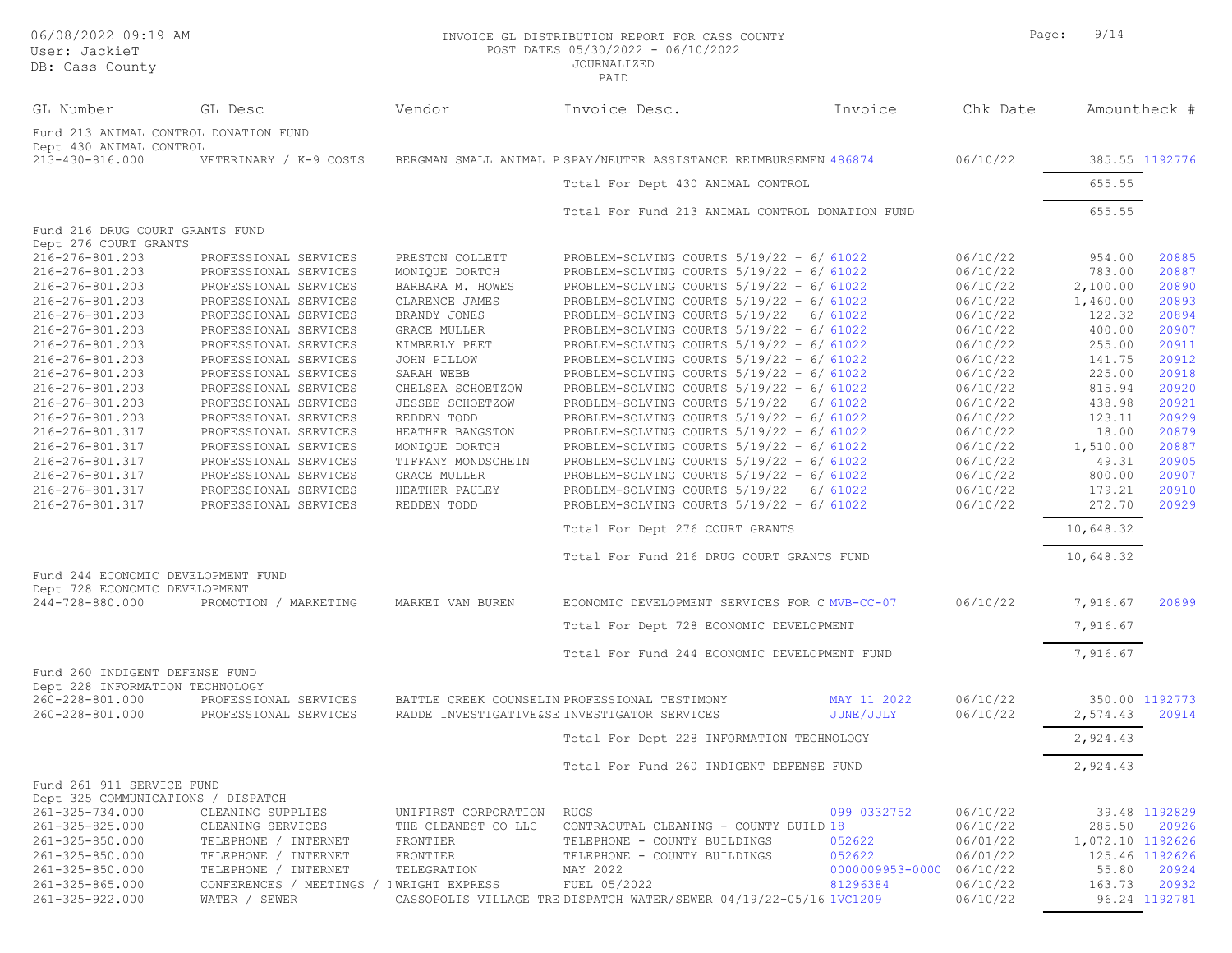#### DB: Cass County

06/08/2022 09:19 AM INVOICE GL DISTRIBUTION REPORT FOR CASS COUNTY Page: 10/14 POST DATES 05/30/2022 - 06/10/2022

JOURNALIZED

|      | JOURNALIZED<br>PATD |
|------|---------------------|
| ndor | Invoice De:         |
|      |                     |

| GL Number                                                       | GL Desc                 | Vendor                                   | Invoice Desc.                                                                                                                                                           | Invoice                   | Chk Date             |                   | Amountheck #   |
|-----------------------------------------------------------------|-------------------------|------------------------------------------|-------------------------------------------------------------------------------------------------------------------------------------------------------------------------|---------------------------|----------------------|-------------------|----------------|
| Fund 261 911 SERVICE FUND<br>Dept 325 COMMUNICATIONS / DISPATCH |                         |                                          |                                                                                                                                                                         |                           |                      |                   |                |
|                                                                 |                         |                                          | Total For Dept 325 COMMUNICATIONS / DISPATCH                                                                                                                            |                           |                      | 1,838.31          |                |
|                                                                 |                         |                                          | Total For Fund 261 911 SERVICE FUND                                                                                                                                     |                           |                      | 1,838.31          |                |
| Fund 265 DRUG LAW ENFORCEMENT FUND                              |                         |                                          |                                                                                                                                                                         |                           |                      |                   |                |
| Dept 301 SHERIFF<br>265-301-730.000                             | MOTOR FUEL / LUBRICANTS | WRIGHT EXPRESS                           | FUEL 05/2022                                                                                                                                                            | 81296384                  | 06/10/22             | 506.33            | 20932          |
| 265-301-850.000                                                 | TELEPHONE / INTERNET    | FRONTIER                                 | CRIME LINE 05/22/22-06/21/22                                                                                                                                            | 2694458149082395!06/10/22 |                      |                   | 55.50 1192791  |
| 265-301-850.000                                                 | TELEPHONE / INTERNET    | TRANSUNION RISK & ALT. TLOXP 05/2022     |                                                                                                                                                                         | 267082-202205-1 06/10/22  |                      |                   | 120.60 1192828 |
| 265-301-850.000                                                 | TELEPHONE / INTERNET    | TELEGRATION                              | MAY 2022                                                                                                                                                                | 0000009953-0000 06/10/22  |                      | 55.80             | 20924          |
| 265-301-920.000                                                 | ELECTRICITY             | SEMCO ENERGY                             | CCDET UTILITIES 04/08/22-05/10/22                                                                                                                                       | 0148571.503               | 06/01/22             |                   | 83.97 1192625  |
| 265-301-920.000                                                 | ELECTRICITY             |                                          | MIDWEST ENERGY COOPERA CCDET UTILITIES 04/14/22-05/15/22                                                                                                                | 4201703                   | 06/10/22             | 154.61            | 20903          |
| 265-301-920.000                                                 | ELECTRICITY             |                                          | MIDWEST ENERGY COOPERA CCDET UTILITIES 04/14/22-05/15/22 2850801                                                                                                        |                           | 06/10/22             | 174.17            | 20903          |
| 265-301-920.000                                                 | ELECTRICITY             |                                          | MIDWEST ENERGY COOPERA CCDET UTILITIES 04/14/22-05/15/22 2851202                                                                                                        |                           | 06/10/22             | 133.95            | 20903          |
| 265-301-920.000                                                 | ELECTRICITY             |                                          | MIDWEST ENERGY COOPERA CCDET UTILITIES 04/14/22-05/15/22                                                                                                                | 3813101                   | 06/10/22             | 44.83             | 20903          |
| 265-301-941.000                                                 | VEHICLE LEASE           | C. WIMBERLEY                             | 2022 GMC TERRAIN, MARINE METALLIC                                                                                                                                       | 3GKALTEV3NL20925(06/01/22 |                      | 27,050.00 1192624 |                |
|                                                                 |                         |                                          | Total For Dept 301 SHERIFF                                                                                                                                              |                           |                      | 28,379.76         |                |
|                                                                 |                         |                                          | Total For Fund 265 DRUG LAW ENFORCEMENT FUND                                                                                                                            |                           |                      | 28,379.76         |                |
| Fund 266 LAW ENFORCEMENT FUND                                   |                         |                                          |                                                                                                                                                                         |                           |                      |                   |                |
| Dept 301 SHERIFF                                                |                         |                                          |                                                                                                                                                                         |                           |                      |                   |                |
| 266-301-730.411                                                 | MOTOR FUEL / LUBRICANTS | WRIGHT EXPRESS                           | FUEL 05/2022                                                                                                                                                            | 81296384                  | 06/10/22             | 601.85            | 20932          |
| 266-301-741.411                                                 | UNIFORMS                | NEXTHILL CAPITAL PARTN UNIFORMS          |                                                                                                                                                                         | $18551 - 2$               | 06/10/22             |                   | 323.98 1192811 |
|                                                                 |                         |                                          | Total For Dept 301 SHERIFF                                                                                                                                              |                           |                      | 925.83            |                |
|                                                                 |                         |                                          | Total For Fund 266 LAW ENFORCEMENT FUND                                                                                                                                 |                           |                      | 925.83            |                |
| Fund 269 LAW LIBRARY FUND                                       |                         |                                          |                                                                                                                                                                         |                           |                      |                   |                |
| Dept 292 LAW LIBRARY                                            |                         |                                          |                                                                                                                                                                         |                           |                      |                   |                |
| 269-292-728.000<br>269-292-955.000                              | DEPARTMENTAL SUPPLIES   |                                          | WEST GROUP PAYMENT CTRWESTLAW PRINT MATERIAL CONTRACT: LAI0846537575<br>DUES / MEMBERSHIP / SUBSCF WEST GROUP PAYMENT CTR WESTLAW ONLINE CONTRACT FOR THE COU 846511125 |                           | 06/10/22<br>06/10/22 | 1,300.70 1192834  | 318.68 1192834 |
|                                                                 |                         |                                          | Total For Dept 292 LAW LIBRARY                                                                                                                                          |                           |                      | 1,619.38          |                |
|                                                                 |                         |                                          | Total For Fund 269 LAW LIBRARY FUND                                                                                                                                     |                           |                      | 1,619.38          |                |
| Fund 270 HISTORICAL COMMISSION FUND                             |                         |                                          |                                                                                                                                                                         |                           |                      |                   |                |
| Dept 803 HISTORICAL COMMISSION                                  |                         |                                          |                                                                                                                                                                         |                           |                      |                   |                |
| 270-803-960.000                                                 | EXPENDITURES            |                                          | MIDWEST ENERGY COOPERA ELECTRIC/TELEPHONE - NEWTON                                                                                                                      | 060722                    | 06/10/22             | 74.12             | 20903          |
| 270-803-960.000                                                 | EXPENDITURES            |                                          | MIDWEST ENERGY COOPERA ELECTRIC/TELEPHONE - NEWTON                                                                                                                      | 060722                    | 06/10/22             | 57.28             | 20903          |
| 270-803-960.000                                                 | <b>EXPENDITURES</b>     |                                          | WRIGHT WAY LAWN SERVIC MAY MOWING AT NEWTON HOME                                                                                                                        | 53122                     | 06/10/22             | 435.00            | 20933          |
|                                                                 |                         |                                          | Total For Dept 803 HISTORICAL COMMISSION                                                                                                                                |                           |                      | 566.40            |                |
|                                                                 |                         |                                          | Total For Fund 270 HISTORICAL COMMISSION FUND                                                                                                                           |                           |                      | 566.40            |                |
| Fund 272 COMMUNITY CORRECTIONS FUND                             |                         |                                          |                                                                                                                                                                         |                           |                      |                   |                |
| Dept 362 JAIL TRAINING                                          |                         |                                          |                                                                                                                                                                         |                           |                      |                   |                |
| 272-362-801.000                                                 | PROFESSIONAL SERVICES   | HOUSE ARREST SERVICES, SCRAM/GPS 04/2022 |                                                                                                                                                                         | 5813846-APR               | 06/10/22             | 1,286.25 1192796  |                |
| 272-362-801.000                                                 | PROFESSIONAL SERVICES   | PRESTON COLLETT                          | JAIL MRT 04/2022                                                                                                                                                        | 00007                     | 06/10/22             | 600.00            | 20885          |
|                                                                 |                         |                                          | Total For Dept 362 JAIL TRAINING                                                                                                                                        |                           |                      | 1,886.25          |                |
|                                                                 |                         |                                          | Total For Fund 272 COMMUNITY CORRECTIONS FUND                                                                                                                           |                           |                      | 1,886.25          |                |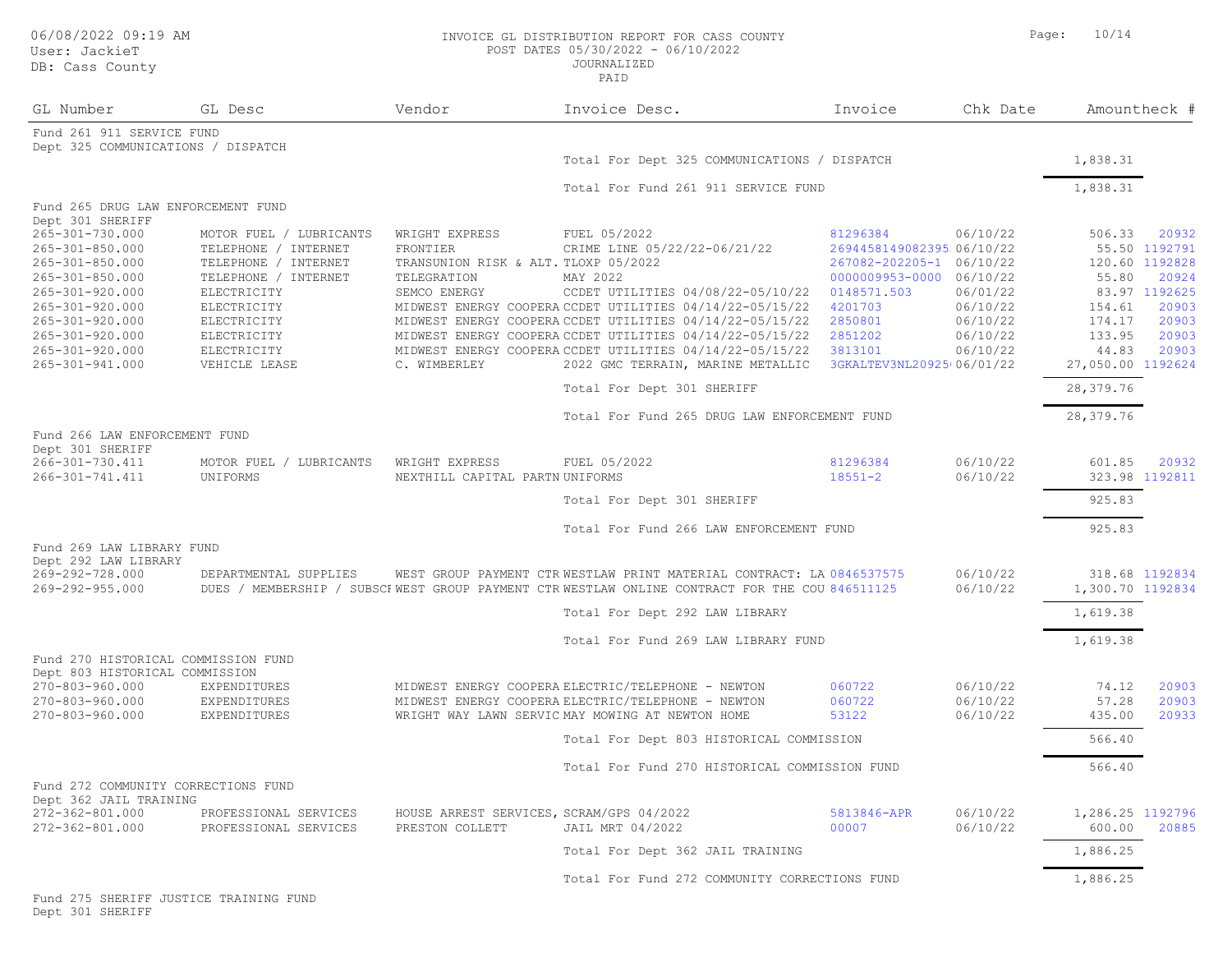#### 06/08/2022 09:19 AM **INVOICE GL DISTRIBUTION REPORT FOR CASS** POST DATES 05/30/2022 - 06/10/2022 JOURNALIZED

| 06/08/2022 09:19 AM<br>User: JackieT<br>DB: Cass County        |                                         | INVOICE GL DISTRIBUTION REPORT FOR CASS COUNTY<br>POST DATES 05/30/2022 - 06/10/2022<br><b>JOURNALIZED</b><br>PAID |                                                                  |         | 11/14<br>Page: |                   |  |
|----------------------------------------------------------------|-----------------------------------------|--------------------------------------------------------------------------------------------------------------------|------------------------------------------------------------------|---------|----------------|-------------------|--|
| GL Number                                                      | GL Desc                                 | Vendor                                                                                                             | Invoice Desc.                                                    | Invoice | Chk Date       | Amountheck #      |  |
| Fund 275 SHERIFF JUSTICE TRAINING FUND                         |                                         |                                                                                                                    |                                                                  |         |                |                   |  |
| Dept 301 SHERIFF<br>275-301-960.000                            | MISCELLANEOUS EXPENSE                   | WMCJTC                                                                                                             | SPRING 2022 DISTRIBUTION                                         | 4796    | 06/10/22       | 595.56 1192835    |  |
|                                                                |                                         |                                                                                                                    | Total For Dept 301 SHERIFF                                       |         |                | 595.56            |  |
|                                                                |                                         |                                                                                                                    | Total For Fund 275 SHERIFF JUSTICE TRAINING FUND                 |         |                | 595.56            |  |
| Fund 276 911 DISPATCH TRAINING FUND                            |                                         |                                                                                                                    |                                                                  |         |                |                   |  |
| Dept 301 SHERIFF<br>276-301-960.000                            | MISCELLANEOUS EXPENSE                   |                                                                                                                    | POLICE LEGAL SCIENCES, YEARLY SUBSCRIPTION, DISPATCH 03/22 10994 |         | 06/10/22       | 600.00 1192815    |  |
|                                                                |                                         |                                                                                                                    | Total For Dept 301 SHERIFF                                       |         |                | 600.00            |  |
|                                                                |                                         |                                                                                                                    | Total For Fund 276 911 DISPATCH TRAINING FUND                    |         |                | 600.00            |  |
| Fund 292 CHILD CARE FUND<br>Dept 662 CHILD CARE - FAMILY COURT |                                         |                                                                                                                    |                                                                  |         |                |                   |  |
| 292-662-801.702                                                | COURT WRAP-AROUND PROGRAM ROBERT BROOKS |                                                                                                                    | WRAPAROUND SERVICES $5/20/22 - 6/2/2.61022$                      |         | 06/10/22       | 2,200.00<br>20881 |  |
| 292-662-801.702                                                | COURT WRAP-AROUND PROGRAM KARA COX      |                                                                                                                    | WRAPAROUND SERVICES 5/23/22 - 6/2/2 61022                        |         | 06/10/22       | 20886<br>800.00   |  |
|                                                                |                                         |                                                                                                                    | Total For Dept 662 CHILD CARE - FAMILY COURT                     |         |                | 3,000.00          |  |
|                                                                |                                         |                                                                                                                    | Total For Fund 292 CHILD CARE FUND                               |         |                | 3,000.00          |  |
| Fund 297 DHS CHILD CARE FUND<br>Dept 663 CHILD CARE - DHS      |                                         |                                                                                                                    |                                                                  |         |                |                   |  |
| 297-663-801.707                                                | PARENT AIDE                             | ROXANN RICE                                                                                                        | DHHS PARENT AIDE 6/16/22 - 5/29/22 61022                         |         | 06/10/22       | 787.50<br>20915   |  |

| Dept 663 CHILD CARE - DHS                                   |                                            |                      |                                                                         |          |                  |                |
|-------------------------------------------------------------|--------------------------------------------|----------------------|-------------------------------------------------------------------------|----------|------------------|----------------|
| 297-663-801.707                                             | PARENT AIDE                                | ROXANN RICE          | DHHS PARENT AIDE 6/16/22 - 5/29/22 61022                                | 06/10/22 | 787.50           | 20915          |
|                                                             |                                            |                      | Total For Dept 663 CHILD CARE - DHS                                     |          | 787.50           |                |
|                                                             |                                            |                      | Total For Fund 297 DHS CHILD CARE FUND                                  |          | 787.50           |                |
| Fund 445 PUBLIC IMPROVEMENT FUND<br>Dept 900 CAPITAL OUTLAY |                                            |                      |                                                                         |          |                  |                |
| 445-900-967.000                                             | EOUIPMENT                                  | INTERSECT STUDIO LLC | BILLING FOR HISTORIC COURTHOUSE PRO 3133                                | 06/10/22 | 79,777.70        | 20891          |
|                                                             |                                            |                      | Total For Dept 900 CAPITAL OUTLAY                                       |          | 79,777.70        |                |
|                                                             |                                            |                      | Total For Fund 445 PUBLIC IMPROVEMENT FUND                              |          | 79,777.70        |                |
| Fund 595 JAIL COMMISSARY FUND<br>Dept 351 JAIL OPERATION    |                                            |                      |                                                                         |          |                  |                |
| 595-351-728.000                                             | DEPARTMENTAL SUPPLIES                      | CENTRIC GROUP LLC    | INMATE PHONES 05/2022<br>CASMI                                          | 06/10/22 | 3,715.78 1192797 |                |
| 595-351-728.000                                             | DEPARTMENTAL SUPPLIES                      |                      | CANTEEN SERVICES, INC. INMATE COMMISSARY SALES WEEK OF 05/ 116454       | 06/10/22 | 1,802.14         | 20882          |
| 595-351-728.000                                             | DEPARTMENTAL SUPPLIES                      |                      | CANTEEN SERVICES, INC. INMATE COMMISSARY SALES WEEK OF 05/116634        | 06/10/22 | 1,860.42         | 20882          |
|                                                             |                                            |                      | Total For Dept 351 JAIL OPERATION                                       |          | 7,378.34         |                |
|                                                             |                                            |                      | Total For Fund 595 JAIL COMMISSARY FUND                                 |          | 7,378.34         |                |
| Fund 616 TAX REVOLVING CONTROL FUND<br>Dept 000 GENERAL     |                                            |                      |                                                                         |          |                  |                |
| 616-000-089.999                                             | CHARGEBACKS DUE FROM OTHEF BENJAMIN FISHER |                      | REFUND FOR RETIRED PARCEL 14-050-00 22-782                              | 06/10/22 |                  | 16.60 1192775  |
| 616-000-089.999                                             | CHARGEBACKS DUE FROM OTHEF JESSICA TONE    |                      | DEC 2021 BOARD OF REVIEW 14-100-002 22-783                              | 06/10/22 |                  | 220.05 1192798 |
|                                                             |                                            |                      | Total For Dept 000 GENERAL                                              |          | 236.65           |                |
|                                                             | Dept 254 DELINQUENT TAX PROPERTY SALES     |                      |                                                                         |          |                  |                |
| 616-254-801.000                                             | PROFESSIONAL SERVICES                      |                      | 335028 NJS<br>KREIS, ENDERLE, HUDGIN DRAFTED RESPONSE TO SHAW NOTICE OF | 06/10/22 | 112.50           | 20895          |
| 616-254-801.000                                             | PROFESSIONAL SERVICES                      |                      | KREIS, ENDERLE, HUDGIN NOTICE OF INTENT TO CLAIM INTEREST 335029 NJS    | 06/10/22 | 487.50           | 20895          |
| 616-254-801.000                                             | PROFESSIONAL SERVICES                      | TITLE CHECK, LLC     | PARCEL ADMIN FEES - 2020 TAX FORFEI'2205-05                             | 06/10/22 | 2,459.17         | 20928          |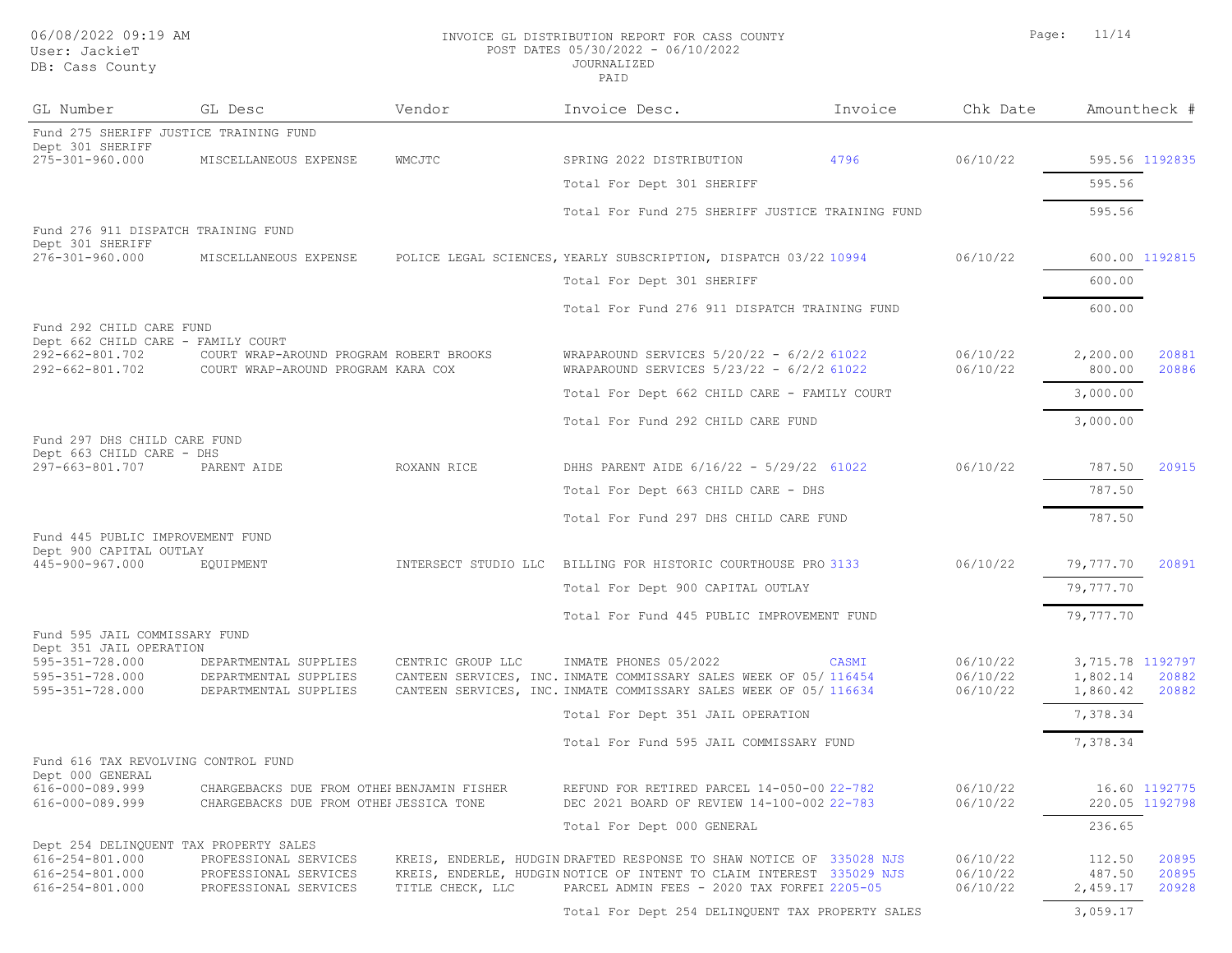#### DB: Cass County

#### 06/08/2022 09:19 AM INVOICE GL DISTRIBUTION REPORT FOR CASS COUNTY Page: 12/14 POST DATES 05/30/2022 - 06/10/2022 JOURNALIZED

PAID

GL Number GL Desc Vendor Invoice Desc. Invoice Chk Date AmountCheck #

| Fund 616 TAX REVOLVING CONTROL FUND               |                                                                          |                     |                                                                                                                                  |                      |                      |                    |                                  |
|---------------------------------------------------|--------------------------------------------------------------------------|---------------------|----------------------------------------------------------------------------------------------------------------------------------|----------------------|----------------------|--------------------|----------------------------------|
|                                                   |                                                                          |                     | Total For Fund 616 TAX REVOLVING CONTROL FUND                                                                                    |                      |                      | 3,295.82           |                                  |
| Fund 631 TAX REVOLVING - 2021<br>Dept 000 GENERAL |                                                                          |                     |                                                                                                                                  |                      |                      |                    |                                  |
| 631-000-026.000<br>631-000-447.000                | TAXES RECEIVABLE - DELINQUROGER & TAMMY GRAHL<br>PROPERTY TAX ADMIN FEES | ROGER & TAMMY GRAHL | OVERPAYMENT OF 2021 TAXES - 14-160-22-781<br>OVERPAYMENT OF 2021 TAXES - 14-160-22-781                                           |                      | 06/01/22<br>06/01/22 |                    | 12.33 1192627<br>0.49 1192627    |
|                                                   |                                                                          |                     | Total For Dept 000 GENERAL                                                                                                       |                      |                      | 12.82              |                                  |
|                                                   |                                                                          |                     | Total For Fund 631 TAX REVOLVING - 2021                                                                                          |                      |                      | 12.82              |                                  |
| Fund 650 FITNESS CENTER                           |                                                                          |                     |                                                                                                                                  |                      |                      |                    |                                  |
| Dept 000 GENERAL                                  |                                                                          |                     |                                                                                                                                  |                      |                      |                    |                                  |
| 650-000-825.000                                   | CLEANING SERVICES                                                        | THE CLEANEST CO LLC | CONTRACUTAL CLEANING - COUNTY BUILD 18                                                                                           |                      | 06/10/22             | 285.50             | 20926                            |
|                                                   |                                                                          |                     | Total For Dept 000 GENERAL                                                                                                       |                      |                      | 285.50             |                                  |
|                                                   |                                                                          |                     | Total For Fund 650 FITNESS CENTER                                                                                                |                      |                      | 285.50             |                                  |
| Fund 664 OFFICE EQUIPMENT POOL FUND               |                                                                          |                     |                                                                                                                                  |                      |                      |                    |                                  |
| Dept 000 GENERAL<br>664-000-146.000               |                                                                          |                     | OFFICE EQUIP / FURNITURE SOLID DESIGN SOFTWARE HOSTING, SUPPORT & MAINT                                                          | SC10536              | 06/10/22             | 28,840.00          | 20923                            |
|                                                   |                                                                          |                     | Total For Dept 000 GENERAL                                                                                                       |                      |                      | 28,840.00          |                                  |
|                                                   |                                                                          |                     | Total For Fund 664 OFFICE EQUIPMENT POOL FUND                                                                                    |                      |                      | 28,840.00          |                                  |
| Fund 701 GENERAL CUSTODIAL FUND                   |                                                                          |                     |                                                                                                                                  |                      |                      |                    |                                  |
| Dept 000 GENERAL                                  |                                                                          |                     |                                                                                                                                  |                      |                      |                    |                                  |
| 701-000-228.010                                   | DUE TO STATE - ST EDUCATI( STATE OF MICHIGAN                             |                     | RETURN FOR S.E.T & MOBILE HOME TAX SOM-051522                                                                                    | <b>JUNE 500002</b>   | 06/01/22             |                    | 254.91 1192628<br>11.00 1192807  |
| 701-000-228.050<br>701-000-228.060                | NOTARY FEES (CLERK)<br>SHARED FEES (PROBATE)                             | STATE OF MICHIGAN   | MICHIGAN DEPARTMENT OF NOTARY FEES DUE STATE MAY 2022<br>FEES DUE TO THE STATE FROM PROBATE (6.3.2022                            |                      | 06/10/22<br>06/10/22 | 1,921.46 1192825   |                                  |
| 701-000-228.160                                   | PISTOL PERMITS (CLERK)                                                   |                     | MICHIGAN STATE POLICE-CPL NEW & RENEW MAY 2022                                                                                   | 551-601043           | 06/10/22             | 3,474.00 1192810   |                                  |
| 701-000-228.300                                   |                                                                          |                     | DRIVERS LIC REIN FEES (DISMICHIGAN DEPARTMENT OF 4TH DISTRICT COURT TRANSMITTAL MAY MAY 2022                                     |                      | 06/10/22             |                    | 243.00 1192809                   |
|                                                   |                                                                          |                     | CRIME VICTIMS RIGHTS (CLEFMICHIGAN DEPARTMENT OF CCFR STATE TRANSMITTAL MAY 2022                                                 | <b>JUNE 500003</b>   |                      | 1,454.87 1192808   |                                  |
| 701-000-228.370<br>701-000-228.371                | CRIME VICTIMS RIGHTS (PROE STATE OF MICHIGAN                             |                     | FEE TRANSMITTAL FROM CASS COUNTY FAI 6322                                                                                        |                      | 06/10/22<br>06/10/22 |                    | 78.75 1192823                    |
| 701-000-228.372                                   |                                                                          |                     |                                                                                                                                  |                      |                      |                    |                                  |
|                                                   |                                                                          |                     | CRIME VICTIMS RIGHTS (DISTMICHIGAN DEPARTMENT OF 4TH DISTRICT COURT TRANSMITTAL MAY 1022                                         |                      | 06/10/22             | 3,513.16 1192809   |                                  |
| 701-000-228.420                                   |                                                                          |                     | STATE COURT FUND (CLERK) MICHIGAN DEPARTMENT OF CCFR STATE TRANSMITTAL MAY 2022                                                  | <b>JUNE 500003</b>   | 06/10/22             |                    | 380.00 1192808                   |
| 701-000-228.421                                   | STATE COURT FUND (JUVENILE STATE OF MICHIGAN                             |                     | FEE TRANSMITTAL FROM CASS COUNTY FAI 6322                                                                                        |                      | 06/10/22             |                    | 30.00 1192823                    |
| 701-000-228.422                                   | STATE COURT FUND (PROBATE) STATE OF MICHIGAN                             |                     | STATE COURT FUND (DISTRICIMICHIGAN DEPARTMENT OF 4TH DISTRICT COURT TRANSMITTAL MAY NAY 2022                                     |                      | 06/10/22             |                    | 300.00 1192809<br>345.00 1192825 |
| 701-000-228.424<br>701-000-228.440                |                                                                          |                     | FEES DUE TO THE STATE FROM PROBATE (6.3.2022<br>REAL ESTATE TRANSFER TAX (REAL ESTATE TRANSF.TAX TRANSFER TAX DUE STATE MAY 2022 | <b>JUNE 500001</b>   | 06/10/22<br>06/10/22 | 255,870.00 1192817 |                                  |
| 701-000-228.550                                   | DNA FEES (CLERK)                                                         |                     | MICHIGAN DEPARTMENT OF CCFR STATE TRANSMITTAL MAY 2022                                                                           | <b>JUNE 500003</b>   | 06/10/22             |                    | 163.11 1192808                   |
| 701-000-228.560                                   | E RECORDING FILING (PROBATSTATE OF MICHIGAN                              |                     | FEES DUE TO THE STATE FROM PROBATE (6.3.2022                                                                                     |                      | 06/10/22             |                    | 450.00 1192825                   |
| 701-000-228.563                                   |                                                                          |                     | E RECORDING FILING (CLERK) MICHIGAN DEPARTMENT OF CCFR STATE TRANSMITTAL MAY 2022                                                | <b>JUNE 500003</b>   | 06/10/22             |                    | 575.00 1192808                   |
| 701-000-228.564                                   |                                                                          |                     | E RECORDING FILING (DISTRIMICHIGAN DEPARTMENT OF 4TH DISTRICT COURT TRANSMITTAL MAY NAY 2022                                     |                      | 06/10/22             |                    | 975.00 1192809                   |
| 701-000-228.570                                   |                                                                          |                     | CIVIL JURY DEMAND FEES (CIMICHIGAN DEPARTMENT OF CCFR STATE TRANSMITTAL MAY 2022                                                 | <b>JUNE 500003</b>   | 06/10/22             |                    | 25.00 1192808                    |
| 701-000-228.572                                   |                                                                          |                     | CIVIL JURY DEMAND FEES (DIMICHIGAN DEPARTMENT OF 4TH DISTRICT COURT TRANSMITTAL MAY 1MAY 2022                                    |                      | 06/10/22             |                    | 255.00 1192809                   |
| 701-000-228.580                                   | CIVIL FILING FEE (PROBATE) STATE OF MICHIGAN                             |                     | FEES DUE TO THE STATE FROM PROBATE (6.3.2022                                                                                     |                      | 06/10/22             | 2,607.00 1192825   |                                  |
| 701-000-228.581                                   |                                                                          |                     | CIVIL FILING FEES (CLERK) MICHIGAN DEPARTMENT OF CCFR STATE TRANSMITTAL MAY 2022                                                 | <b>JUNE 500003</b>   | 06/10/22             | 2,737.00 1192808   |                                  |
| 701-000-228.582                                   |                                                                          |                     | CIVIL FILING FEES (DISTRICMICHIGAN DEPARTMENT OF 4TH DISTRICT COURT TRANSMITTAL MAY MAY 2022                                     |                      | 06/10/22             | 3,710.00 1192809   |                                  |
| 701-000-228.590                                   |                                                                          |                     |                                                                                                                                  |                      |                      |                    |                                  |
|                                                   |                                                                          |                     | JUSTICE SYSTEM FUND (CLERFMICHIGAN DEPARTMENT OF CCFR STATE TRANSMITTAL MAY 2022                                                 | <b>JUNE 500003</b>   | 06/10/22             | 1,310.70 1192808   |                                  |
| 701-000-228.591                                   | JUSTICE SYSTEM FUND (FAMILSTATE OF MICHIGAN                              |                     | FEE TRANSMITTAL FROM CASS COUNTY FAI 6322                                                                                        |                      | 06/10/22             | 7,874.08 1192809   | 150.00 1192823                   |
| 701-000-228.592                                   |                                                                          |                     | JUSTICE SYSTEM FUND (DISTFMICHIGAN DEPARTMENT OF 4TH DISTRICT COURT TRANSMITTAL MAY ANY 2022                                     |                      | 06/10/22             |                    |                                  |
| 701-000-228.640                                   | LIVESCAN FINGER PRINT (SHE STATE OF MICHIGAN                             |                     | LIVESCAN FP 05/2022                                                                                                              | 551-601340           | 06/10/22             |                    | 129.75 1192824                   |
| $701 - 000 - 255.674$                             | DEPOSITS PAYABLE SPAY / NE SAMANTHA PUTNAM                               |                     | SPAY/NEUTER DEPOSIT REIMBURSEMENT                                                                                                | $05 - 02 - 2022 - 1$ | 06/10/22             |                    | 30.00 1192820<br>122.92 1192802  |
| 701-000-255.690                                   | DEPOSITS PAYABLE (CLERK L&KELLY LONG                                     |                     | REISSUE CHECK 1191713 MICHAEL LONG JUNE 500004                                                                                   |                      | 06/10/22             |                    |                                  |
| 701-000-255.691                                   | DEPOSITS PAYABLE (CLERK) JENNIFER WHITE                                  |                     | HOUSE ACCOUNT REFUND-JEN WHITE-C/R (MAY 9010                                                                                     |                      | 06/06/22             |                    | 14.00 1192692                    |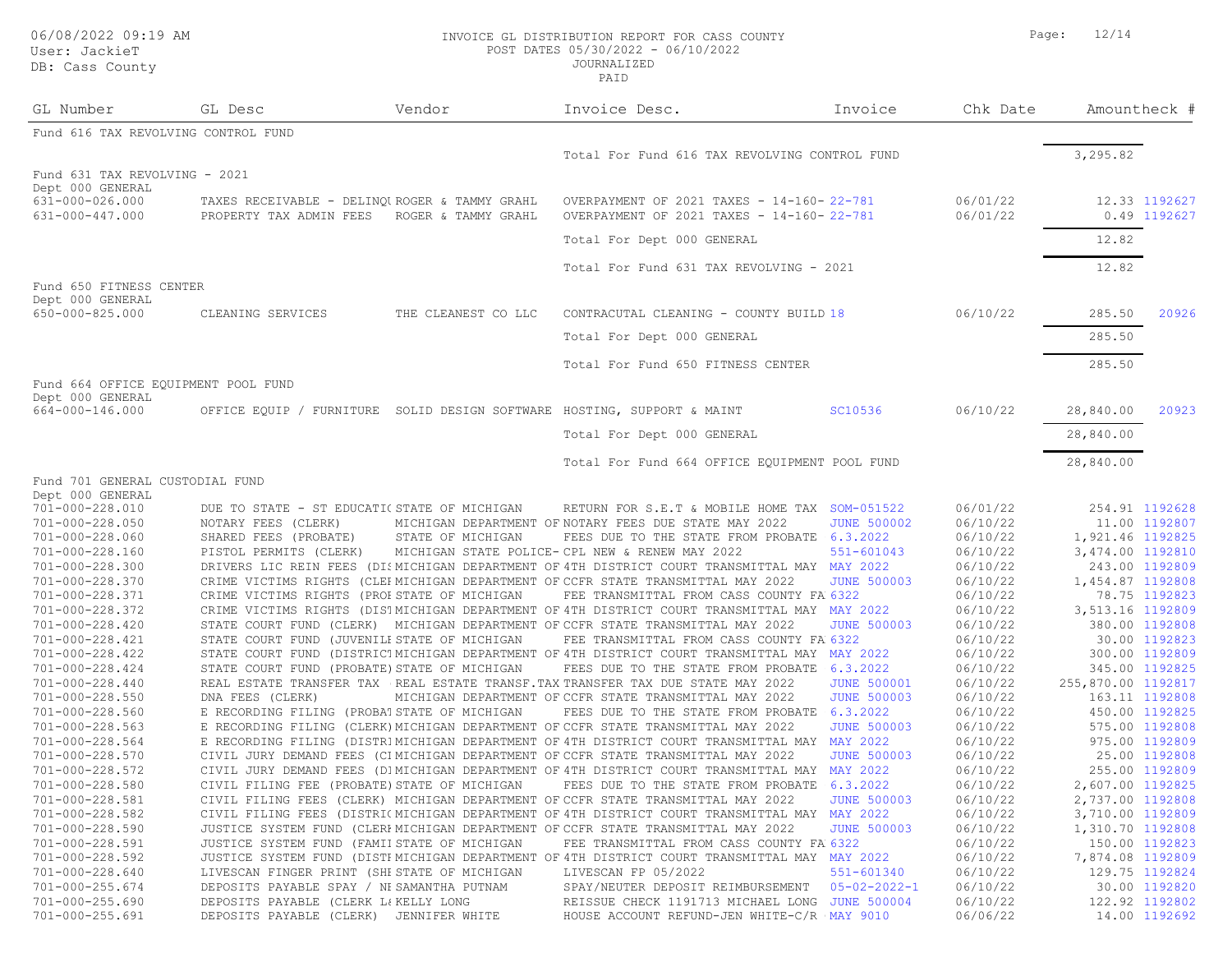DB: Cass County

#### 06/08/2022 09:19 AM INVOICE GL DISTRIBUTION REPORT FOR CASS COUNTY Page: 13/14 POST DATES 05/30/2022 - 06/10/2022 JOURNALIZED

| GL Number                                            | GL Desc                                  | Vendor                 | Invoice Desc.                                                                                 | Invoice | Chk Date |                   | Amountheck #   |
|------------------------------------------------------|------------------------------------------|------------------------|-----------------------------------------------------------------------------------------------|---------|----------|-------------------|----------------|
| Fund 701 GENERAL CUSTODIAL FUND                      |                                          |                        |                                                                                               |         |          |                   |                |
| Dept 000 GENERAL                                     |                                          |                        |                                                                                               |         |          |                   |                |
| 701-000-255.692                                      |                                          |                        | DEPOSITS PAYABLE (FAMILY (SHEPARD HOUSE COUN. & SHEPARD HOUSE COUNSELING SERVICES F(11365-FOC |         | 06/10/22 |                   | 150.00 1192821 |
| 701-000-265.000                                      | BONDS PAYABLE (CLERK)                    | FERNANDO ACOSTA        | RETURN CASH BOND-CASE CLOSED FERNAN JUNE 500006                                               |         | 06/10/22 | 10,000.00 1192787 |                |
| 701-000-285.000                                      |                                          |                        | DEPOSITS PAYABLE (JUVENILE AUTO OWNERS INSURANCE RESTITUTION FROM A BERTSCHY, #80-41 6322     |         | 06/10/22 |                   | 25.00 1192772  |
| 701-000-285.000                                      | DEPOSITS PAYABLE                         |                        | (JUVENILE AUTO OWNERS INSURANCE RESTITUTION #12J66839-11; M NEEDHAM 6322                      |         | 06/10/22 |                   | 50.00 1192772  |
| 701-000-285.000                                      | DEPOSITS PAYABLE (JUVENILE CHELSEY REYNA |                        | REFUND OF COSTS                                                                               | 6722    | 06/10/22 |                   | 25.00 1192782  |
| 701-000-285.000                                      | DEPOSITS PAYABLE                         | (JUVENILE STEVEN GLASS | RESTITUTION FROM DARIOUS HRADEL                                                               | 6322    | 06/10/22 |                   | 50.00 1192792  |
| 701-000-285.000                                      | DEPOSITS PAYABLE (JUVENILE SARAH JOHNSON |                        | RESTITUTION FROM NATHAN RAMSEY                                                                | 6322    | 06/10/22 |                   | 200.00 1192799 |
|                                                      |                                          |                        | Total For Dept 000 GENERAL                                                                    |         |          | 299,504.71        |                |
|                                                      |                                          |                        | Total For Fund 701 GENERAL CUSTODIAL FUND                                                     |         |          | 299,504.71        |                |
| Fund 801 DRAIN FUND                                  |                                          |                        |                                                                                               |         |          |                   |                |
| Dept 442 DRAIN COMMISSIONER<br>$801 - 442 - 965.000$ | DRAIN & LAKE LEVEL COSTS                 | MIKE ROCKWELL          | #60 PLEASANT LAKE DRAIN - BEAVER TR.06012022                                                  |         | 06/10/22 |                   | 725.00 1192770 |
|                                                      |                                          |                        |                                                                                               |         |          |                   |                |
|                                                      |                                          |                        | Total For Dept 442 DRAIN COMMISSIONER                                                         |         |          | 725.00            |                |
|                                                      |                                          |                        | Total For Fund 801 DRAIN FUND                                                                 |         |          | 725.00            |                |
| Fund 841 LAKE LEVEL FUND                             |                                          |                        |                                                                                               |         |          |                   |                |
| Dept 442 DRAIN COMMISSIONER<br>841-442-965.000       | DRAIN & LAKE LEVEL COSTS                 | BENDER ELECTRIC INC    | #204 TWIN LAKE DRAIN - UNHOOK WIRES 19202                                                     |         | 06/10/22 |                   | 567.00 1192774 |
| 841-442-965.000                                      |                                          |                        | MIDWEST ENERGY COOPERA ELECTRIC - #204 TWIN LAKES DRAIN                                       | 0672022 |          |                   | 20903          |
|                                                      | DRAIN & LAKE LEVEL COSTS                 |                        |                                                                                               |         | 06/10/22 | 107.06            |                |
|                                                      |                                          |                        | Total For Dept 442 DRAIN COMMISSIONER                                                         |         |          | 674.06            |                |
|                                                      |                                          |                        | Total For Fund 841 LAKE LEVEL FUND                                                            |         |          | 674.06            |                |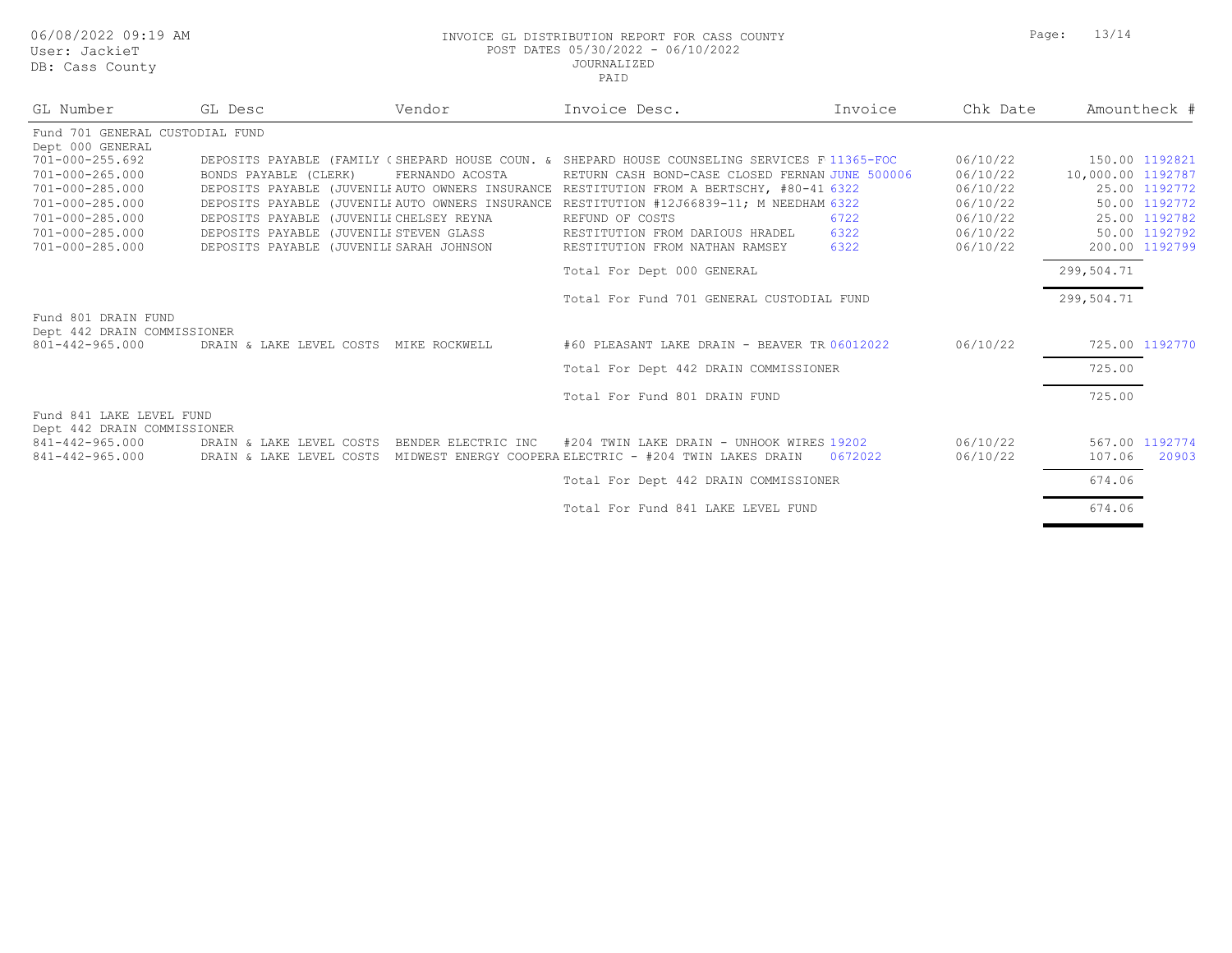DB: Cass County

#### 06/08/2022 09:19 AM INVOICE GL DISTRIBUTION REPORT FOR CASS COUNTY Page: 14/14 POST DATES 05/30/2022 - 06/10/2022 JOURNALIZED

PAID

| GL Number | GL Desc | Vendor | Invoice Desc.                         | Invoice | Chk Date | Amountheck # |
|-----------|---------|--------|---------------------------------------|---------|----------|--------------|
|           |         |        | Fund Totals:                          |         |          |              |
|           |         |        | Fund 101 GENERAL FUND                 |         |          | 131,653.73   |
|           |         |        | Fund 213 ANIMAL CONTROL DONATION FUND |         |          | 655.55       |
|           |         |        | Fund 216 DRUG COURT GRANTS FUND       |         |          | 10,648.32    |
|           |         |        | Fund 244 ECONOMIC DEVELOPMENT FUND    |         |          | 7,916.67     |
|           |         |        | Fund 260 INDIGENT DEFENSE FUND        |         |          | 2,924.43     |
|           |         |        | Fund 261 911 SERVICE FUND             |         |          | 1,838.31     |
|           |         |        | Fund 265 DRUG LAW ENFORCEMENT FUND    |         |          | 28,379.76    |
|           |         |        | Fund 266 LAW ENFORCEMENT FUND         |         |          | 925.83       |
|           |         |        | Fund 269 LAW LIBRARY FUND             |         |          | 1,619.38     |
|           |         |        | Fund 270 HISTORICAL COMMISSION FUND   |         |          | 566.40       |
|           |         |        | Fund 272 COMMUNITY CORRECTIONS FUND   |         |          | 1,886.25     |
|           |         |        | Fund 275 SHERIFF JUSTICE TRAINING FUN |         |          | 595.56       |
|           |         |        | Fund 276 911 DISPATCH TRAINING FUND   |         |          | 600.00       |
|           |         |        | Fund 292 CHILD CARE FUND              |         |          | 3,000.00     |
|           |         |        | Fund 297 DHS CHILD CARE FUND          |         |          | 787.50       |
|           |         |        | Fund 445 PUBLIC IMPROVEMENT FUND      |         |          | 79,777.70    |
|           |         |        | Fund 595 JAIL COMMISSARY FUND         |         |          | 7,378.34     |
|           |         |        | Fund 616 TAX REVOLVING CONTROL FUND   |         |          | 3,295.82     |
|           |         |        | Fund 631 TAX REVOLVING - 2021         |         |          | 12.82        |
|           |         |        | Fund 650 FITNESS CENTER               |         |          | 285.50       |
|           |         |        | Fund 664 OFFICE EQUIPMENT POOL FUND   |         |          | 28,840.00    |
|           |         |        | Fund 701 GENERAL CUSTODIAL FUND       |         |          | 299,504.71   |
|           |         |        | Fund 801 DRAIN FUND                   |         |          | 725.00       |
|           |         |        | Fund 841 LAKE LEVEL FUND              |         |          | 674.06       |
|           |         |        |                                       |         |          |              |

Total For All Funds: 614,491.64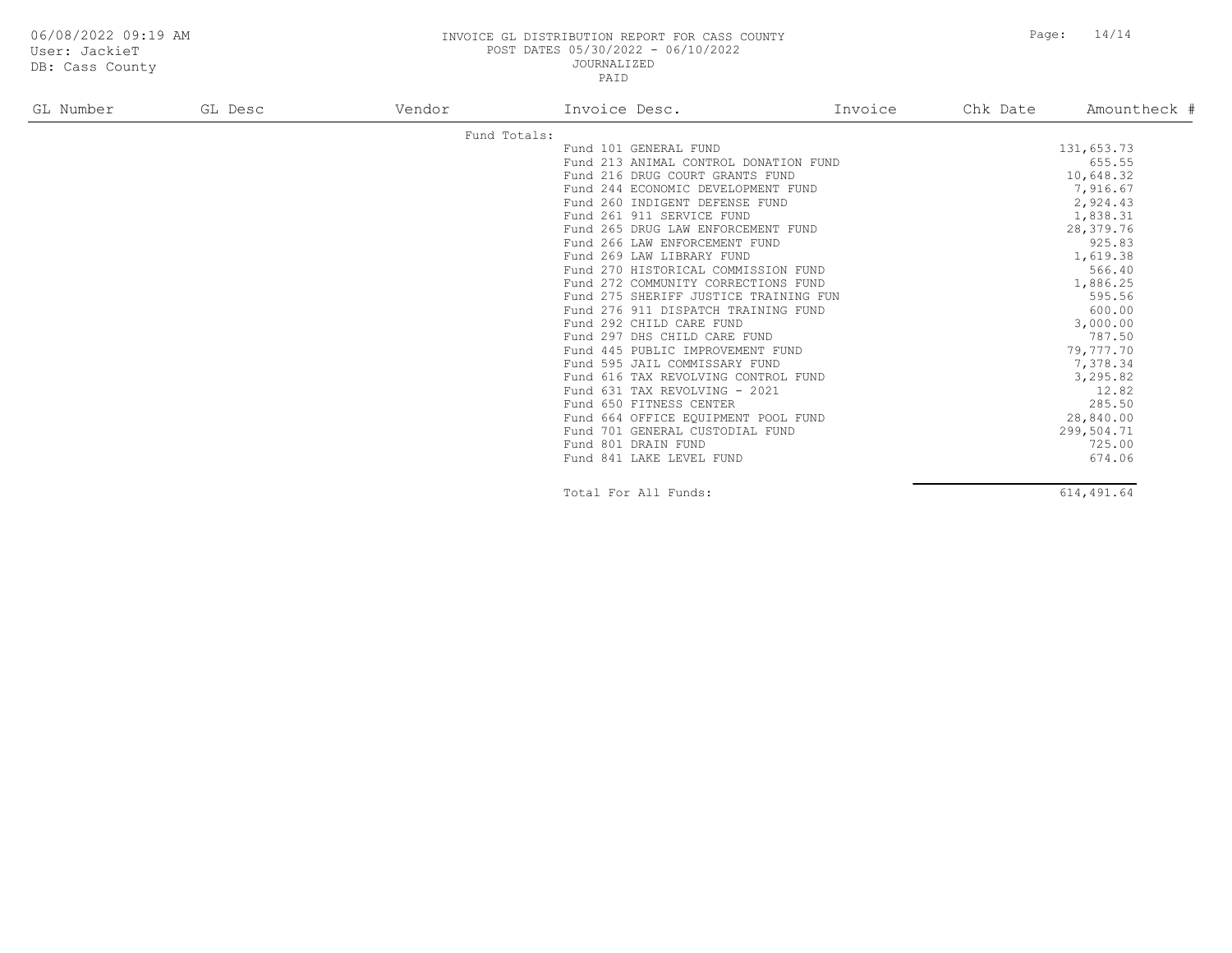#### **CASS COUNTY BOARD OF COMMISSIONERS REGULAR MEETING**

#### **June 2, 2022**

The Cass County Board of Commissioners met for their Regular Meeting on Thursday, June 2, 2022, in Commissioner Chambers. Due to COVID-19 concerns, public participation was offered via Zoom.

Chair Dyes called the meeting to order at 5:00 p.m. Commissioner Jones provided the Invocation. Commissioner Marchetti led the Pledge of Allegiance to the Flag of the United States of America.

Clerk/Register Monica McMichael called roll:

COMMISSIONERS PRESENT: Ryan Laylin, Annie File, Skip Dyes, Roseann Marchetti, Mike Grice and Jeremiah Jones.

COMMISSIONERS ABSENT: Robert Benjamin.

STAFF PRESENT: Deputy County Administrator Matthew Newton, Finance Director Jennifer Rentfrow and Clerk/Register Monica McMichael.

## **INTRODUCTION OF VISITORS**

Visitors present introduced themselves.

## **PUBLIC COMMENT**

Merry Clark, candidate for County Commissioner, stated that she would like to see more bike paths in Cass County.

## **APPROVAL OF THE AGENDA**

Commissioner Laylin moved, seconded by Commissioner Marchetti, to approve the June 2, 2022, Cass County Board of Commissioner's Agenda. Motion to approve the agenda carried by voice vote.

## **TRUTH IN TAXATION**

Chair Dyes opened the Truth in Taxation hearing at 5:04 p.m. There were no comments. Commissioner Marchetti moved, seconded by Commissioner Laylin, to close the hearing. Motion carried by voice vote.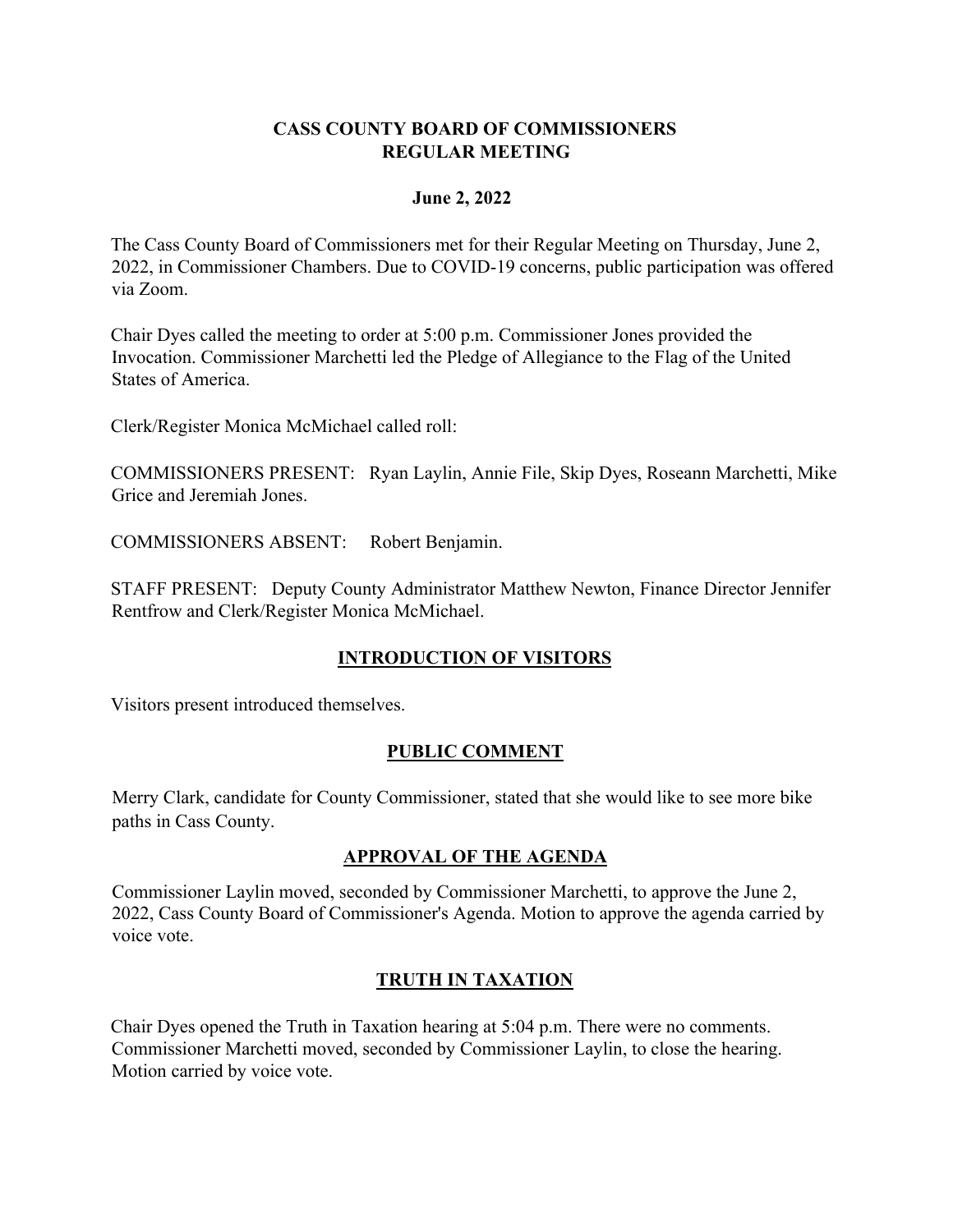## **RECOGNITIONS**

None.

## **PRESENTATIONS**

None.

## **CONSENT AGENDA**

Vice Chair Grice moved, seconded by Commissioner Marchetti, that the following items be voted on at one time by roll call vote and be considered as a consent agenda by the Board of Commissioners:

**(M-116-22)** A motion to approve Claims dated May 27, 2022.

**(M-117-22)** A motion to approve the May 19, 2022 Board of Commissioners Regular Meeting Minutes.

The Chair instructed the Clerk to call roll:

- Yes (6): Commissioners Laylin, File, Dyes, Marchetti, Grice and Jones.
- No (0): None.
- Absent (1): Commissioner Benjamin.

The Consent Agenda carried by roll call vote.

#### **COMMITTEE REPORTS**

Commissioners Laylin, Marchetti and Jones offered Committee Reports.

#### **APPOINTMENTS COMMITTEE REPORT**

Commissioner Marchetti announced openings on the Historical Commission and the Woodlands Board of Directors.

#### **ADMINISTRATOR'S REPORT**

Deputy Administrator Matthew Newton offered the Administrator's Report.

## **PUBLIC SAFETY UPDATE**

Sheriff Behnke shared the public safety update.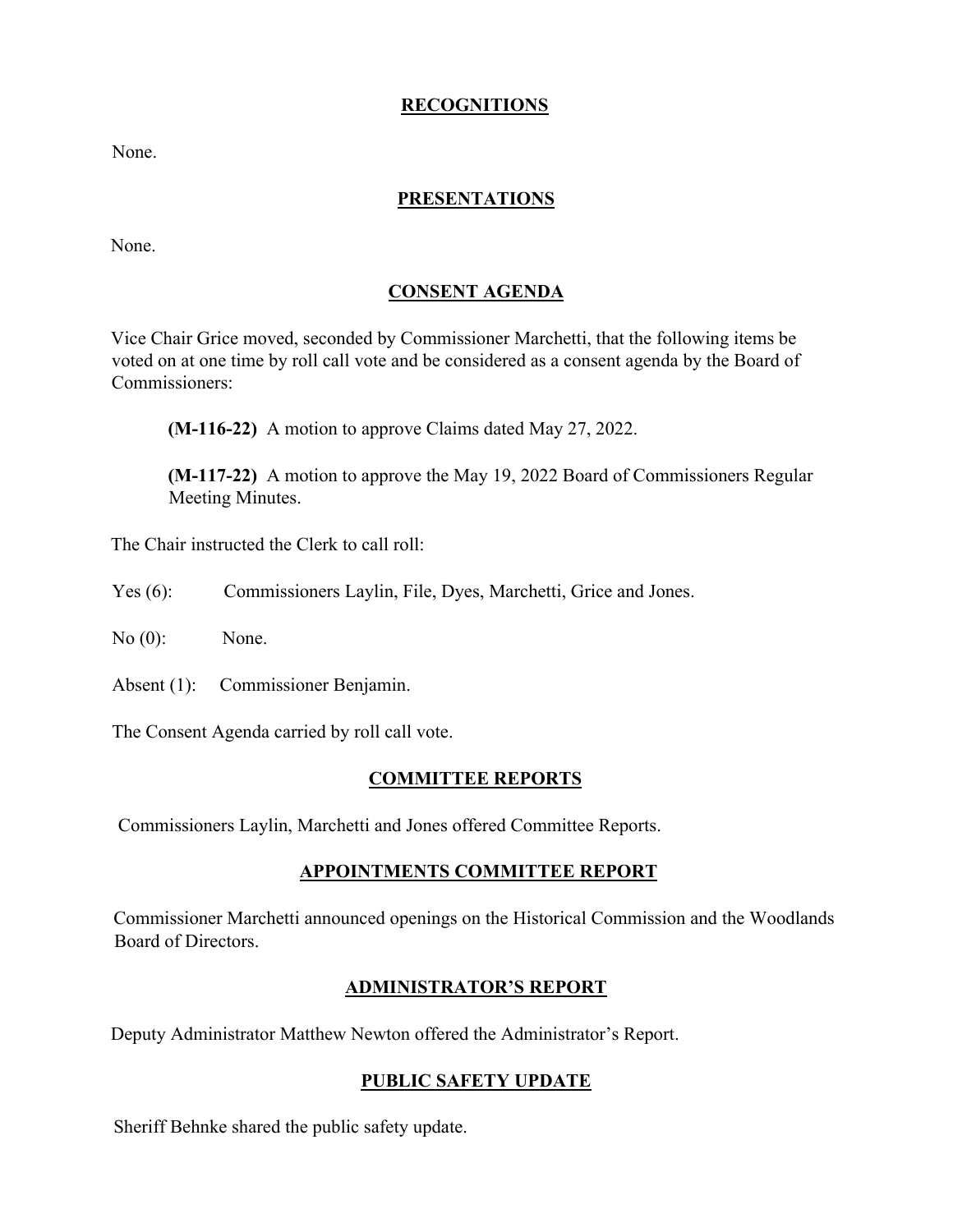## **COUNTY PARTNERS**

County Conservation District Director Korie Blyveis showed off the new vests and car logos for investigators. She also shared that Pat Boyle earned his Wetland Delineation Certification. She then asked commissioners to complete the 2022 conservation needs assessment survey.

Bob Thompson, Road Commission Manager, stated that road paving began last week. He also stated that he was part of a committee working to form a bike path between the Village of Cassopolis and Lawless Park. He went on to report that the Road Commission was fully staffed and had one seasonal employee. Roadside mowing began in the southern part of the county. A contractor will mow the eight townships in the north end of the county. Finally, he explained the roundabout project in Milton Township would be delayed due to an issue obtaining property needed for the project.

## **ELECTED OFFICIALS UPDATE**

Prosecutor Fitz congratulated Matt Newton. He went on to share information on Tiffiny Montenegro who leaves the Prosecutor's Office after 16 years of making a difference in the lives of victims and making Cass County a safer place.

Treasurer Hope Anderson thanked the board in advance for opposing HB 4729, 4730, 4731 and 4732. If approved at the state level, they would provide County Register of Deeds and County Treasurer data at a fraction of the cost to large companies such as Zillow while individuals continued to pay full price.

Jeff VanBelle, Drain Commissioner, thanked the county for implementing the new GIS web site. He also shared that he placed two test wells at Barron Lake. If tests proved successful, he will place a production well at the site.

## **UNFINISHED BUSINESS**

None.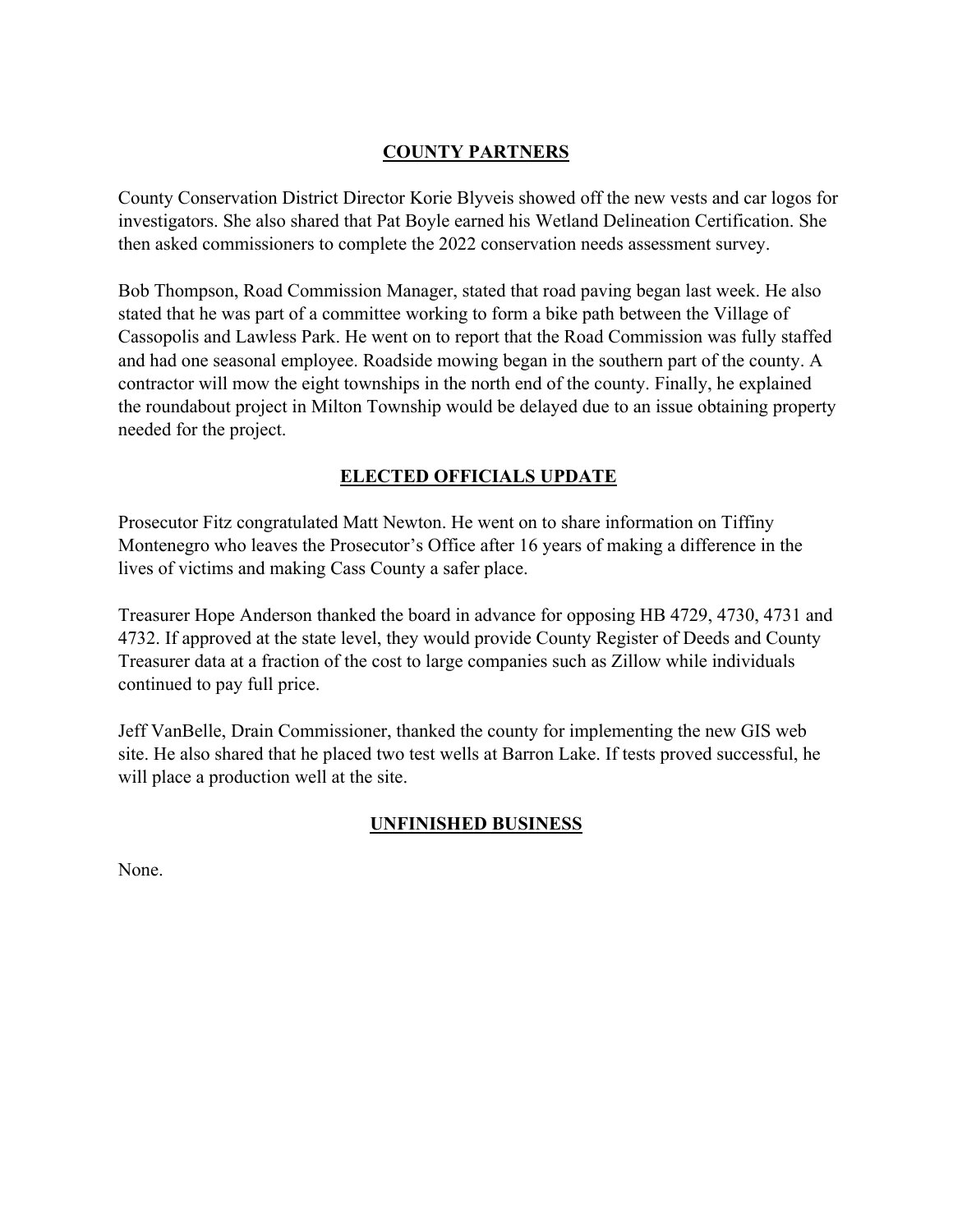#### **NEW BUSINESS**

## **R-118-22**

Commissioners File moved, seconded by Commissioner Marchetti, to approve the following resolution:

#### **2022 TRUTH IN TAXATION HEARING/L-4029 RESOLUTION**

WHEREAS, it is the statutory duty of Cass County Board of Commissioners to authorize the levy of the county's millage rate for 2022; and

WHEREAS, the county millage is affected by MCL Section 211.34d, Headlee Rollback, that has limited the County to 6.5255 mills for 2022; and

WHEREAS, the county millage is affected by PA 5 of 1982, Truth in Taxation, and would further limit the county to 6.4543 mills which could result in a tax dollar shortfall of \$184,708; and

WHEREAS, the State Treasury has notified Cass County on monies to be received under the Convention Facility Liquor Tax of \$139,203 and Health and Safety Fund Act Revenue of \$0 for a total of \$139,203 which further reduces the county millage rate to 6.4543 mills due to MCL Section 211.34d and PA 5 of 1982; and

WHEREAS, the County Board of Commissioners has the authority to levy a maximum of 6.5255 mills, which includes 4.5702 allocated mills, 0.9858 mills for Council on Aging, 0.4751 allocated mills for Drug Enforcement, and 0.4944 mills for Cass County Medical Care Facility; and

WHEREAS, the county can levy the full millage rate of 6.5255 only after fulfilling the public requirements of MCL Section 211.34d and PA 5 of 1982; and

WHEREAS, the Cass County Board of Commissioners has fulfilled the requirements of MCL 211.34d and PA 5 of 1982.

NOW, THEREFORE BE IT RESOLVED, that after much deliberation and consideration of the county's budgetary needs for 2022, the Cass County Board of Commissioners has decided, in the best interest of the county, to levy 6.5255 mills, which is 4.5702 allocated mills, 0.9858 mills for Council on Aging, 0.4751 mills for Drug Enforcement and 0.4944 mills for Cass County Medical Care Facility.

The Chair instructed the Clerk to call roll:

| Commissioners File, Dyes, Marchetti, Grice, Jones and Laylin. | Yes $(6)$ : |  |  |
|---------------------------------------------------------------|-------------|--|--|
|---------------------------------------------------------------|-------------|--|--|

No  $(0)$ : None.

Absent (1): Commissioner Benjamin.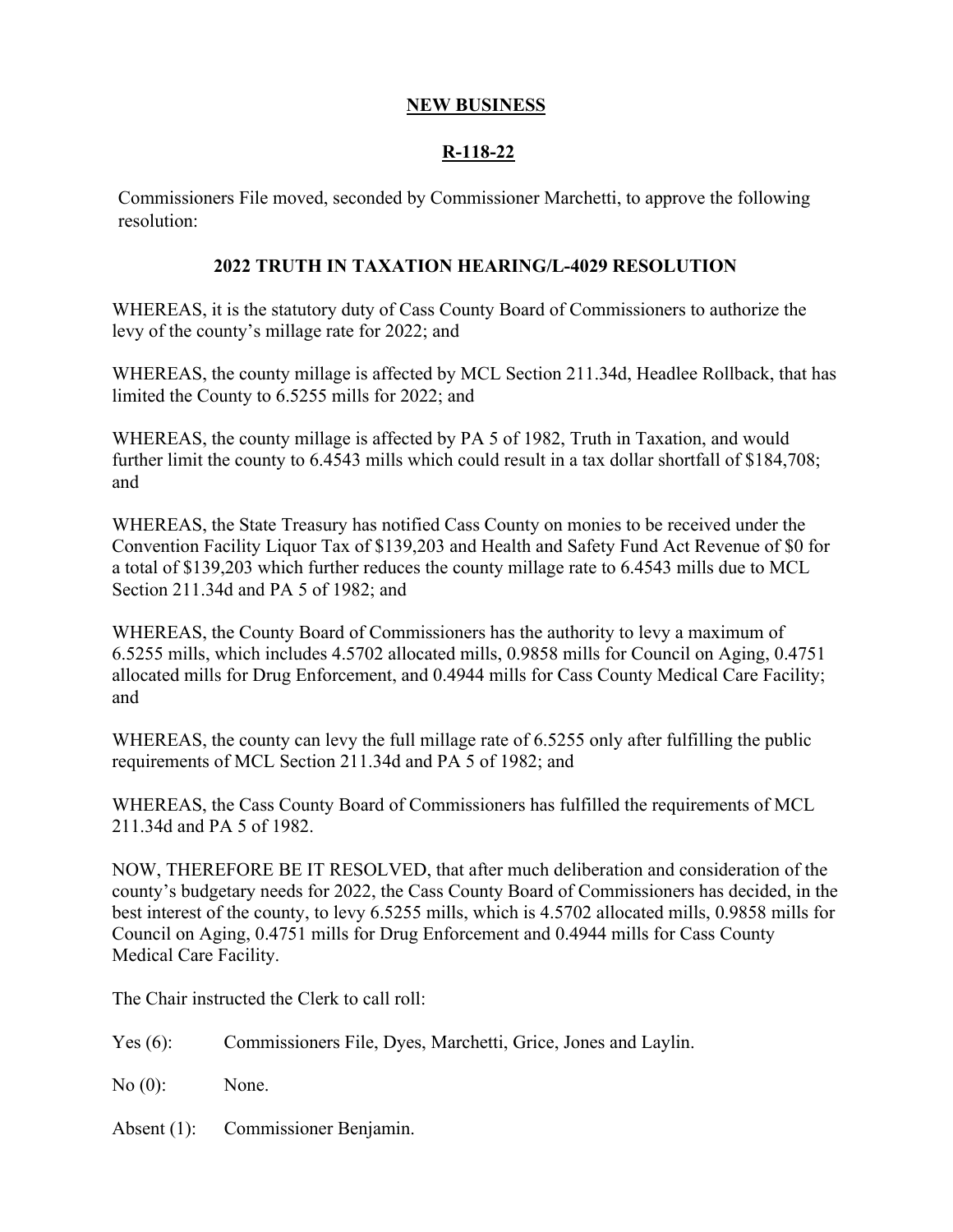Resolution R-118-22 carried by roll call vote.

## **M-119-22**

Vice Chair Grice moved, seconded by Commissioner Laylin, to appoint Dwight Dyes to the Shavehead Lake Governmental Lake Board. Motion carried by voice vote.

## **R-120-22**

Commissioner Marchetti moved, seconded by Commissioner Grice, to approve the following resolution:

## **A RESOLUTION OPPOSING MICHIGAN HOUSE BILLS 4729, 4730, 4731, & 4732**

WHEREAS, Zillow, a for-profit corporation from Seattle, WA, has been lobbying the Michigan Legislature to pass legislation that undermines the integrity of Register of Deeds and Treasurer Offices across the State of Michigan; and

WHEREAS, the legislation that Zillow is lobbying for would require Register of Deeds and Treasurer Office across the State of Michigan to provide for-profit corporations copies of any official records maintained by those offices at a significant discount or in some instances free of any charge. As a result, the taxpayers will be responsible for picking up the tab for providing these records and the financial burden created by the loss of revenue for these offices; and

WHEREAS, if these Bills become law, Zillow and other for-profit corporations will have the ability to demand the manner in which the Register of Deeds and Treasurer must provide copies of official records; and

WHEREAS, if these Bills become law, they would impose new restrictions and limits on what Register of Deeds and Treasurer Offices can charge for parcel cards, and would burden Michigan taxpayers with the cost to provide records to out-of-state entities and corporate organizations; and

WHEREAS, Zillow and other corporations will capitalize on selling publicly owned records, provided to them free of charge, while at the same time placing Michigan residents at a higher risk for fraud and theft; and

WHEREAS, the Michigan Association of Counties, Michigan Association of County Treasurers, Michigan Association of County Clerks, Michigan Association of Register of Deeds, and the Michigan Municipal League are united in opposing Michigan House Bills 4729, 4730, 4731, & 4732.

THEREFORE, BE IT RESOLVED, that the Cass County Board of Commissioners OPPOSE Michigan House Bills 4729, 4730, 4731, & 4732, as private corporations should not benefit financially from public records at the expense of Michigan taxpayers; and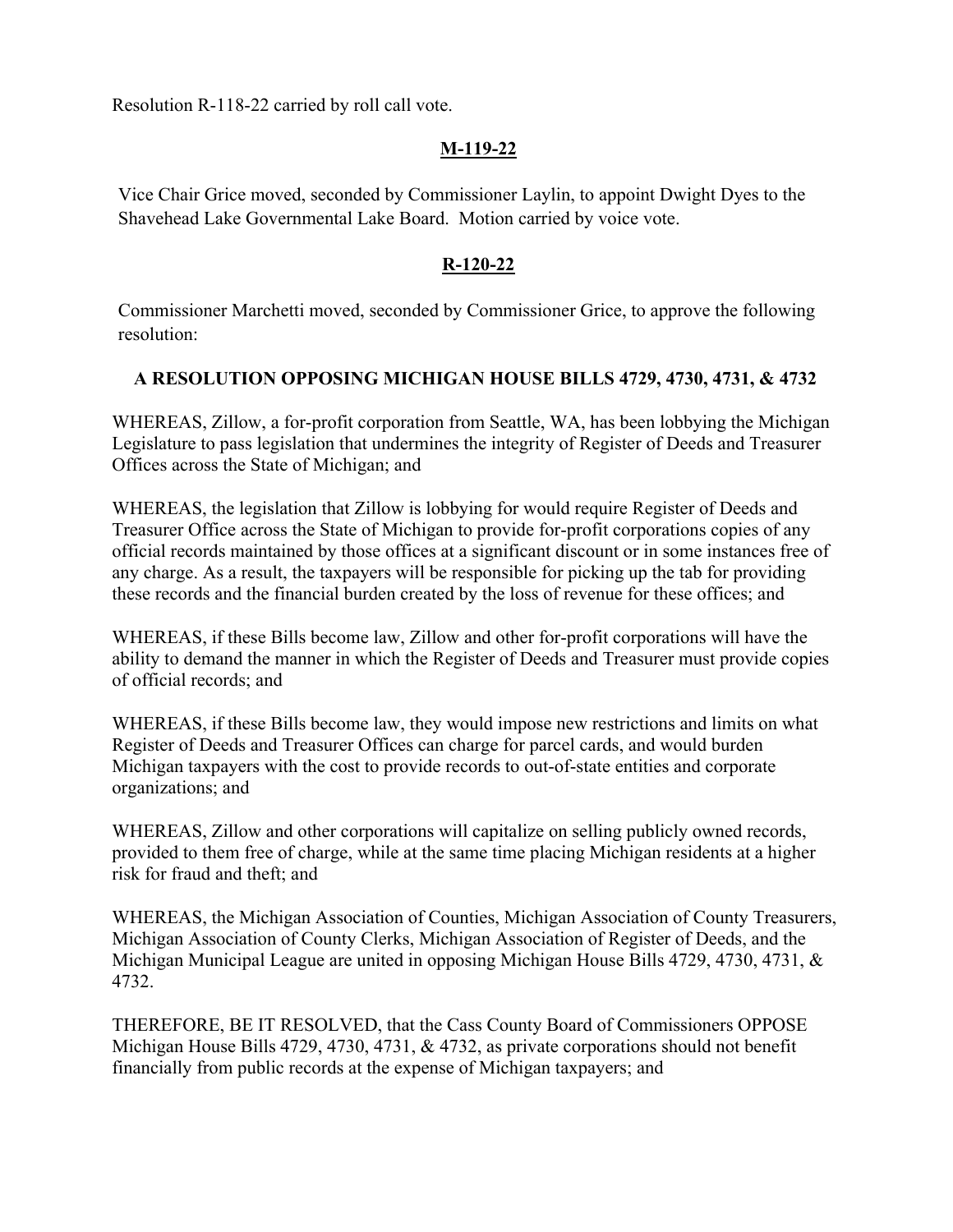BE IT FURTHER RESOLVED that a copy of this Resolution be sent to Governor Gretchen Whitmer, the Speaker of the Michigan House of Representatives, the Majority Leader of the Michigan Senate, Senator Kim LaSata, Representative Steve Carra, Representative Brad Paquette, the Michigan Association of Counties, the Michigan Association of County Treasurers, the Michigan Association of County Clerks, the Michigan Association of Register of Deeds, and the Michigan Municipal League.

The Chair instructed the Clerk to call roll:

Yes (6): Commissioners Dyes, Marchetti, Grice, Jones, Laylin and File.

No (0): None.

Absent (1): Commissioner Benjamin.

Resolution R-120-22 carried by roll call vote.

## **M-121-22**

Commissioner Laylin moved, seconded by Commissioner File, to approve the renewal of a contract between Cass County Sheriff's Office and Canteen Service, Inc. for food service for the Cass County Jail. Motion carried by voice vote.

#### **M-122-22**

Commissioner Jones moved, seconded by Commissioner Laylin, to create an Ad-Hoc Homelessness Committee to study homelessness in the County to be comprised of a member of the Board of Commissioners and one member each appointed by the Community Action Agency, DHHS, City of Dowagiac, Area Agency on Aging, and Veteran's Affairs with final findings and recommendations to be presented on or before December 15, 2022. Motion carried by voice vote.

## **CLOSED SESSION**

## **M-123-22**

Commissioner Marchetti moved, seconded by Commissioner Grice, to enter a closed session to discuss with our attorney trial and/or settlement strategy in the pending lawsuit Grainger v Ottawa County et al pending in the Federal District Court for the Western District of Michigan because discussion on the open record will have a detrimental financial effect on the litigating or settlement position of Cass County and also to discuss material exempt from disclosure under the attorney-client privilege, MCL 15.243(1)(g), pursuant to MCL 15.268(h) and to include Attorney Allan Vander Laan, Clerk/Register Monica McMichael, Treasurer Hope Anderson and Deputy County Administrator Matt Newton.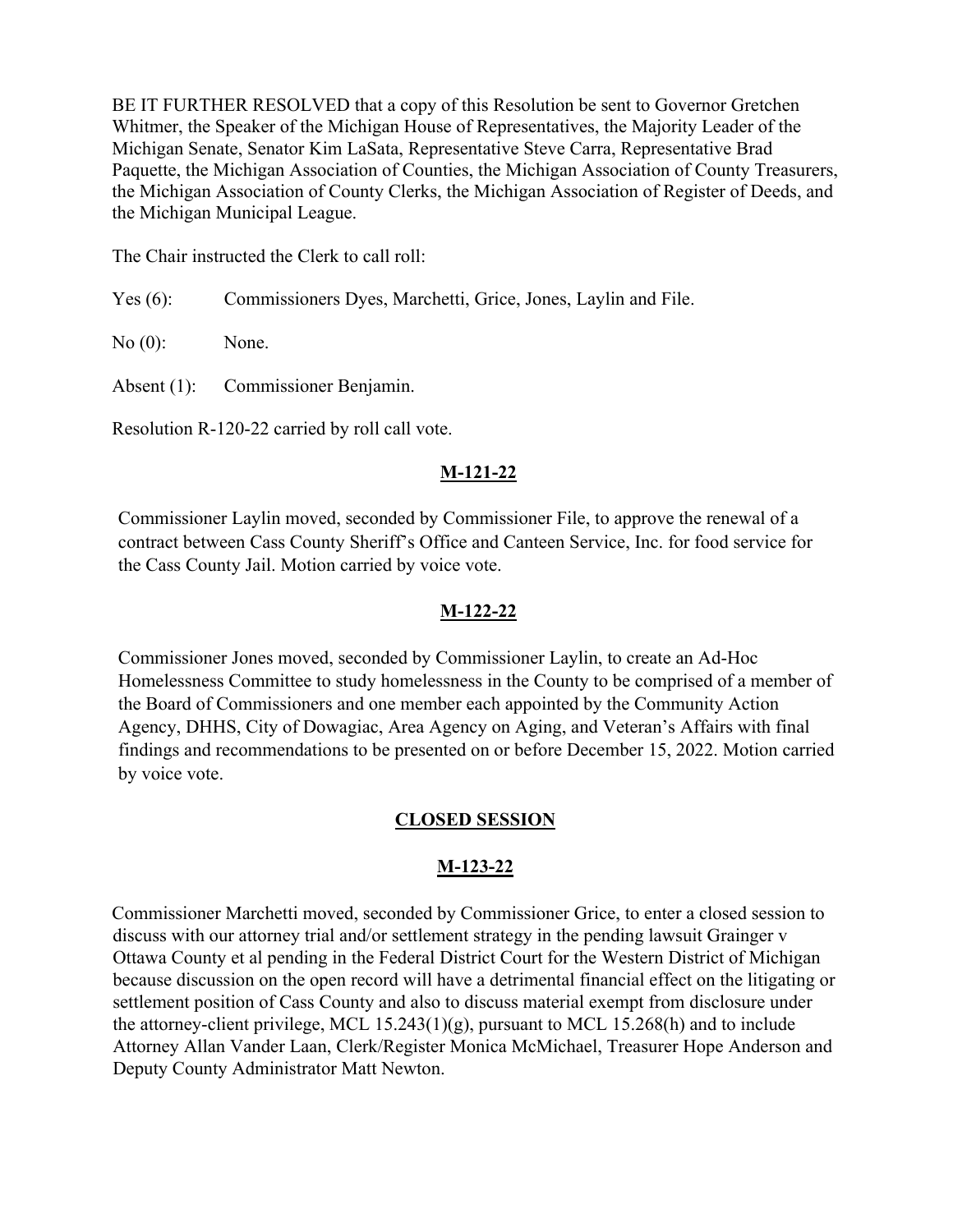The Chair instructed the Clerk to call roll:

Yes (6): Commissioners Marchetti, Grice, Jones, Laylin, File and Dyes.

No (0): None.

Absent (1): Commissioner Benjamin.

Motion M-123-22 carried by roll call vote. The meeting moved to closed session at 5:47 p.m.

The meeting returned to open session at 6:20 p.m.

## **BOARD MEMBER COMMENTS/ANNOUNCEMENTS**

Commissioner Marchetti stated that on June 11 and 12, 2022, residents have free entrance, fishing and use of trails at state parks.

## **ADJOURNMENT**

Commissioner Jones moved, seconded by Commissioner Laylin, to adjourn. Motion carried by voice vote.

The meeting adjourned at 6:22 p.m.

Approved: \_\_\_\_\_\_\_

**Date** 

Chair Skip Dyes

Monica McMichael, Clerk/Register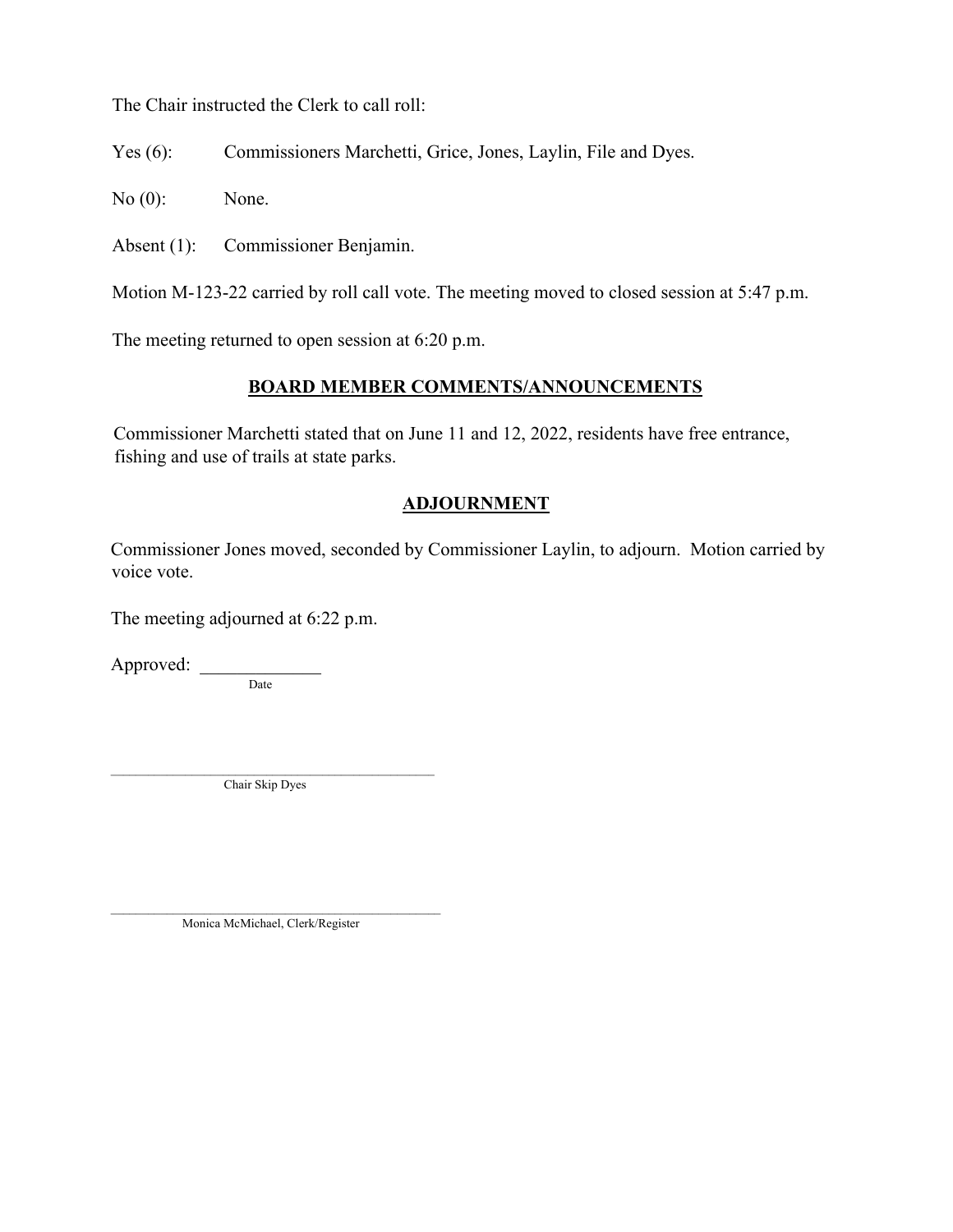

## **ADMINISTRATOR'S REPORT – June 10, 2022 – CARMEN AND NEWTON**

#### **Meetings – In-Person & Virtual**

- Vacancy Committee
- Personnel
- Chair Dyes
- Vice-Chair Grice
- MERS Non-Union
- Juneteenth Discussion
- Peter Dickow, Senator Gary Peter's Office
- Tri-County Head Start
- Medical Care Facility
- Council on Aging
- Dr. Lawless Park
- Policy Committee
- Attorney Karl Butterer
- Judge Bealor
- Juneteenth Consultation
- Open House for Tiffiny Montenegro
- Juneteenth Consultation
- Sheriff Richard Behnke
- Jennifer Robinson, 911 Dispatch Coordinator
- Bill LaDitka, Intersect Studio
- Tri-County Head Start
- Undersheriff Clint Roach
- Budget Meeting Equalization
- Juneteenth Discussion on Luncheon
- Budget Meeting Maintenance
- Commissioner Laylin
- PlazaCorp
- Michigan Association of County Administrative Officers
- Juneteenth Discussion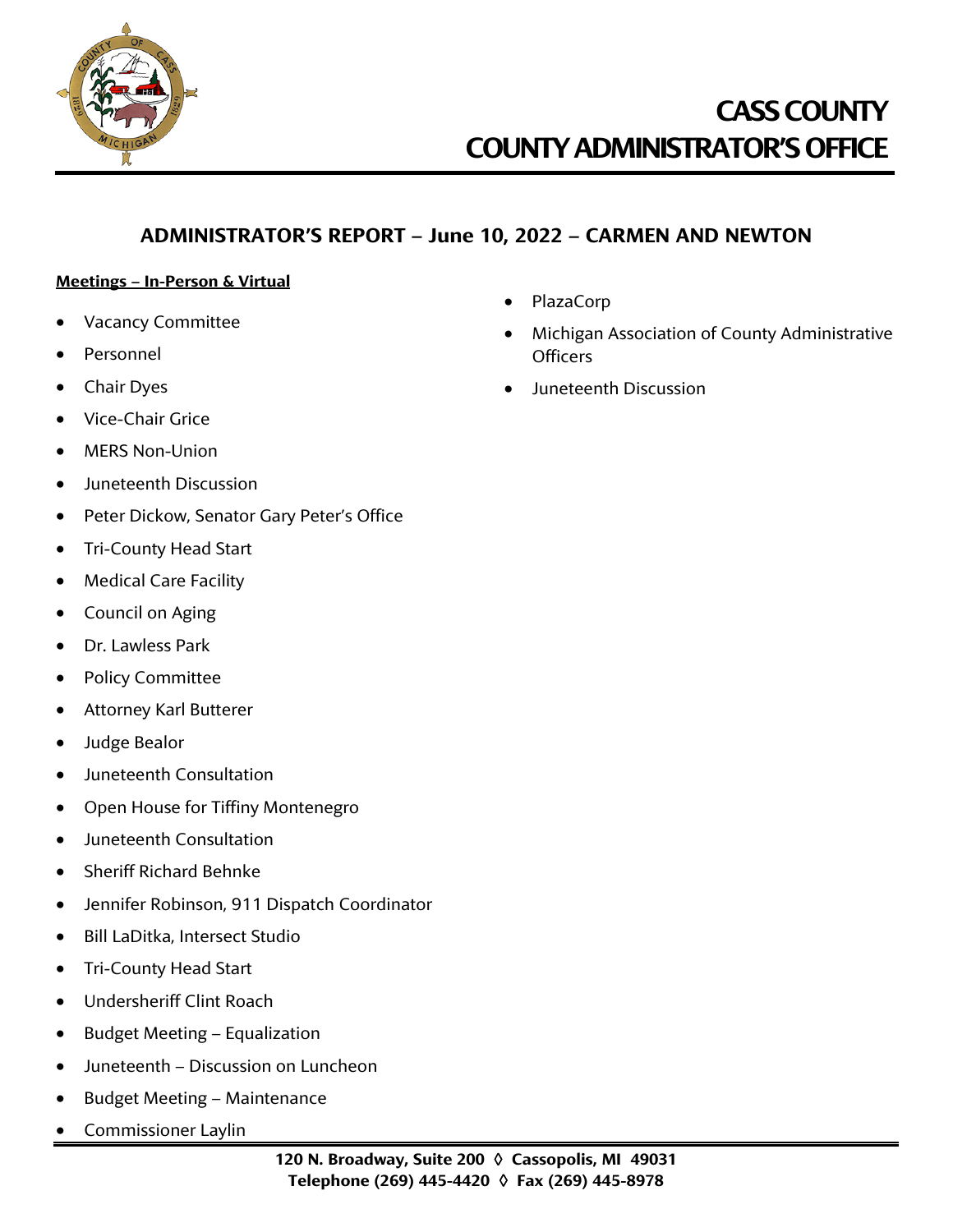#### **GENERAL FUND REVENUE BUDGET TO ACTUAL SUMMARY AS OF 05/31/2022 (67% of Fiscal Year 2021-2022)**

|                                            | ACTUAL @     | 2021-2022     | 2021-2022     | <b>ACTIVITY FOR</b> | ACTUAL @     | AVAILABLE      | % BDGT      |
|--------------------------------------------|--------------|---------------|---------------|---------------------|--------------|----------------|-------------|
|                                            | 5/31/21      | ORIGINAL      | AMENDED       | <b>MAY 2022</b>     | 5/31/2022    | <b>BALANCE</b> | <b>USED</b> |
| REVENUE SOURCES LESS GRANT/REIMBURSEMENTS: |              |               |               |                     |              |                |             |
| FEES/SERVICES/PERMITS                      | 1,232,333.04 | 1,938,497.00  | 1,938,497.00  | 132,028.70          | 1,089,054.54 | 849,442.46     | 56%         |
| <b>INTEREST &amp; RENTS</b>                | 131,760.21   | 179,500.00    | 179,500.00    | 39,432.72           | 88,329.58    | 91,170.42      | 49%         |
| <b>STATE FUNDING</b>                       | 1,354,624.55 | 2,635,361.00  | 2,629,337.00  | 77,998.23           | 1,250,231.58 | 1,379,105.42   | 48%         |
| TRANSFERS IN                               | 338,731.47   | 470,000.00    | 470,000.00    | 0.00                | 162,250.00   | 307,750.00     | 35%         |
| <b>TAXES</b>                               | 1,017,456.10 | 11,305,000.00 | 11,305,000.00 | 316.77              | 1,752,077.38 | 9,552,922.62   | 15%         |
| <b>SUB TOTAL</b>                           | 4,074,905    | 16,528,358    | 16,522,334    | 249,776             | 4,341,943    | 12,180,391     | 26%         |
| <b>GRANT/REIMBURSEMENTS:</b>               |              |               |               |                     |              |                |             |
| <b>GRANTS</b>                              | 959,244.02   | 1,673,171.00  | 1,655,892.00  | 138,981.76          | 613,719.67   | 1,042,172.33   | 37%         |
| <b>LOCAL CONTRIBUTIONS</b>                 | 113,103.40   | 415,047.00    | 475,443.00    | 5,026.55            | 157,441.56   | 318,001.44     | 33%         |
| REIMBURSEMENTS/OTHER REVENUE               | 74,293.98    | 233,300.00    | 520,800.00    | 12,402.33           | 339,646.51   | 181,153.49     | 65%         |
| <b>FUND BALANCE ALLOCATION</b>             | 0.00         | 1,235,102.00  | 1,057,352.00  | 0.00                | 0.00         | 1,057,352.00   | 0%          |
| <b>SUB TOTAL</b>                           | 1,146,641    | 3,556,620     | 3,709,487     | 156,411             | 1,110,808    | 2,598,679      | 30%         |
| <b>TOTAL REVENUES</b>                      | 5,221,547    | 20,084,978    | 20,231,821    | 406,187             | 5,452,751    | 14,779,070     | 27%         |
| <b>TOTAL EXPENSES</b> (See Detail Below)   | 10,969,111   | 20,084,978    | 20,231,821    | 1,535,417           | 11,659,717   | 8,572,104      | 58%         |

#### **GENERAL FUND EXPENSE BUDGET TO ACTUAL SUMMARY AS OF 05/31/2022 (67% of Fiscal Year 2021-2022)**

|                                       | ACTUAL @     | 2021-2022    | 2021-2022    | <b>ACTIVITY FOR</b> | ACTUAL @     | AVAILABLE      | % BDGT      |
|---------------------------------------|--------------|--------------|--------------|---------------------|--------------|----------------|-------------|
|                                       | 5/31/21      | ORIGINAL     | AMENDED      | <b>MAY 2022</b>     | 5/31/2022    | <b>BALANCE</b> | <b>USED</b> |
|                                       |              |              |              |                     |              |                |             |
| 101 - BOARD OF COMMISSIONERS          | 136,046.47   | 197,911.00   | 197,911.00   | 44,417.69           | 106,293.84   | 91,617.16      | 54%         |
| 172 - ADMINISTRATOR                   | 346,986.88   | 247,175.00   | 272,175.00   | 24,925.98           | 205,418.60   | 66,756.40      | 75%         |
| 191 - ACCOUNTING DEPT                 | 119,603.41   | 352,305.00   | 352,305.00   | 28,538.01           | 209,939.35   | 142,365.65     | 60%         |
| <b>215 - CLERK</b>                    | 331,495.65   | 653,615.00   | 653,615.00   | 44,523.32           | 342,798.94   | 310,816.06     | 52%         |
| 228 - INFORMATION TECHNOLOGY          | 340,729.20   | 849,570.00   | 849,570.00   | 36,768.69           | 462,241.42   | 387,328.58     | 54%         |
| 233 - PURCHASING                      | 117,785.24   | 145,400.00   | 145,400.00   | 11,351.22           | 94,644.65    | 50,755.35      | 65%         |
| 243 - PROPERTY DESCRIPTION DEPT       | 83,666.54    | 424,630.00   | 424,630.00   | 74,449.17           | 250,082.71   | 174,547.29     | 59%         |
| 245 - COUNTY SURVEY & REMONUMENTATIOI | 43,836.74    | 44,600.00    | 44,600.00    | 0.00                | 37,956.69    | 6,643.31       | 85%         |
| 253 - TREASURER                       | 230,120.75   | 438,000.00   | 438,000.00   | 29,732.38           | 258,068.49   | 179,931.51     | 59%         |
| 257 - ASSESSOR / EQUALIZATION DEPT    | 146,501.92   | 270,730.00   | 270,730.00   | 20,514.64           | 169,512.89   | 101,217.11     | 63%         |
| 262 - ELECTIONS                       | 22,586.52    | 37,900.00    | 62,900.00    | 10,147.76           | 61,582.48    | 1,317.52       | 98%         |
| 265 - BUILDINGS & GROUNDS             | 524,497.00   | 1,080,819.00 | 1,080,819.00 | 84,496.90           | 650,811.13   | 430,007.87     | 60%         |
| 266 - ATTORNEY / CORP COUNSEL         | 19,063.27    | 50,000.00    | 50,000.00    | 7,852.90            | 62,340.90    | (12,340.90)    | 125%        |
| 271 - INSURANCE / TAXES               | 200,929.19   | 493,000.00   | 493,000.00   | 0.00                | 189,831.75   | 303,168.25     | 39%         |
| 276 - COURT GRANTS                    | 266,569.34   | 711,452.00   | 688,149.00   | 37,697.96           | 295,844.25   | 392,304.75     | 43%         |
| 279 - FAMILY / JUVENILE COURT         | 457,435.18   | 811,860.00   | 811,860.00   | 59,539.51           | 455,122.12   | 356,737.88     | 56%         |
| 283 - CIRCUIT COURT                   | 223, 275. 43 | 353,975.00   | 353,975.00   | 27,941.09           | 201,422.47   | 152,552.53     | 57%         |
| 286 - DISTRICT COURT                  | 548,956.17   | 936,575.00   | 936,575.00   | 71,638.98           | 569,415.00   | 367,160.00     | 61%         |
| 289 - FRIEND OF THE COURT             | 697,364.07   | 1,305,949.00 | 1,305,949.00 | 84,204.91           | 771,862.91   | 534,086.09     | 59%         |
| 294 - PROBATE COURT                   | 279,751.86   | 447,545.00   | 447,545.00   | 34,467.26           | 297,144.27   | 150,400.73     | 66%         |
| 296 - PROSECUTING ATTORNEY            | 580,867.74   | 1,035,840.00 | 1,035,840.00 | 68,748.50           | 617,139.60   | 418,700.40     | 60%         |
| 301 - SHERIFF                         | 1,534,643.42 | 2,689,285.00 | 2,707,035.00 | 212,224.39          | 1,562,828.27 | 1,144,206.73   | 58%         |
| 304 - LAW & COURTS SECURITY           | 47,128.75    | 135,842.00   | 145,842.00   | 12,050.69           | 99,779.68    | 46,062.32      | 68%         |
| 316 - SECONDARY ROAD PATROL           | 61,897.62    | 100,707.00   | 100,707.00   | 8,539.08            | 66,966.15    | 33,740.85      | 66%         |
| 331 - MARINE LAW ENFORCEMENT          | 4,647.21     | 35,190.00    | 35,190.00    | 876.32              | 1,306.22     | 33,883.78      | 4%          |
| 345 - PUBLIC SAFETY DEPT              | 153,551.15   | 284,326.00   | 344,722.00   | 6,342.63            | 159,071.16   | 185,650.84     | 46%         |
| 351 - JAIL OPERATION                  | 1,763,086.48 | 3,008,625.00 | 3,008,625.00 | 246,037.02          | 1,917,755.41 | 1,090,869.59   | 64%         |
| 426 - EMERGENCY MGMT / HOMELAND SECUI | 54,735.86    | 84,917.00    | 84,917.00    | 6,496.22            | 68,165.70    | 16,751.30      | 80%         |
| 430 - ANIMAL CONTROL                  | 211,548.77   | 359,070.00   | 360,570.00   | 30,598.53           | 245,559.12   | 115,010.88     | 68%         |
| 441 - PUBLIC WORKS                    | 209.40       | 450.00       | 950.00       | 181.35              | 730.10       | 219.90         | 77%         |
| 442 - DRAIN COMMISSIONER              | 113,671.12   | 123,882.00   | 123,882.00   | 8,048.79            | 82,050.03    | 41,831.97      | 66%         |
| 528 - WASTE COLLECTION/DISPOSAL       | 635.00       | 10,000.00    | 10,000.00    | 15,952.69           | 22,890.10    | (12,890.10)    | 229%        |
| 568 - SOIL CONSERVATION               | 5,000.00     | 5,000.00     | 5,000.00     | 0.00                | 5,000.00     | 0.00           | 100%        |
| 601 - HEALTH DEPARTMENT               | 266,253.00   | 249,566.00   | 279,566.00   | 0.00                | 266,253.00   | 13,313.00      | 95%         |

Prepared by Jennifer L. Rentfrow 6/10/2022 Page 1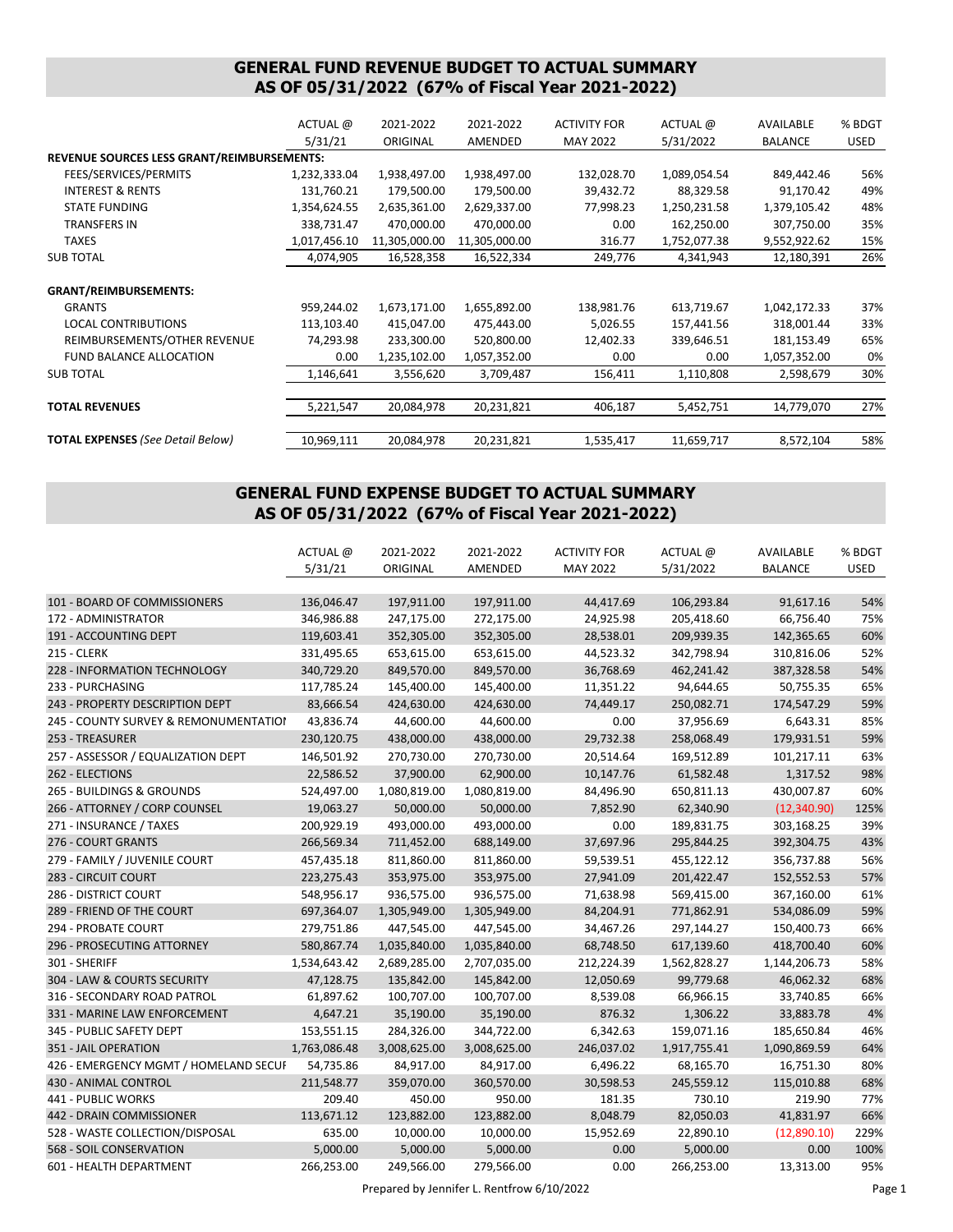| ACTUAL @   | 2021-2022    | 2021-2022    | <b>ACTIVITY FOR</b> | ACTUAL @   | AVAILABLE      | % BDGT      |
|------------|--------------|--------------|---------------------|------------|----------------|-------------|
| 5/31/21    | ORIGINAL     | AMENDED      | MAY 2022            | 5/31/2022  | <b>BALANCE</b> | <b>USED</b> |
|            |              |              |                     |            |                |             |
| 28,681.50  | 58,721.00    | 58,721.00    | 107,782.50          | 42,776.42  | 15,944.58      | 73%         |
| 53,618.43  | 125,500.00   | 125,500.00   | 16.771.92           | 99.943.76  | 25.556.24      | 80%         |
| 0.00       | 114,000.00   | 114,000.00   | 28,500.00           | 85,500.00  | 28,500.00      | 75%         |
| 7.173.00   | 12.000.00    | 12.000.00    | 1.895.00            | 5.057.20   | 6.942.80       | 0%          |
| 70.644.91  | 165,042.00   | 165,042.00   | 10,193.34           | 65,874.89  | 99,167.11      | 40%         |
| 17,260.89  | 5,951.00     | 5,951.00     | 107.65              | 473.66     | 5.477.34       | 8%          |
| 72,755.80  | 121,460.00   | 121,460.00   | 2.787.71            | 82,058.12  | 39,401.88      | 68%         |
| 133.330.04 | 221,135.00   | 221.135.00   | 18.074.11           | 135.020.45 | 86.114.55      | 61%         |
| 650.569.90 | 1,285,458.00 | 1,285,458.00 | 0.00                | 335,183.35 | 950,274.65     | 26%         |
|            |              |              |                     |            |                |             |

| <b>TOTAL EXPENDITURES</b> | 10.969.111 | 20.084.978 | 20.231.821 | EDE.<br>1.535.417 | $-1$<br>11.659.717 | $\sim$<br>6,572,104 | 58% |
|---------------------------|------------|------------|------------|-------------------|--------------------|---------------------|-----|

#### **FUND BALANCE ALLOCATION ANALYSIS**

| UNASSIGNED FUND BALANCE 9/30/15<br>UNASSIGNED FUND BALANCE 9/30/16<br>UNASSIGNED FUND BALANCE 9/30/17<br>UNASSIGNED FUND BALANCE 9/30/18<br>UNASSIGNED FUND BALANCE 9/30/19<br>UNASSIGNED FUND BALANCE 9/30/20<br>UNASSIGNED FUND BALANCE 9/30/21 |           | 5,126,404 PER 9/30/15 Comprehensive Financial Report<br>5,449,774 PER 9/30/16 Comprehensive Financial Report<br>6,011,346 PER 9/30/17 Comprehensive Financial Report<br>5,779,269 PER 9/30/18 Comprehensive Financial Report<br>6,073,472 PER 9/30/19 Comprehensive Financial Report<br>7,950,059 PER 9/30/20 Comprehensive Financial Report<br>8,704,098 PER 9/30/21 Comprehensive Financial Report |  |
|---------------------------------------------------------------------------------------------------------------------------------------------------------------------------------------------------------------------------------------------------|-----------|------------------------------------------------------------------------------------------------------------------------------------------------------------------------------------------------------------------------------------------------------------------------------------------------------------------------------------------------------------------------------------------------------|--|
| ADOPTED FUND BALANCE ALLOCATION                                                                                                                                                                                                                   | 1,232,967 | 1,232,967 Original 2021-2022 Budget as adopted                                                                                                                                                                                                                                                                                                                                                       |  |
| EST. UNASSIGNED FUND BALANCE 9/30/22                                                                                                                                                                                                              | 7,471,131 |                                                                                                                                                                                                                                                                                                                                                                                                      |  |
|                                                                                                                                                                                                                                                   |           |                                                                                                                                                                                                                                                                                                                                                                                                      |  |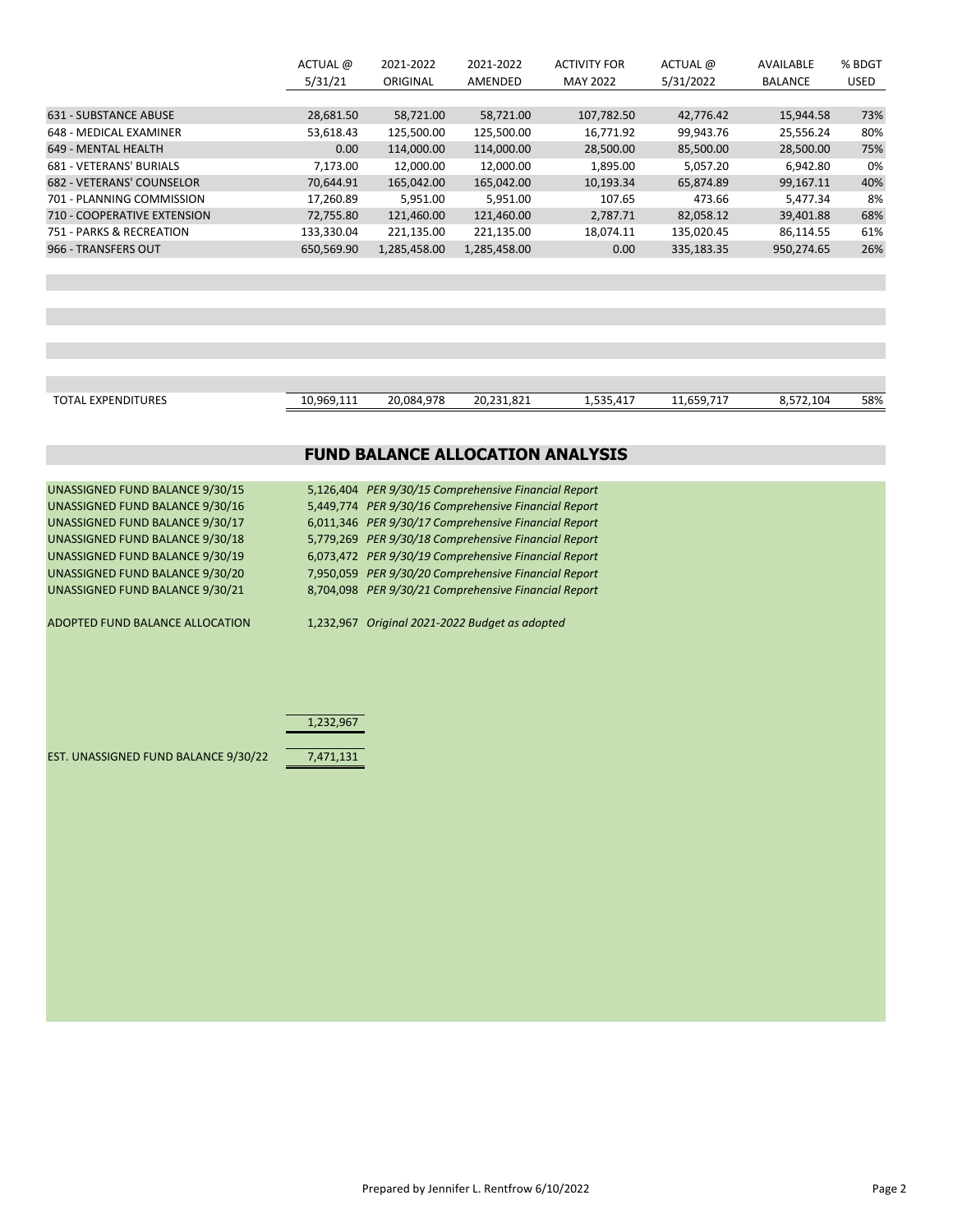**TO: CASS COUNTY BOARD OF COMMISSIONERS FROM: JENNIFER RENTFROW / FINANCE DATE: MAY 31, 2022 RE: FINANCE REPORT**

## **GENERAL FUND BUDGET TO ACTUAL SUMMARY REPORT**

Attached you will find the General Fund Budget to Actual Summary Report. The report reflects the fiscal year budget & year-to-date activity total from October 1, 2021 through May 31, 2022, (FYE 9/30/22).

**\_\_\_\_\_\_\_\_\_\_\_\_\_\_\_\_\_\_\_\_\_\_\_\_\_\_\_\_\_\_\_\_\_\_\_\_\_\_\_\_\_\_\_\_\_\_\_\_\_\_\_\_\_\_\_**

\*Please note this is a preliminary report and is subject to change as it continues to be reviewed in depth to prepare for closing year-end and audit preparations.

#### **FINANCIAL ACTIVITY**

#### **Department Budgets:**

Administration – Legal Counsel bills are causing this budget variance. There are several grievances right now that are COVID related.

Civil Counsel – Legal bills are higher than budgeted. A budget adjustment has been requested.

Elections – Legal counsel due to apportionment challenge. A budget adjustment has been requested.

Emergency Management – Wages are higher than budgeted due to staffing changes and payout of benefits for employee retiring. A grant budget revision was requested for the grant funding.

Health – 100% of annual allocation has been paid.

Historical Commission – Revenues less than budgeted. Requested a budget adjustment to move cash from the General Fund.

Household Hazardous Waste Collection – Requested budget revision due to the most recent collection expenditures.

Soil Conservation – 100% of expenditures have been paid for the year.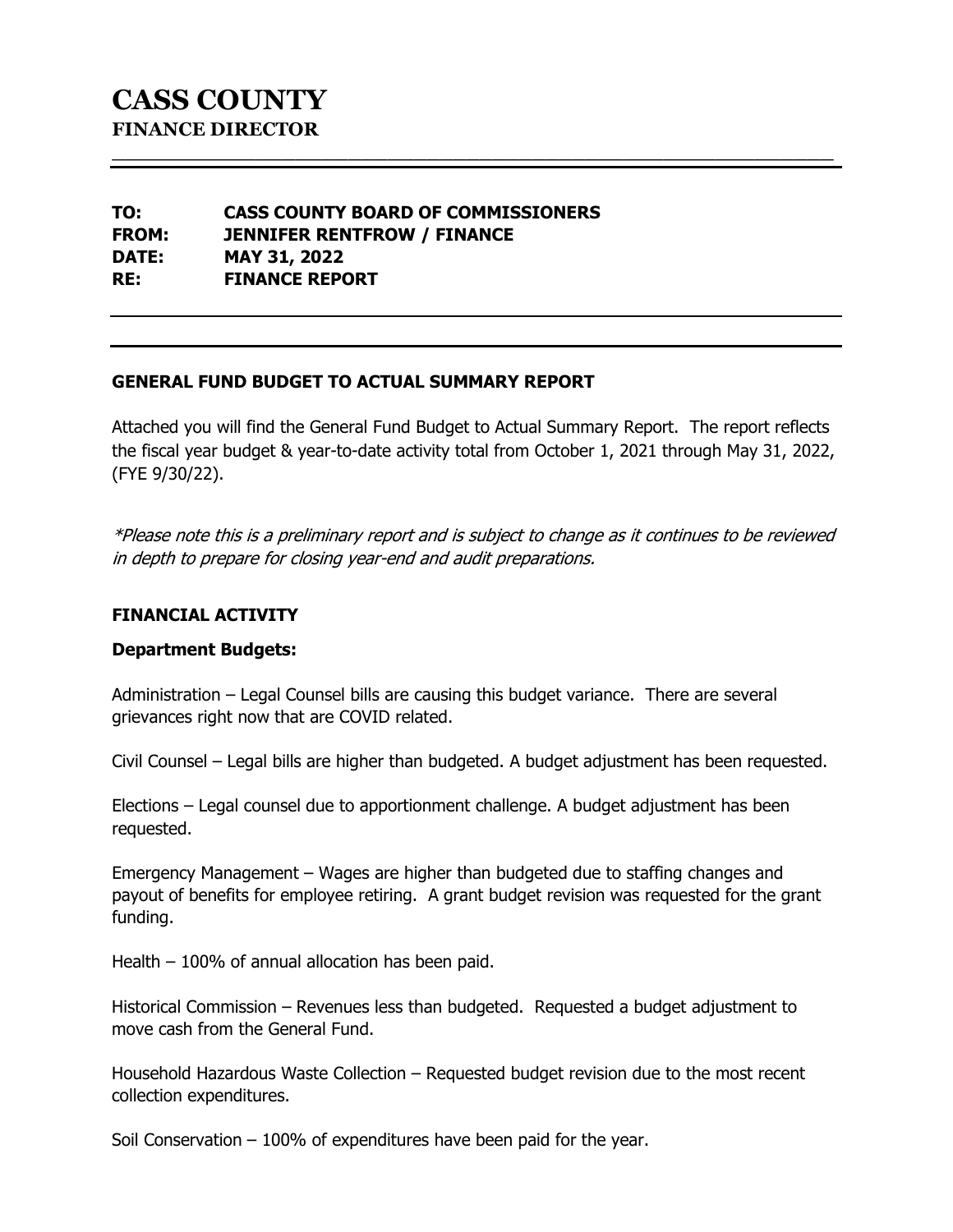| <b>Adjustments Requiring BOC Approval - Month End:</b> | <b>Mav-22</b> |
|--------------------------------------------------------|---------------|
|                                                        |               |

|                 |                                 |                                   |                                                    | R = Revenue   |           |          |
|-----------------|---------------------------------|-----------------------------------|----------------------------------------------------|---------------|-----------|----------|
| Account #       | Fund / Dept                     | <b>Account Name</b>               | Cause                                              | $E =$ Expense | Inc       | Dec      |
| 101-262-801.000 | Elections                       | Professional/Contractual Services | Legal counsel for apportionment challenge          |               | 15,000.00 |          |
| 101-266-801.000 | Attorney/Lecal Counsel          | Professional/Contractual Services | Legal counsel expenditures higher than expected    |               | 25,000.00 |          |
| 101-528-801.000 | <b>Waste Collection</b>         | Professional/Contractual Services | Waste Collection for Spring 2022                   |               | 14,000.00 |          |
| 270-000-640.000 | <b>Historic Commission Fund</b> | Charges for services              | Donations/Charges lower than budgeted              | D<br>n        |           | 2,000.00 |
| 270-000-699.051 | <b>Historic Commission Fund</b> | Transfer In - General Fund        | Need money from general fund to cover expenditures | r<br>Đ        | 4,000.00  |          |